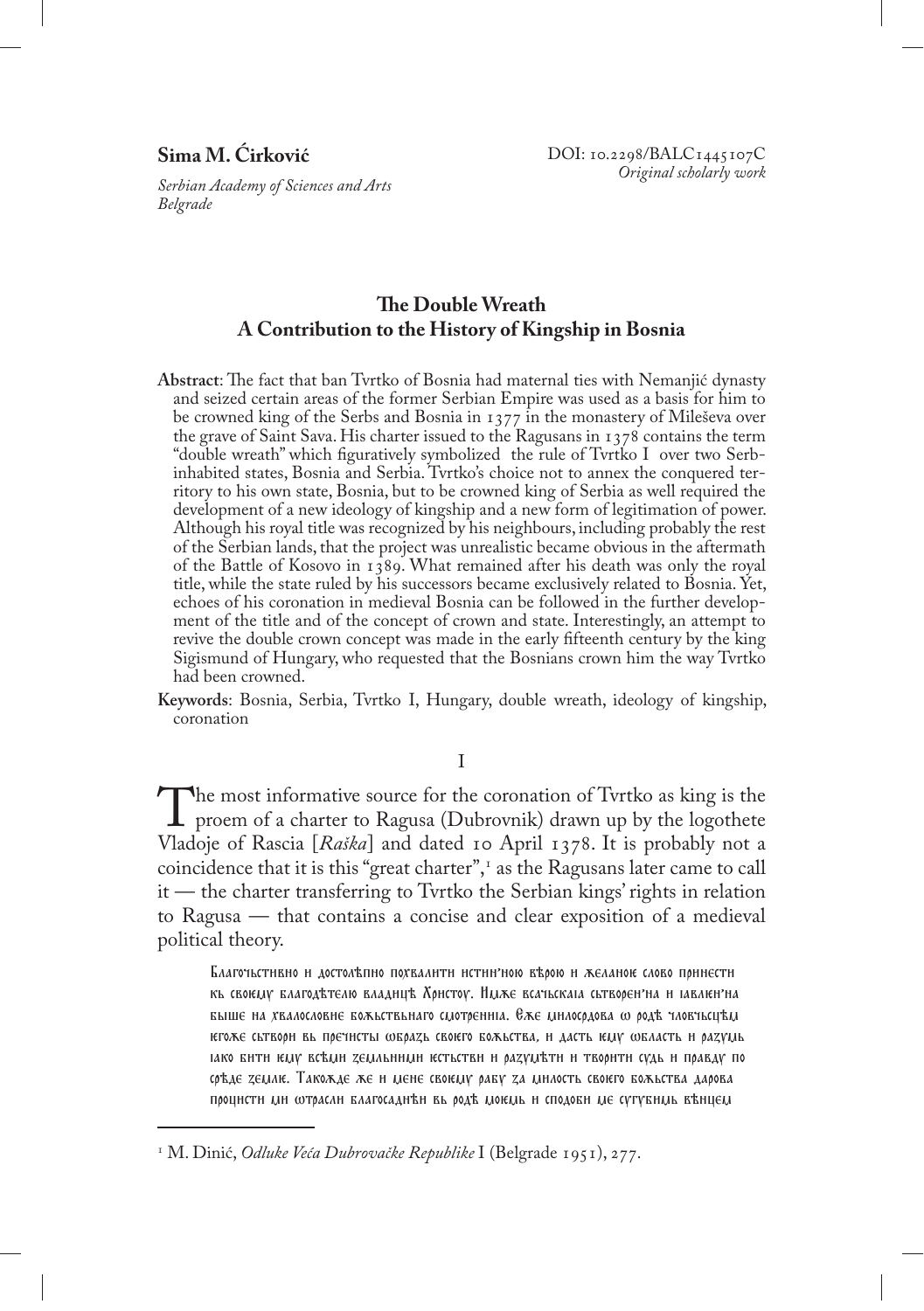IAKO WEOIA ВЛАДНУЬСТВНІА ИСПРАВЛАТИ ДІН ПРЬЕТЬЕ WT ИСПРЬВА ВЬ БОГОДАРОВАН'НТАН наць зеціан Боснъ, потоці же господу ціовцу Богу сподобаьшу це насаъдоватн престоль монх прероднтель господе срьбьске дане бо ти беху мон прероднтелне вь земльнемь царстве царствовавше и на небесное царьство преселили се, мене же видешту землю преродитель монхь по нихь оставльшу и не имушту своюто пастира, и идохь вь срьбьскую землю желан и хоте укрепити престоль родитель mohxe h tamo шедшу мн вънчане быхе Богоме дарованним ми вънцеме на **КРАЛЕВСТВО ПРЕРОДНТЕЛЬ МОНХЬ IAKO БЫТН МИ W КРИСТЕ ИСУСЕ БЛАГОВЕРНОМУ И** Богоды поставлен'ноду Стефану кралю Срьблееды и Боснъ и Подорию и Дападниды странаць. И потоць начехь сь Богоць кралювати и правити престоль Срьбскию zenak, желак падшаіа са вьздвигнути и разоршаіа се укрепити... [It is pious and worthy to praise the true faith and to submit the word that one desires to one's benefactor, Christ the Lord, whose divine providence is praised through all creatures and phenomena and who was merciful on mankind, which He created in the image of His own divinity and gave it the power and the knowledge over all earthly nature, to comprehend and to pass judgment and justice upon the earth. In that same manner, He granted me, His servant, through the mercy of His divinity, to inherit and continue that which was planted by God in my kin, and dignified me with the double wreath, to rule both lands, first our originally God-granted land of Bosnia, and then my Lord God dignified me to inherit the throne of my forebears, the lords of Serbia, for those forebears of mine, having reigned in the earthly realm, passed to the heavenly one. And I, seeing the land of my forebears as it was left behind them, without its shepherd, went to the Serbian land wishing and wanting to restore the throne of my fathers. And having gone there, I was crowned with the God-granted wreath to the kingship of my forefathers, so that I should be Stefan [Stephen], faithful in Jesus Christ and God-appointed King of the Serbs and Bosnia and the Littoral and the Western Regions. And then with God's help I have begun to reign and to govern the throne of the Serbian land, wishing to lift up that which fell and to restore that which crumbled... $]$ <sup>2</sup>

The term "double wreath" is used figuratively in the charter: it is double because it stands for the two states that have come under Tvrtko's rule, Serbia and Bosnia. When referring to the coronation and the actual crown later in the text, it is simply the *God-granted wreath*. The "double wreath" figure is only applicable there where the crown denotes something more than just a physical object and an emblem of authority. It is therefore reasonable to pose the question as to where the term "wreath" in its abstract meaning, symbolic of the state, in the logothete Vladoje's *proem* came from.

The term "wreath" can be traced to earlier Serbian documents, where it occurs in several different meanings: the martyr's wreath; the victor's

<sup>2</sup> Lj. Stojanović, *Stare srpske povelje i pisma*, vol. I (Belgrade – Srem. Karlovci 1929), 75–76.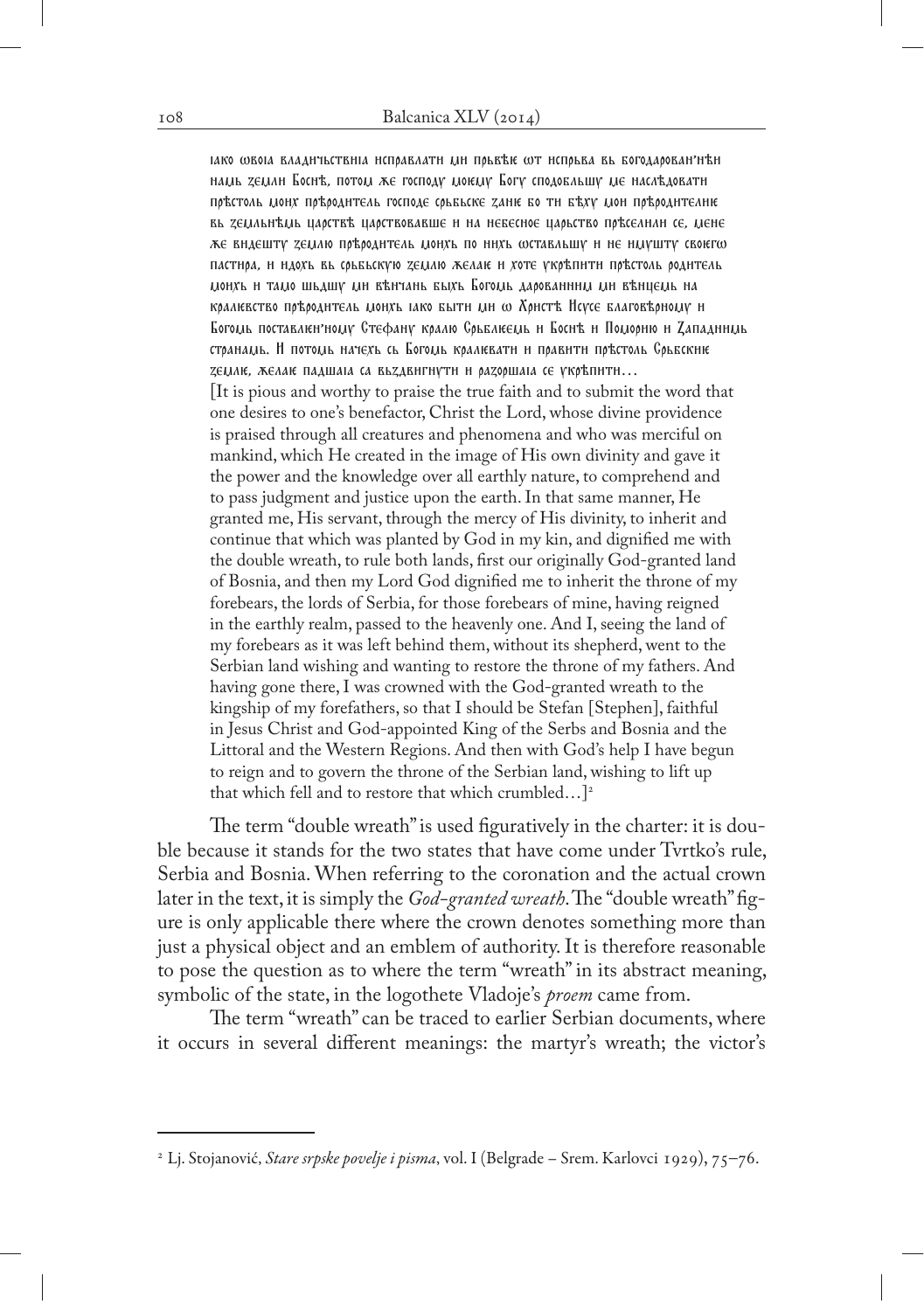wreath; a royal and imperial insignia; and the nuptial wreath.3 As early as the 1930s, A. Solovjev, examining the emergence of the concept of the state in the Slavic monarchies,<sup>4</sup> studied the sources and collected all references of relevance to the question posed here. He showed that the Serbian "wreath" had covered all that the Greek *stephanos* had, and that its meaning of an insignia had only rarely been dissociated from its other meanings by introducing another word, such as *diadem*. 5 In Byzantium, the term for the sovereign's insignia that became established over time was *stemma*; this term was also in use in the Serbian chancery, as evidenced by the noun *stepsanije*. 6

The "wreath" and "wreathing" are attested in the earliest Serbian sources; they had some importance for the Serbs of Rascia (*Raška*) as early as the late twelfth century. Transferring his powers as grand *župan* to his son Stefan in 1196, Nemanja "wreathed him and blessed him extraordinarily, just as Isaac had blessed Jacob".7 The turning point was, however, the coronation of Stefan Nemanjić as king (1217). The fact that he was to be given the epithet "the First-Crowned" already in the time of his successors speaks of the impression the coronation left on the contemporaries and posterity. It appears that some western notions of the crown came to Serbia along with the crown itself. $^8$  As Solovjev observed, this is evidenced by the term " $\alpha$ ктни въньц" [holy wreath] which occurs in Domentijan.<sup>9</sup> It is the exact translation of the Latin *sacra corona*, and has no equivalent in Byzantium.

<sup>3</sup> L. Mirković, "Šta znači mramorni stub podignut na mestu kosovske bitke i šta kaže natpis na ovom stubu?", *Zbornik Matice srpske za književnost i jezik* 9–10 (1961–62),  $19 - 20.$ 

<sup>4</sup> A. Solovjev, "Corona regni. Die Entwicklung der Idee des Staates in den slawischen Monarchien", in *Corona regni: Studien über die Krone als Symbol des Staates im späteren Mittelalter*, ed. M. Hellmann (Weimar 1961), 156–197. The study was originally published in Russian in *Przewodnik historyczno prawni* 4 (1933), 27–48, and in a somewhat revised version in Serbian ("Pojam države u srednjovekovnoj Srbiji") in *Godišnjica Nikole Čupića* 42 (1933).

<sup>5</sup> Solovjev, "Corona regni", 172; S. Novaković, "Вѣньц и диıадима u srpskim krunidbenim ceremonijama", *Rad JAZU* 43 (1878), 189–195.

<sup>6</sup> S. Novaković, *Zakonski spomenici srpskih država srednjeg veka* (Belgrade 1912), 632; Solovjev, "Corona regni", 178, n. 58.

<sup>7</sup> *Spisi sv. Save*, ed. V. Ćorović (Belgrade – Srem. Karlovci 1928), 157.

<sup>8</sup> The story of a purported second coronation of Stefan, which would not have had anything to do with Rome, is the result of Teodosije's systematic rewriting of the earlier, Domentijan's, biography of St Sava of Serbia. Domentijan involves Sava in the whole event, but does not conceal the pope's role in Stefan's coronation as king.

<sup>9</sup> Domentijan, *Život svetoga Simeuna i svetoga Save*, ed. Dj. Daničić (Belgrade 1865), 246.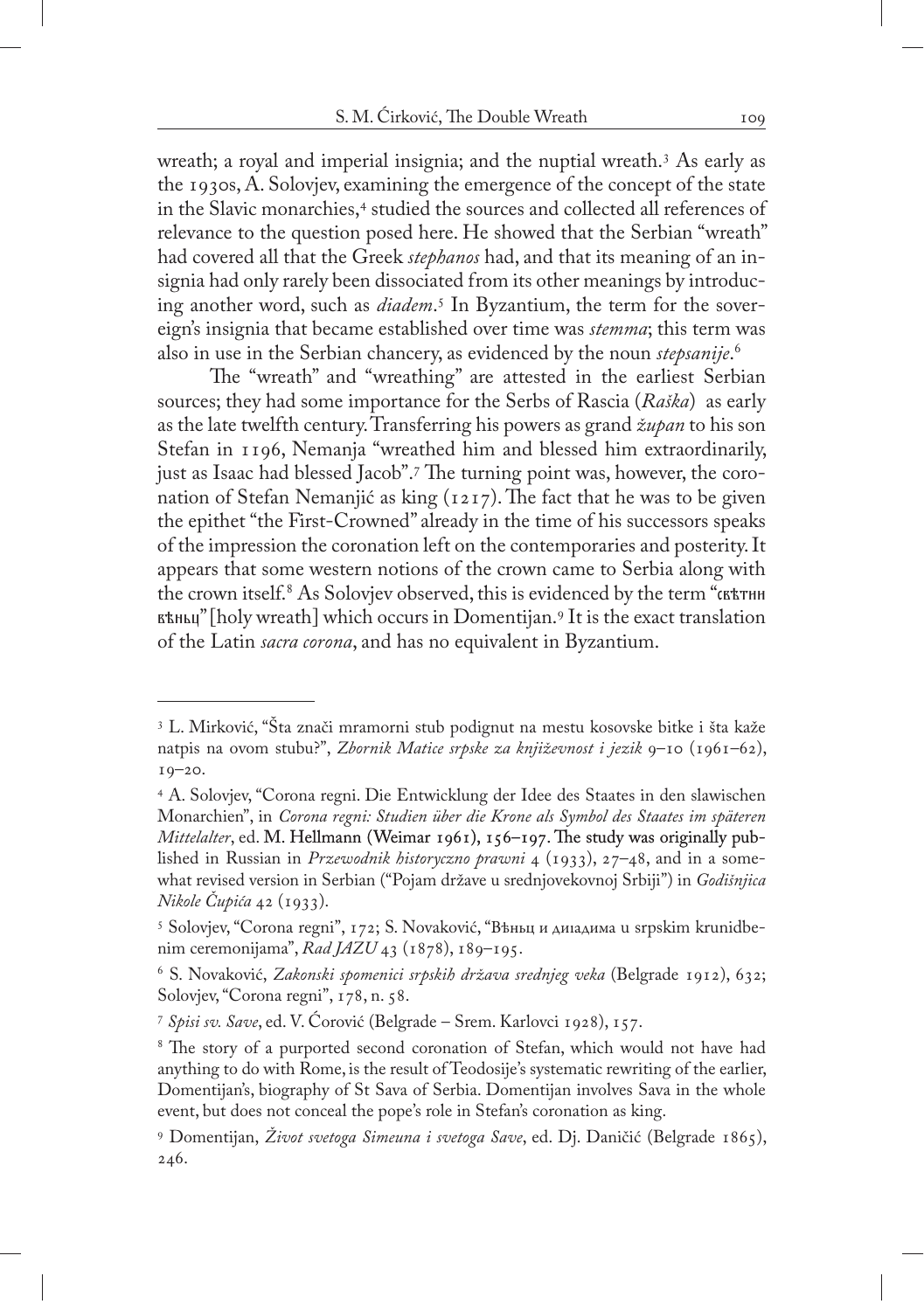From the times of king Stefan Uroš II Milutin [r. 1282–1321], the "wreath" occurs several times in Serbian charters. Given that this decisive period saw the strongest wave of Byzantinization in the spheres of law and state, it is not surprising that the "wreath" is usually used in its meaning of an emblem of royal authority. As we have seen above, an abstract meaning had never developed in Byzantium. In the documents from the reign of Stefan Uroš III [popularly known as Stefan Dečanski, r. 1322–1331] and Stefan Uroš IV Dušan [r. 1331–1355], the wreath is as a rule used in its literal meaning.<sup>10</sup> It is noteworthy, however, that in this very period there are also references, even if much rarer, which indicate that the meaning of the wreath as something more than just an insignia had not disappeared altogether. In the sanction of king Milutin's charter to the monastery of St Nicholas in Hvosno, we can read: **H** WTL BOFOAAPOBAHHOFO HALLE REHILA AA BOYAE  $n$ <sup>0</sup> n $\alpha$ <sup>Th</sup> and may he be cursed by our God-granted wreath].<sup>11</sup>

There is no doubt whatsoever that the "wreath" is not used here in its literal meaning of a royal insignia. Here the "God-granted wreath" is dissociated from the person of its current bearer and belongs instead to an entire string of rulers. As observed by A. Solovjev, here the "wreath" is personified; it is able to curse like the persons listed in the sanction.<sup>12</sup> Even if we do not go as far as Solovjev did in his conclusion that here "the notion of the crown as a subject of state authority occurs for the first time in Serbian law", it should be said that what we have here is the notion of the crown as a transpersonal symbol of kingship.

The "wreath" used in this sense in later charters is not just a stereotyped repetition of a chancery formula. This can best be seen from Stefan Dušan's charter of 2 May 1355 threatening with a curse by "all holy Orthodox emperors and by the God-granted holy wreath of my emperorship".<sup>13</sup> The contamination is quite interesting: the expression "my emperorship" highlights the distinction between the sovereign's person and his title; the "holy Orthodox emperors" are also compatible with Byzantine notions, but the "holy wreath" by no means is. Still more interesting for our topic is a place in Dušan's charter for the monastery of the Virgin at Arhiljevica which

<sup>&</sup>lt;sup>10</sup> Solovjev, "Corona regni", 175.

<sup>11</sup> F. Miklosich, *Monumenta Serbica* (Vindobonae 1858), 71. Cf. Solovjev, "Corona regni", 176, n. 64; Solovjev, "Pojam države", 83. According to V. Mošin, "Sankcija u vizantijskoj i u južnoslovenskoj ćirilskoj diplomatici", *Anali Historijskog instituta u Dubrovniku*  3 (1954), 36, 38, n. 60, and 40, the same element occurs in the sanctions of three charters of Stefan of Dečani and in three charters of Dušan.

<sup>&</sup>lt;sup>12</sup> Solovjev, "Corona regni", 178.

<sup>13</sup> Miklosich, *Monumenta Serbica*, 143. Cf. M. J. Dinić, "Srpska vladarska titula u vreme carstva", *Zbornik radova Vizantološkog instituta* 5 (1958), 11.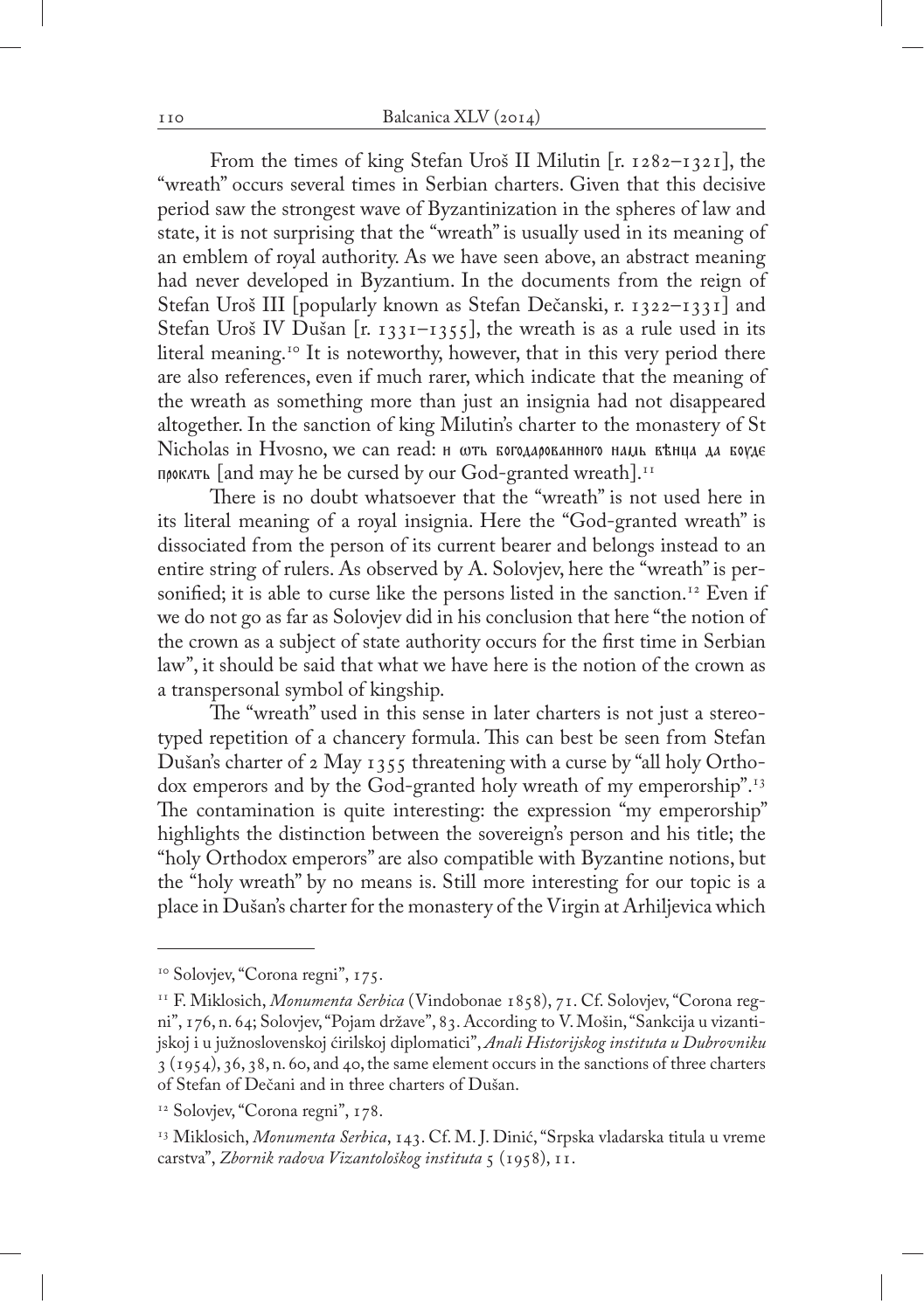Solovjev failed to notice. At the end of the proem praising Stefan Nemanja, Dušan begins to speak of himself:  $\epsilon$ гоже молнтвою и помоштїню сподобльшоу се выти сьнаследниокоу того добрьниь делюць ине, прьвомоу и благовьрномоу богомь поставлюномог царог Стефаног, обновльшомог прьвый царьскый веньць срьбьской и помюрскон zeмлн, и царьствуюшту ми zeмлюю грынскою и всемоу Помюрїю и всемь zanagnalium creanally is really an  $\alpha$  [It is through his prayer and help that I, the first faithful in God and God-appointed emperor Stefan, who renewed the first regal wreath of the Serbian and Littoral land and who reign over the Greek land and all the Littoral and all the Western Regions and all Dysos, was deemed fit to be an inheritor of his good deeds].<sup>14</sup> The "first wreath", which corresponds to the Serbian kingdom of the Nemanjić and tacitly implies a second, is only a step away from a "double wreath".

All the above is enough to show that the notion of the wreath as a transpersonal symbol of kingship was known in Serbia, and was an enduring one. In Tvrtko's milieu, it was the logothete Vladoje of Rascia who splendidly accommodated this notion to the needs of the moment by devising the unique formula<sup>15</sup> of the double wreath that God bestowed on Tvrtko for the two states he came to rule over.

The double wreath doctrine was predicated on the premise that the ban of Bosnia was the successor of the Serbian Nemanjić dynasty. Only if he lawfully succeeded to the throne of Serbia would he be entitled to the double crown. This is why the proem of the 1378 charter expressly claims that the Serbian lords, the ban's forebears, moved from the earthly to the heavenly kingdom,<sup>16</sup> and that the Serbian land has been left without its

<sup>14</sup> Dinić, "Srpska vladarska titula", 9–10.

<sup>15</sup> The precious volume *Corona regni. Studien über die Krone als Symbol des Staates im späteren Mittelalter* (Veimar 1961), edited by Prof. Manfred Hellmann, contains studies on the crowns of England, France, Bohemia, Poland, Hungary and Russia, a very important comparative material covering almost all of Europe, but there is nothing resembling the "double wreath".

<sup>&</sup>lt;sup>16</sup> Stojanović, *Povelje i pisma* I, 76. The concepts and terms in the 1378 proem draw on the ideological legacy of the Nemanjić, expressed in earlier Serbian charters. E.g. the charter of King Stefan Dečanski, *Monumenta Serbica* 88, makes a reference to the forebears who replaced "zELIALHLILLLA HAPLETEOLIL HEEGCHOF AHTHE" [the earthly realm with heavenly life]. Dušan is also "отрасль влагаго корене" [a shoot from the blessed stock] in the charter to the Kellion of St Sabas at Karyes, *Monumenta Serbica* 89; Stefan of Dečani is "сынь и наследникь светаго корене нх, ветьвь и wtpacab" [the son and heir of their holy stock, their branch and sprout], *Monumenta Serbica* 89. The phrase about the coronation in this charter is very similar to the one used in Tyrtko's charter:  $\mu$  Foro $\mu$ dapobahьниць вънцець кралювьства срыпьскаго вънчань быхь на кралювьство [and with the God-granted wreath of the Serbian kingdom I was crowned to kingship], *Monumenta Serbica* 90.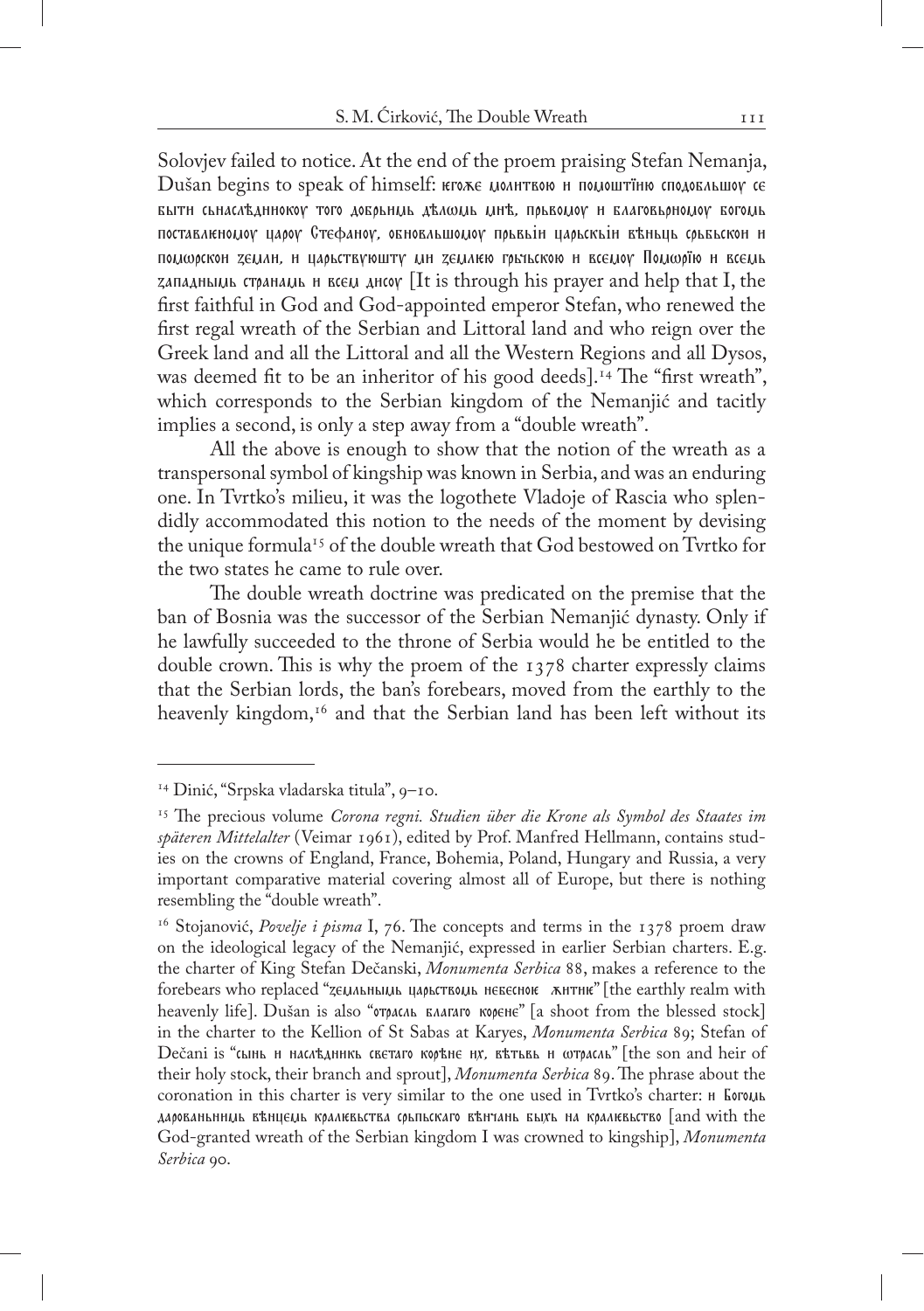shepherd.<sup>17</sup> Tvrtko's claim that he was related to the Nemanjić by blood was not unfounded.

The need to emphasize Tvrtko's tie of kinship with the house of Nemanjić as strongly as possible appears to have led to the creation of the earliest known Serbian genealogy. As shown by Dj. Sp. Radojičić, it was put together at a time when Tvrtko was still a ban somewhere in the part of Serbian lands which had come under his rule, perhaps at the monastery of Mileševa.<sup>18</sup> It should be noted that the *proem* of the 1378 charter takes all members of the house of Nemanjić as a ruling family; they all are Tvrtko's "forebears", including the recently late emperor Stefan Uroš V, who could hardly be called a relative, let alone a forebear. This shows that what was insisted upon was the holy origin of the Nemanjić rather than an actual genealogical link.19 The Nemanjić family tradition no doubt influenced the shaping and spreading of the genealogical tradition of the Bosnian ban family. An early charter issued by Tvrtko contains a genealogy of the family going back to Prijezda [ban 1250–1287]. The story that the Kotromanić family had been ruling Bosnia "from the beginning", that they were of German, i.e. "Gothic", origin, is not encountered until the fifteenth century, and neither is the family name.<sup>20</sup> At any rate, the legacy of the Bosnian forebears gave the right to double the wreath, which, according to the proem, is the wreath "на кралквство прероднтель мондъ" [of the kingdom of my forebears] the Serbian lords, and the right to call it the "double wreath".

The stage for building the double crown doctrine had been set by the course of political events in the 1370s. It is known that Tvrtko did not follow in the footsteps of his paternal uncle, Stjepan II [ban  $1322-1353$ ], and did not exploit the rise of territorial lords at the heart of the Serbian Empire to grab hold of the adjacent Serbian lands. He was also quite passive during the war that Vojislav Vojinović waged against Ragusa; he acted as an intermediary when his vassalage to the Hungarian king required that he be Ragusa's ally and supporter.<sup>21</sup> He became more active only when he was faced with the aggressive policy of *župan* Nikola Altomanović [nephew

<sup>&</sup>lt;sup>17</sup> The expression that the Serbian land has been "left without its shepherd" is an explicit proof that the heirs of king Vukašin and emperor Simeon Uroš (Siniša) were ignored in the Serbian core areas.

<sup>18</sup> Dj. Sp. Radojičić, "Doba postanka i razvoj starih srpskih rodoslova", *Istoriski glasnik*   $2(1948), 23-24.$ 

<sup>&</sup>lt;sup>19</sup> See n. 16 above.

<sup>&</sup>lt;sup>20</sup> L. Thallóczy, *Studien zur Geschicte Bosniens und Serbiens im Mittelalter* (Munich–Leipzig 1914), 332. Cf. V. Ćorović, "Pitanje o poreklu Kotromanića", *Prilozi KJIF* 15 (1925),  $15 - 20.$ 

<sup>21</sup> J. Tadić, *Pisma i uputstva Dubrovačke Republike* I (Belgrade 1935), 73.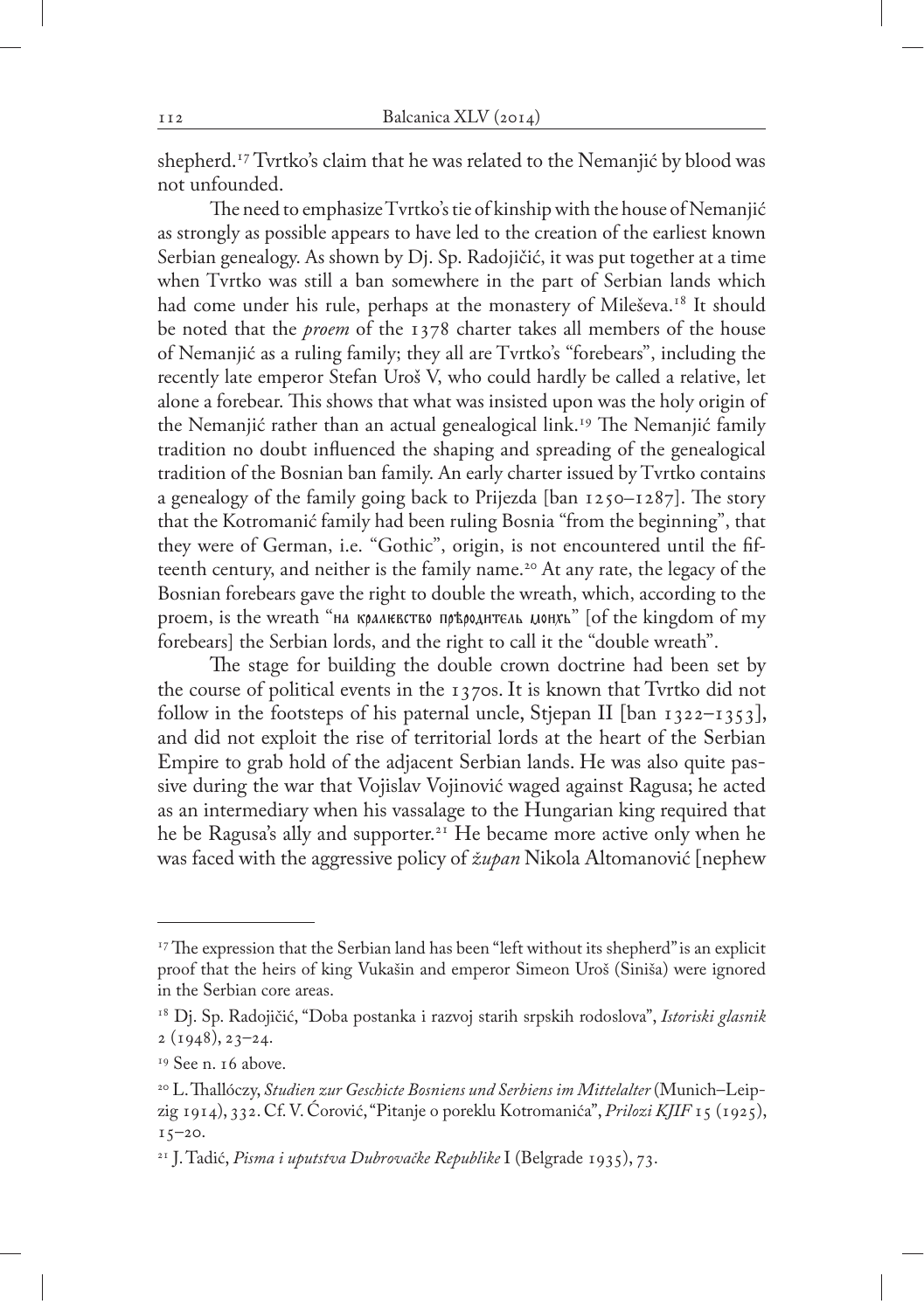of Vojislav Vojinović].22 As far as may be inferred from the surviving documents, Tvrtko's hostile relations with Nikola brought him into closer contact with the Serbian lands and lords. The result was his alliance with prince Lazar and their joint campaign against and defeat of Nikola Altomanović. The significance of this victory was twofold: it cemented Tvrtko's alliance with prince Lazar, and brought him a considerable portion of the Serbian lands. Now the lord of a large territory — from the river Lim to the river Neretva, and from the upper Drina valley to the Adriatic Sea — until recently part of the Serbian state, Tvrtko found himself facing an important turning point. He could follow in the footsteps of his predecessor, ban Stjepan II, and simply annex the captured territory to the Bosnian core area (as Stjepan II had done with the region of Hum) and, possibly, expand his title accordingly. We do not and cannot know what led Tvrtko not to opt for this simpler, if less ambitious, solution. He chose another one instead: to join his earlier and freshly-gained possessions to the Serbian state and, at the same time, to emerge as the restorer of the Serbian monarchy.

After the defeat of Nikola Altomanović, the political map of the Serbian lands became much simpler: what was left of the Serbian Empire was ruled independently by Prince Lazar, Vuk Branković, Djuradj Balšić, Radič Branković<sup>23</sup> and ban Tvrtko. The idea of the state as one entity did not quite die away though; room was left even in practical matters for the possibility of someone "becoming the lord emperor of the Serbs and the nobility and the Serbian land".24 None of the Serbian territorial lords had much prospect of imposing his authority on the others; there was no difference among them in authority, either in its nature or in its origin, none was above the others. Unlike the first generation of lords after emperor Stefan Dušan's death, they neither bore high-sounding titles, nor had the glory and authority of imperial generals, nor were the ruler's relatives.<sup>25</sup> None of

<sup>22</sup> M. Dinić, *O Nikoli Altomanoviću* (Belgrade: SKA spec. eds. CX, 1931).

<sup>23</sup> M. Dinić, "Rastislalići. Prilog istoriji raspadanja srpskog carstva", *Zbornik radova Vizantološkog instituta* 2 (1953), 139–144.

<sup>24</sup> Stojanović, *Povelje i pisma* I, 107.

<sup>&</sup>lt;sup>25</sup> The need of the fifteenth-century ruling dynasties, the Lazarević and the Branković, to present themselves as descendants, however distant, of the Nemanjić, was too great and the aura brought by the "saintly lineage" too tempting to permit us to accept the genealogical link suggested by the genealogies and encomia as a fact. On the contrary, the link is so fabricated, and in a manner so easy to see through, that none of it should be seen as any different from such genealogical fabrications as the one tracing Nemanja's ancestry to Constantine the Great. This all is quite irrelevant anyway; what is relevant is that in the fifteenth century the Lazarević, more precisely Stefan Lazarević, and the Branković were presented and accepted as descendants of the Nemanjić. For our topic, it is important to stress that all sources about it point to the fifteenth century, and that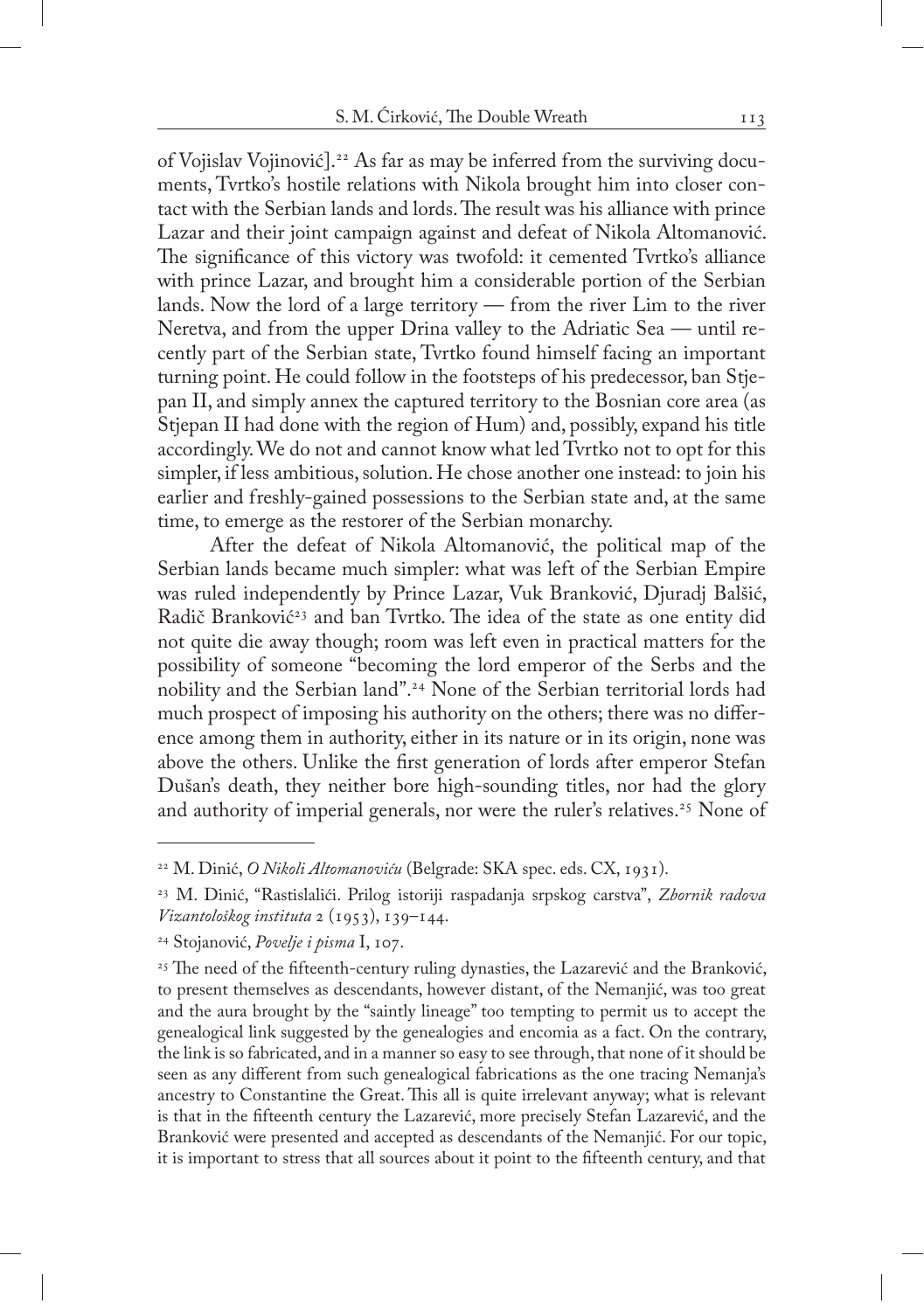them could seriously think of assuming the role of the restorer of Serbian kingship or emperorship; there was a deep gap separating them from the "holy" Nemanjić family.

As the lord of the territory between the Neretva and Lim rivers, ban Tvrtko played a role in the further Serbian political development which was equal to that of any other territorial lord. His authority over Serbian lands was essentially the same as that of the other lords: neither he nor they inherited them; they took them by the sword. But his position was considerably different from the position of the Serbian territorial lords: he was the ruler of a state, a member of a distinguished ruling family and, moreover, distantly related to the Nemanjić. All this gave him the opportunity to appear not in the role of the conqueror of territories of the former Serbian Empire, like his uncle and predecessor, but as the restorer of the Serbian monarchy. The "double wreath" doctrine served this purpose.

Tvrtko emphasizes his kingship as kingship over Serbia in the wellknown proem quoted in the introduction: and then with God's help I have begun to reign and to govern the throne of the Serbian land.<sup>26</sup> In the proem of the charter on the closing down of the salt market at Dračevica, he presents himself as one in the sequence of the Serbian monarchs: CHOAOBAICHILE быхь веньца и чьсти и ксуфетра царска прьвыхь донхь родитель светых господе  $\epsilon$ рьбьске кралювь и царь и последую житню ихь и вере и правилоды царьскиды и вса недостатьчнаіа исправлік вь земліахь богодарованного ми кралювьства  $\left[$ I was deemed fit of the wreath and the dignity and the regal sceptre of my previous saintly fathers, the Serbian lords kings and emperors, and I follow their life and faith and regal regulations and set to right all that is improper in the lands of my God-granted kingdom].<sup>27</sup> But Tvrtko does not stop at words; he takes over the rights that belonged to the Serbian monarchs.<sup>28</sup> He feels himself bound by contracts and obliged to honour the agreement that was in force between the Serbian kings and Ragusa. His main motive for abolishing the salt market is to abide by законе прыве што су ны кан Дубровчане з  $r$  rocnodolula palinkolula [the previous agreements the Ragusans had with the rulers of Rascia].29 While fighting for Kotor [Cattaro] and after seizing it, he

there are no information that could make it even remotely probable that prince Lazar and lord Vuk had been in the aftermath of the Battle of the Maritsa  $(\frac{1371}{1371})$  wrapped up in the legend that enhanced the prestige of their successors.

<sup>26</sup> Stojanović, *Povelje i pisma* I*, 76.*

<sup>27</sup> Ibid. 84.

<sup>&</sup>lt;sup>28</sup> Above all, the so-called St Demetrios' Day tribute. Cf. M. Dinić, "Dubrovački tributi. Mogoriš, Svetodmitarski i Konavaoski dohodak, Provizun braće Vlatkovića", *Glas* 168 (1935), 232–233.

<sup>29</sup> Stojanović, *Povelje i pisma* I, 85.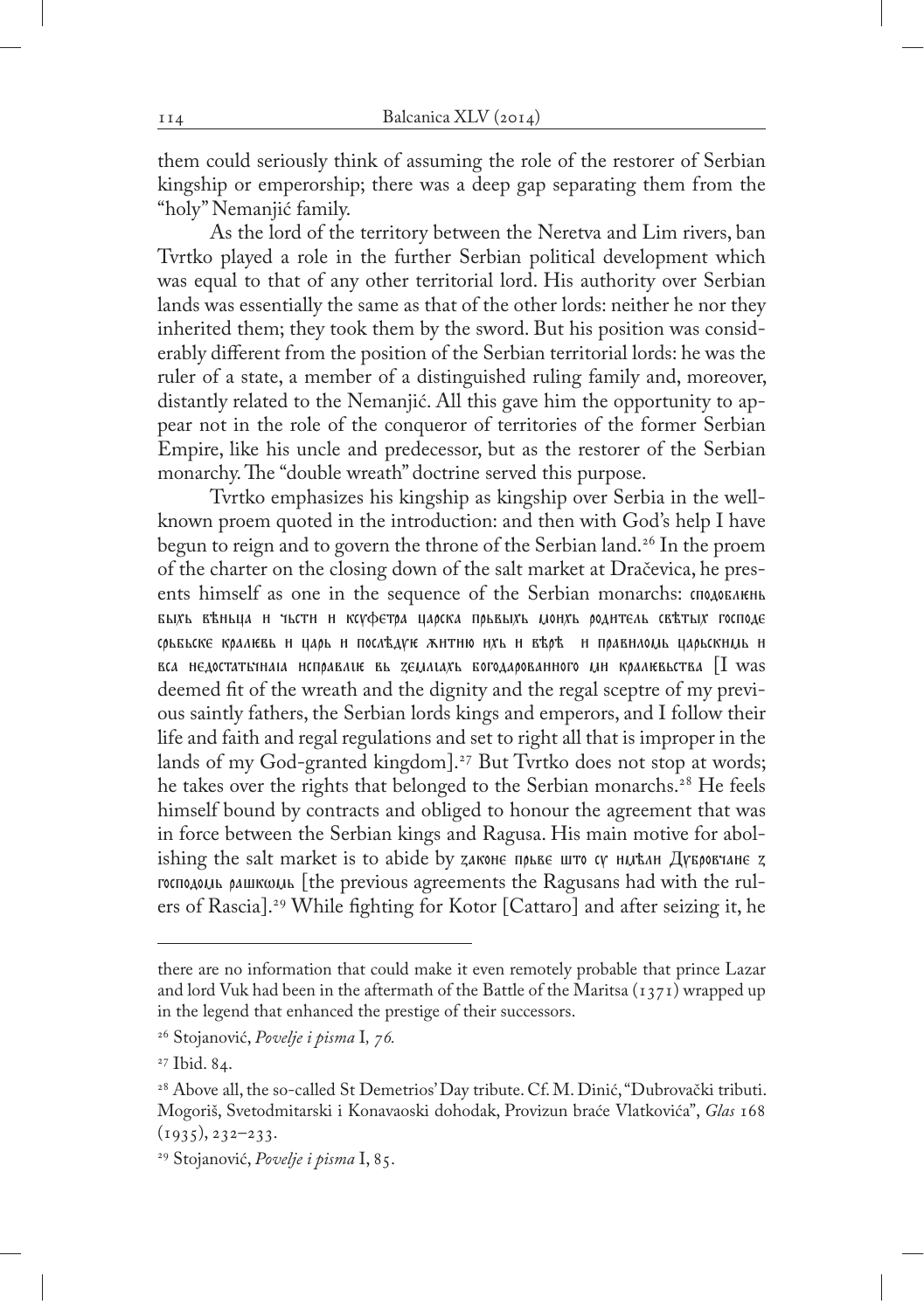underlines that it is the city of his predecessors.<sup>30</sup> Finally, he sends his troops to the Battle of Kosovo (1389), deeming that it is his kingdom that is fighting the battle there. From his perspective, Tvrtko had reasons to believe and trumpet to the world that he had won a great victory. $3<sup>T</sup>$ 

Well-informed Ragusans, who chose to recognize Tvrtko as Serbian king in the form of address and in acknowledging his right to the St Demetrios' Day tribute, did not fail to notice a shift in his politics after the coronation. During the precarious period caused by the war between Venice and Genoa in 1378, their message to King Louis I of Hungary is: quod rex Rassie habet expedire sua servicia de regno Rassie.<sup>32</sup> They are even more specific in their reply to the Hungarian envoy: dominus rex Bossine et Rassie usque nunc iuvit nos quociens auxilium petivimus ab eo, set a modo innate, quia habet facere sua servari que intromisit de regno Rassie et est nobis longinquior, quod erat usque nunc.33 So, the double wreath did not remain a political theory, it was a political project set afoot.

Yet, we do not know the actual scope of Tvrtko's influence in Serbia. Jireček was quite confident in his time: "Of the Serbian rulers, Lazar [Hrebeljanović] and Vuk [Branković] no doubt consented to this act [coronation], but the Balšić did not."34 The Balšić indeed did not recognize Tvrtko as king; they had been in hostile relations or at war with him for years. They would have at best recognized his title while they were in negotiations or in times of peace. The sources offer no information about the stance held by Lazar and Vuk. The fact that they were in good relations and acted in coordination may be in favour of the view that they recognized Tvrtko as king of the Serbs. Lazar must have needed support in 1379, when he campaigned against Radič Branković and considerably expanded his territory once more. Lazar and Tvrtko jointly helped Croatian lords in their opposition to the Hungarian queens and Sigismund of Luxemburg. There is also an argument *ex silencio*: Lazar and Vuk made no contracts with Ragusa until 1387, whereas the Balšić did in 1377 and again in 1385. The likely reason for this cannot be Ragusa's lack of interest, since there is reliable evidence

<sup>30 …</sup> civitas *prededessorum nostrum* Catharensis feliciter ad manus nostre maiestatis perpetualiter prevenit, in Š. Ljubić, *Listine od odnošajih izmedju južnoga slavenstva i Mletačke republike* I-X (Zagreb: JAZU, 1868–1891), vol. IV, 221.

<sup>31</sup> V. Makushev, *Istoricheskie pamiatniki Iuzhnikh Slaviani i sosednikh im narodov* (Warsaw 1875). Cf. S. Novaković, *Srbi i Turci u XIV i XV veku*, 2nd. ed. (Belgrade 1960), 455 (with my additions).

<sup>32</sup> Monumenta Ragusina IV, 178; M. Dinić, "O krunisanju Tvrtka I za kralja", *Glas* 147  $(1932), 145.$ 

<sup>33</sup> Monumenta Ragusina IV, 177; Dinić, "O krunisanju Tvrtka I", 145.

<sup>34</sup> K. Jireček, *Istorija Srba* I, 2nd. ed. (Belgrade 1952), 320.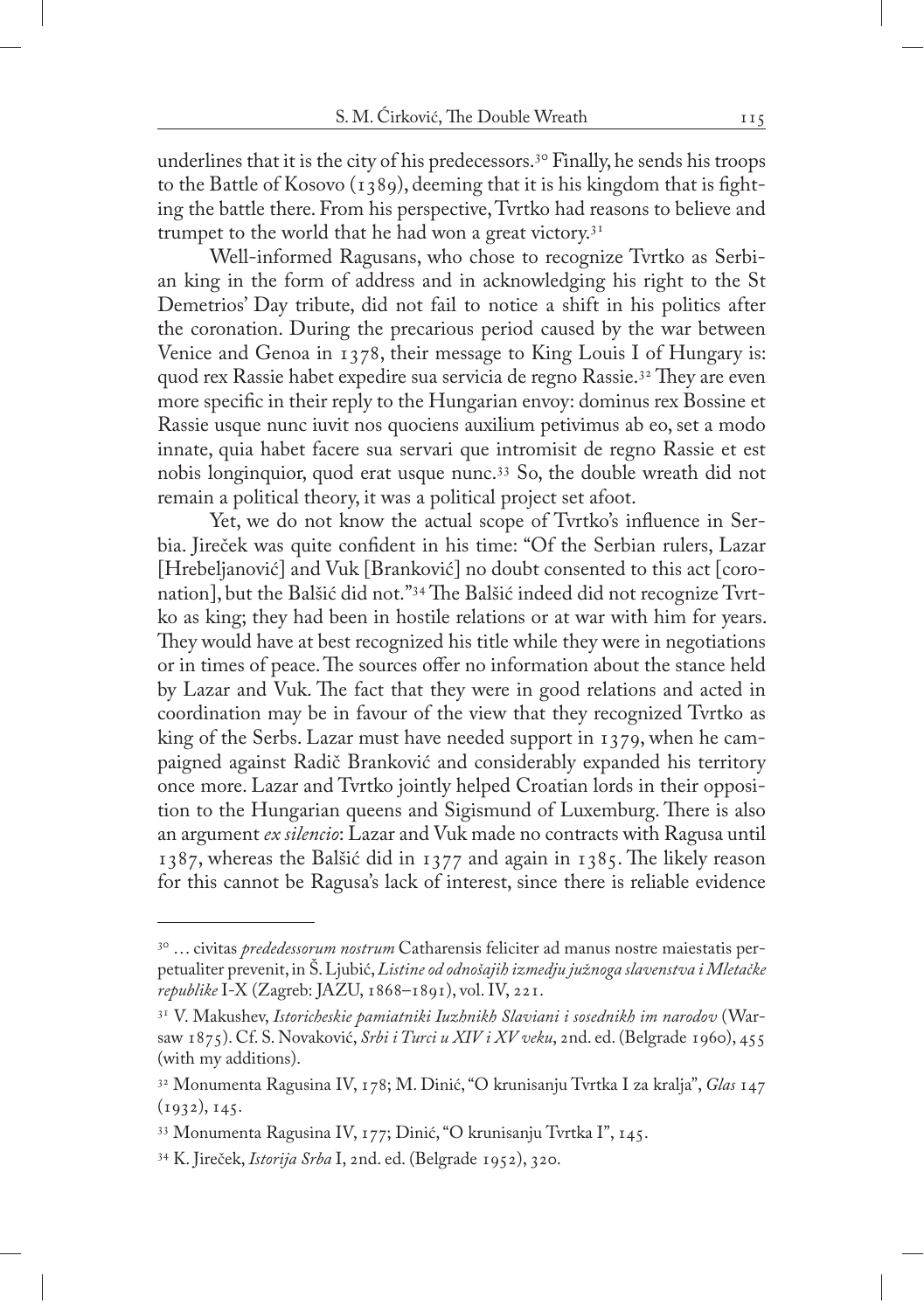that Ragusan merchants operated in Serbia in the period between 1377 and 1387 as well. In the best-case scenario for Tvrtko, prince Lazar and Vuk Branković recognized him both as king of the Serbs and as their overlord. But even if this was the case, one should distinguish three parts of Tvrtko's kingdom in practical terms: the old Bosnian lands; the Serbian lands which (the same as Kotor) came under Tvrtko's direct control by the time of or after his coronation; and, finally, the Serbian lands controlled by Serbian territorial lords and thus only indirectly and theoretically under Tvrtko's rule. In time, what belonged to the different parts of the "double wreath" became more and more integrated, but in Tvrtko's hands. The Bosnian part of the state was a reality, while the restored Serbian kingdom remained a matter of claims and pretensions.

At the same time when Lazar and Vuk made contracts with Ragusa replicating the provisions contained in the emperor Dušan's charter, the Serbian territorial lords issued the well-known recommendations for Michael, metropolitan of Jerusalem. From these Jireček inferred that Lazar, Vuk Branković and Djuradj Stracimir Balšić had replaced the Serbian emperor as equals.35 The metropolitan of Jerusalem, who was prince Lazar's guest in Serbia in 1387, did not appeal to Tvrtko in the case of Ragusa's unpaid tribute to the Jerusalem monks. This shows that Orthodox ecclesiastical circles did not bank on the king seriously. It need not be said how disadvantageous for Tvrtko's position in Serbia and how decisive for the fate of restored Serbian kingship it was.

Conspicuously, the first signs of the Serbian regional lords' growing independence become observable precisely at the time when Tvrtko begins to pursue a more active policy in the West. It also seems that the Serbian-Bosnian union and, consequently, the reality of Tvrtko's Serbian kingship, grew thinner with time. A counterproof, on the other hand, is the Battle of Kosovo, which is an evidence of Tvrtko's still strong aspirations and of a policy informed by these aspirations. It should be noted, however, that the overall situation and mutual relations in those years are not quite clear: Tvrtko is in fierce enmity with Sigismund of Luxemburg and he forces Dalmatian towns into surrender, whereas early that year Lazar reconciles with Sigismund through the mediation of his son-in-law Nicholas Garay. In June, the armies of Tvrtko, Lazar and Vuk fight together at Kosovo, which is in the territory ruled by Vuk Branković; in July, Sigismund, preparing a campaign against the "Bosnian ban",36 sends his emissary to Vuk Branković; in November, he raids into Serbia, into the lands of Lazar's heir.

<sup>35</sup> *Zbornik Konstantina Jirečeka* I (Belgrade 1959), 451.

<sup>36</sup> G. Fejer, *Codex diplomaticus regni Hungariae ecclesiasticus ac civilis* X/2, 311. The charter was published under an erroneous date, 1395, which was then corrected to 1394 in our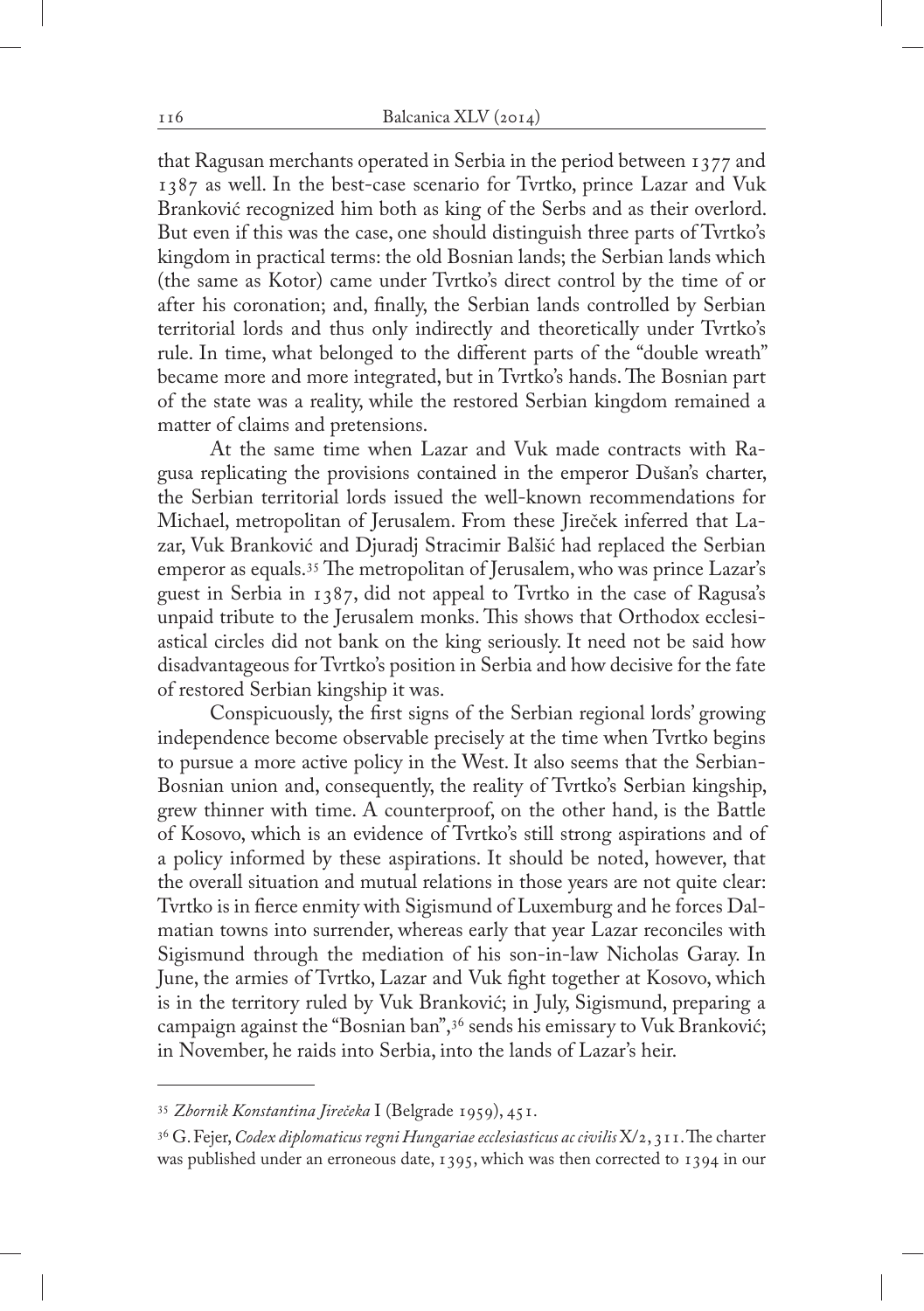Be that as it may, it is in the aftermath of the Battle of Kosovo that the unfeasibility and unreality of Tvrtko's Serbian kingship becomes patently obvious. Lazar has been killed in the battle, and his successors recognize Ottoman suzerainty; Vuk takes the side of Sigismund of Luxemburg; and Tvrtko takes a political turn towards the West. Even the theoretical recognition of Tvrtko as king must have ceased in Serbia, if it had endured throughout the period at all. It meant the end of Tvrtko's concept of kingship as the restored Serbian monarchy of which Bosnia was but one, and not the most important, part. The kingship survives nonetheless, none of Tvrtko's successors relinquishes it: the title and a little something of Tvrtko's times survive, but the state becomes only and exclusively Bosnian. As a result of Ottoman suzerainty and growing pressure, in the reign of Dabiša and Helen [1391–1398] the Serbian lands and the Bosnian state territories are finally separated. After the Battle of Angora [1402], the despot of Serbia stands by Sigismund of Luxemburg, whereas Bosnia is his bitter enemy. The grant of Srebrenica to Serbia by Hungary becomes a bone of contention between Serbia and Bosnia, leading to wars and long-standing antagonisms.

With this separation, the memory of the nature of Tvrtko's kingship begins to fade. When the logothete Vladoje's proem of 1378 was copied in the chancery of king Ostoja, the reference to the "double wreath" and Tvrtko's coronation as Serbian king was omitted, only the reference to the Serbian rulers as the king's forebears was kept.<sup>37</sup> By force of circumstance, king Sigismund of Luxemburg happened to be the most loyal to Tvrtko's concept. In 1408, and again in 1410, he requests that the subjugated Bosnians crown him in the manner in which Tvrtko was crowned in his times. In October 1410, the Ragusans, in reply to the notification of the request, confirm that they will send envoys ala incoronation del signor nostro deli *regnami di Rassa et di Bosna*. 38 It has been remembered at Sigismund's court that it was a coronation with the crown of two states. Sigismund's wish to be crowned with a "double wreath" is quite understandable. As suzerain of both states, he was above the division into the Bosnian kingdom and the Serbian despotate. When unification was attempted once more in the last days of both states, no one reached back for Tvrtko's concept. As is well known, the whole thing was carried out in such a way that the crown prince of Bosnia was made despot of Serbia [Stefan Tomašević].

historiography. In fact, it was issued in 1389, as has been shown long ago; Törtenelmi tár 1908, 47; Századok 1875, 165. Cf. S. Ćirković, "O 'Djakovačkom ugovoru'," *Istorijski glasnik* 1–4 (1962), 9–10, n. 17.

<sup>37</sup> Stojanović, *Povelje i pisma* I, 421.

<sup>38</sup> J. Gelchic, *Diplomatarium relationum Reipublicae Ragusanae cum regno Hungariae* (Budapest 1887), 198.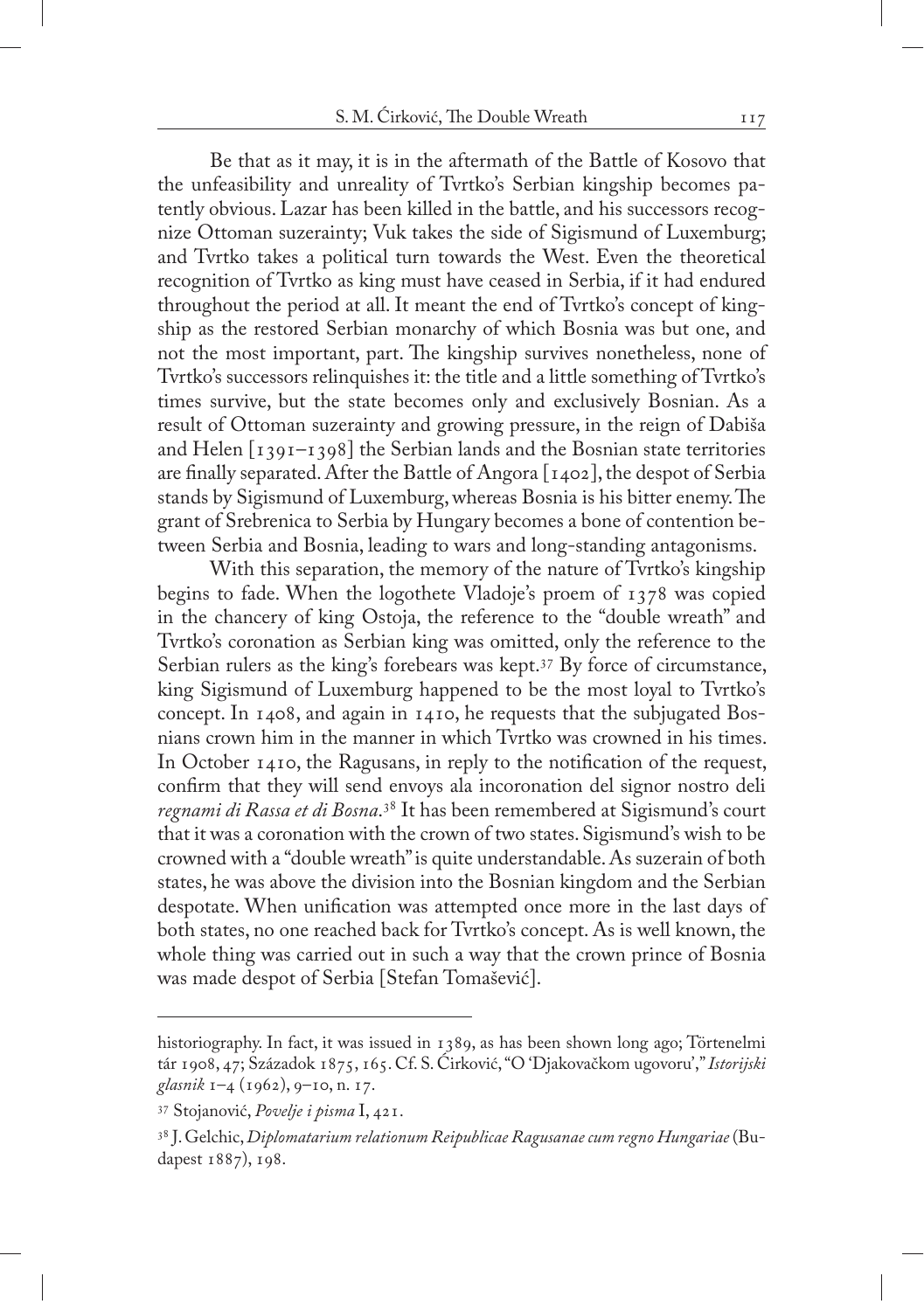Concurrently with the political separation, the boundary that had been randomly drawn at the partitioning of the territory of Nikola Altomanović grew clearer and deeper: it became part of Serbia's border.

#### II

Little is known about the circumstances of Tvrtko's coronation. The date has been established by M. Dinić: St. Demetrios' Day, 26 October 1377.39 As for the site of the coronation, researchers, relying on Mauro Orbini, whose story about the coronation obviously relies on an earlier source, now lost, are unanimous. According to Mauro Orbini, Tvrtko was crowned king at the monastery of Mileševa by the local metropolitan.40 The arguments cited in favour of this version have been that the monastery was under Tvrtko's rule, that St. Sava of Serbia had been buried in it, that it was an important centre of the cult of the Nemanjić. It has been emphasized that there are references, even though of a later date, to the metropolitan of Mileševa.<sup>41</sup>

The efforts to identify the site of the coronation have not taken too much into account the *proem* of the 1378 charter, which expressly says the following:  $\mu$   $\mu$ <sub>40</sub> $\mu$ <sub>5</sub>  $\mu$ <sub>56556670</sub> zewa fand I went to the Serbian land].<sup>42</sup> It has probably been tacitly assumed that this expression fully tallies with Orbini's narrative. As far as we know, no one has ever posed the question how likely it is that Tvrtko would have said "I went to the Serbian land" in reference to his visit to Mileševa, to a territory under his direct rule. Nor has anyone asked if Tvrtko might have been crowned somewhere else in Serbia, perhaps at the monastery of Žiča. The issue ultimately amounts to the relationship between Orbini's narrative and the piece of information contained in the charter for Ragusa. Should it turn out that the information in the charter contradicts Orbini, the information supplied by the learned Ragusan abbot will have to be relegated to legend, joining many others.

According to the 1378 proem, Tvrtko went to the Serbian land to strengthen the throne of his forebears, and there he was crowned king of the kingdom of his forebears. It does not necessarily follow from the context that this refers to a Serbian land beyond his direct rule. It would be vital to establish how the expression "Serbian land" was used in Tvrtko's

<sup>39</sup> Dinić, "O krunisanju Tvrtka I", 135–142.

<sup>40</sup> Ora essendo Tuartco per la conquista di tanti paesi salito in gran superbia, gli venne capriccio d'incoronarsi, e intitolarsi Rè di Rassia. La qual cosa communicando con Lodouico Rè di Vngaria ciò restò molto contento, et fù del 1276. incoronato dal Metropolitano del Monasterio di Milesceuo, et dalli suoi monaci nella Chiesa di ditto lugo: et si fece chiamar Stefano Mirce, in M. Orbini, *Il regno degli Slavi* (Pesaro 1601), 358.

<sup>41</sup> S. Radojčić, *Mileševa* (Belgrade 1963), 41–42.

<sup>42</sup> Stojanović, *Povelje i pisma* I, 421.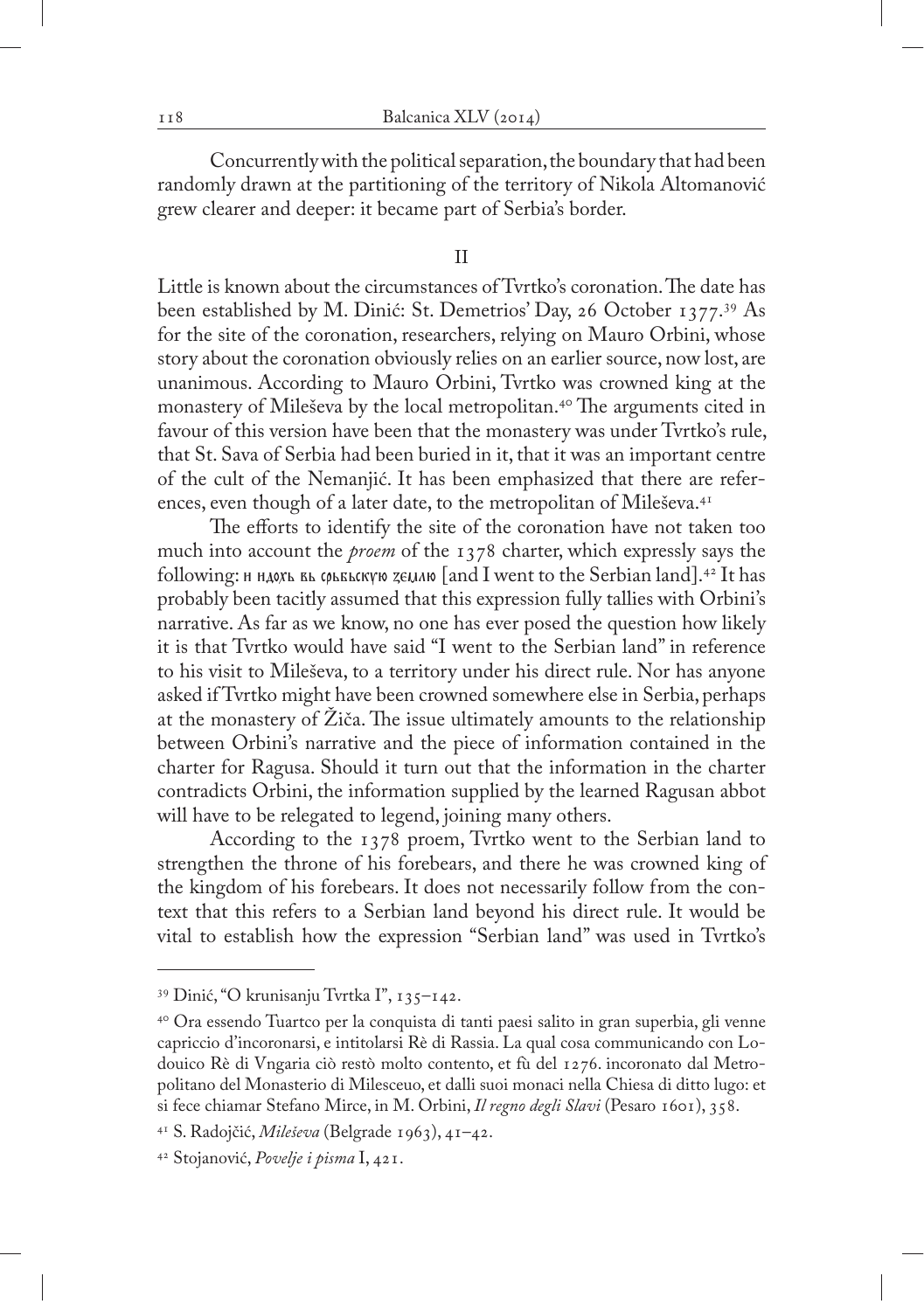chancery. But the surviving documents from that period are so few that an answer to that question can hardly be deduced. The portion of the 1382 charter which speaks of the king's activity вы землия в годарованного ми кра- $\Delta$ HERCTBA [in the lands of my God-granted kingdom]<sup>43</sup> makes mention of the construction of a fortress вы примори вы жупе драчевичкой [in the coastland, in the *župa* of Dračevica].44 The term "coastland" [*primorje*] is too vague to permit any inferences as to how his newly-gained Serbian territories were termed. The charter of 1378 mentions the king's arrival in the immediate vicinity of Ragusa: и дошьдшу ди зедле подорские и ту пришьдшу ди предь  $\alpha$ авни и добронарочити градь Дубровник [and when I came to the littoral lands and when I arrived before the glorious and fortunate city of Dubrovnik].45 A portion of the newly-gained territories, which were under Tvrtko's direct rule, is called the "littoral" land [*pomorska zemlja*], quite in the style of the Serbian chancery. It is known that the state ruled by the Nemanjić as designated in the royal title, and in the sources, consisted of the "Serbian land" and the "littoral [land]". It is the use of the appellation "littoral land" for the annexed regions that makes it probable that the term "Serbian land" might have been used for the inland territories under Tvrtko's rule as well; even more so as the contemporaries perceived the boundary separating the lands which came under Tvrtko's rule from the others as neither ancient nor deep-cut.

Some subsequent events may be quoted in favour of Orbini's version. When in 1408, after years of warring, king Sigismund of Luxemburg achieved a more significant success, he imposed on a part of the Bosnian nobility the obligation to crown him as they had crowned king Tvrtko. Sigismund's charter for Ivaniš Nelipčić reveals what this nobleman promised: nostramque maistatem in regem et dominum suum naturalem unacum aliis id similiter assumpmentibus assumpmens, *corona dicti regni Bozne insignire*, solemniter et honorifice, *quemadmodum olym rex Twerthk* regnavit.46 The following year, 1409, Sigismund was preparing himself for coronation, but it did not take place. And when Ragusan envoys came to Sigismund in Bosnia in 1410, it was known che li Bossignani sanno [!] rinduti al signore et a facto concordio et che quisti giurni lo incoronarano del regno.47 This coronation, though unrealized again, was imaginable and viable only within the borders of the then Bosnian state, and not somewhere in the Despotate

<sup>43</sup> Ibid. 84.

<sup>44</sup> Ibid.

<sup>45</sup> Ibid. 77.

<sup>46</sup> F. Šišić, "Nekoliko isprava iz početka XV stoljeća", *Starine* 39 (1938), 313.

<sup>47</sup> Gelcich, *Diplomatarium Ragusanum*, 198.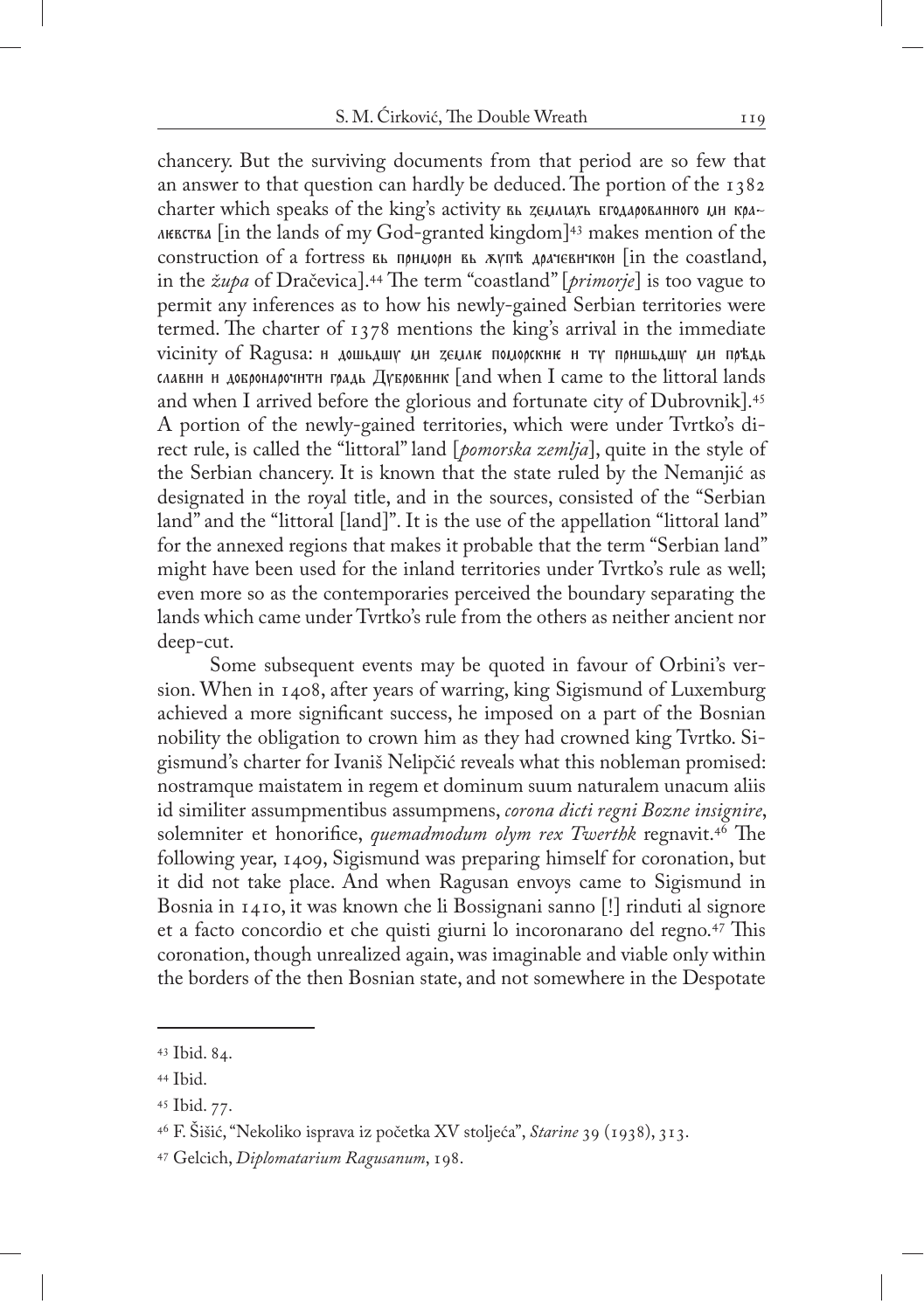of Serbia. But for us to be able to use all this as direct evidence for Tvrtko's coronation, two more things need to be established conclusively: that the terms stipulated by king Sigismund did not change from 1408 to 1410 and, even more importantly, that he wanted to imitate Tvrtko in every respect, including the site of coronation.

Virtually nothing can be said about the coronation ceremony, even though N. Radojčić devoted a small book to the issue. He collated all available information about the coronation of the Serbian monarchs and took into account the results of the studies of coronation practices in Byzantium and Western Europe. Nonetheless, very little could be gleaned for Bosnia, except that Tvrtko had to undergo an Orthodox coronation.<sup>48</sup>

#### III

The  $1378$  charter also contains the earliest recorded royal title:  $\mu$ ко бытн ми ω Χρистъ Исусе благовърному и Богомь поставлютому Стефану кралю Срблюмь н Боснъ н Поцорню н Дападннць странаць [faithful in Jesus Christ and Godappointed Stefan King of the Serbs and Bosnia and the Littoral and the Western Regions].49 In this form, the intitulatio is a clear and unambiguous expression of Tvrtko's concept of restored Serbian kingship. By taking a place for himself in the succession of the Serbian monarchs whom he saw as his forebears, Tvrtko took the Serbian monarchic title. In doing that, he got round the imperial title and chose the royal one instead. His motives may be surmised. In some circles, notably in the Serbian Church, Dušan's coronation as emperor was considered an illegal act of self-will contrary to human and divine laws.<sup>50</sup> In Tyrtko's milieu the Serbian emperor was not so frowned upon: the proem of the 1382 charter mentions Serbian kings and emperors.51 What might have played a more immediate role in Tvrtko's decision was the fact that he had to have the assent of his overlord, the Hungarian king. It is unimaginable that the Angevin would have assented

<sup>48</sup> N. Radojčić, *Obred krunisanja kralja Tvrtka* (Belgrade 1948), 80–82.

<sup>49</sup> Stojanović, *Povelje i pisma* I, 77.

<sup>&</sup>lt;sup>50</sup> Well known are the condemnations of Dušan in the biography of patriarch Sava, in Uglješa's charter concerning the restoration of ecclesiastical unity, and even in the biography of despot Stefan Lazarević. In secular circles, especially among Serbian and Bosnian territorial lords, Dušan was held in high esteem. This may be inferred from the fact that the Ragusans never failed to tie the provisions of their contracts to Dušan, or to glorify and extol the emperor in their negotiations with their neighbours.

<sup>51</sup> Stojanović, *Povelje i pisma* I, 84.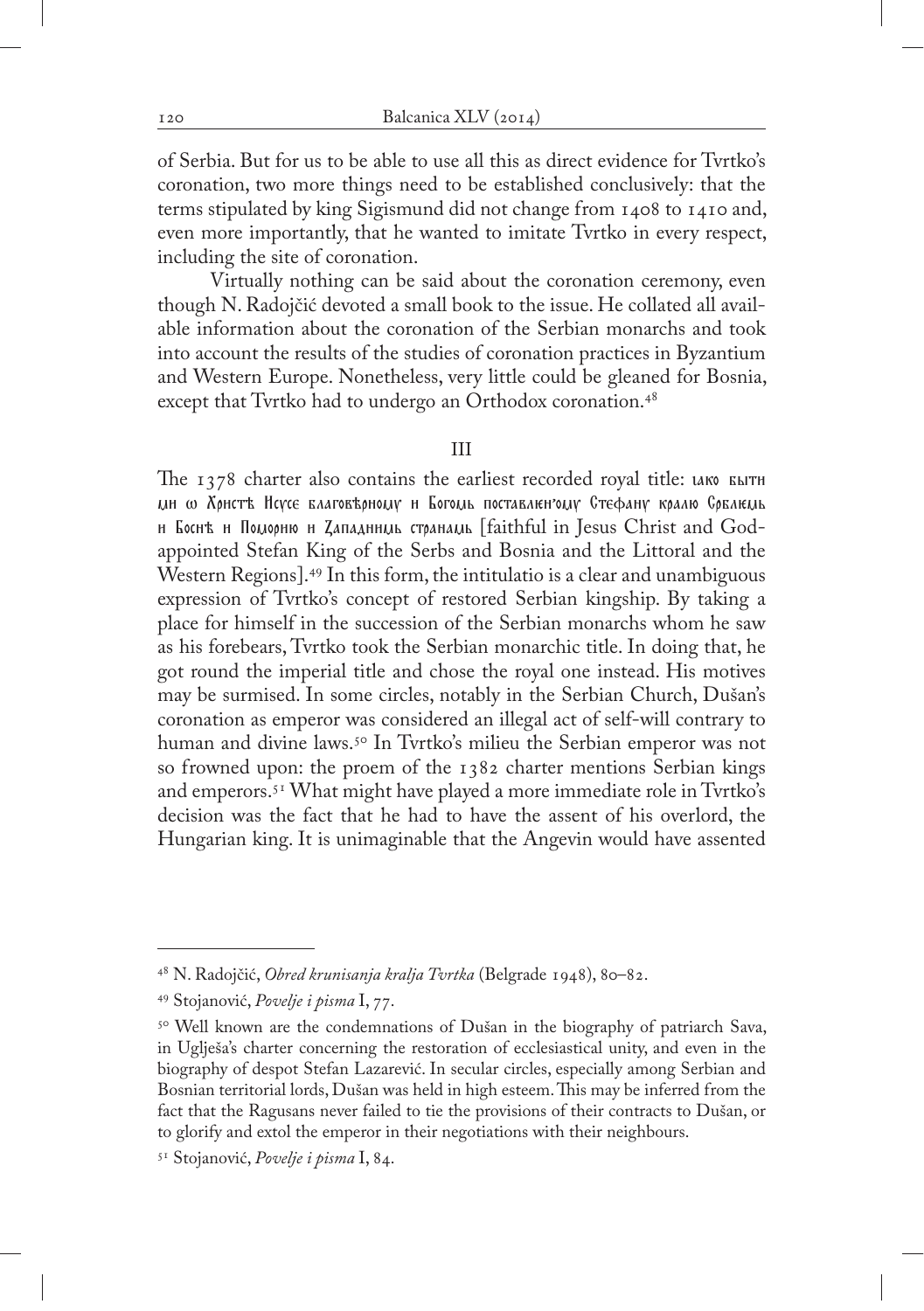to Tvrtko's coronation as emperor, even more so because he had not recognized the imperial title either to Dušan or to his son and heir, Uroš.<sup>52</sup>

So, Tvrtko took the Serbian royal title, but with elements which had emerged and became established during the empire. The very form "of the Serbs" is related to Dušan's "of the Serbs and Greeks", whereas in the old royal title the Serbian or Rascian land had figured first.<sup>53</sup> Bosnia was added, and it stood for all Bosnian territories individually listed in the ban title.<sup>54</sup> M. J. Dinić demonstrated that "Pomorje" in the imperial title had not stood for the "littoral lands" from the royal title of the Nemanjić, but for the part of the territories seized from Byzantium. "Pomorje belonged to the Greek or Romaion lands."55 Strictly speaking, "Pomorje" in Tvrtko's title did not correspond to any real area; it was there as a mechanical reproduction of the Serbian title. However, attempts were made early on to identify it with the coastal areas which were under the Bosnian rulers. "Pomorje" was replaced with "Primorje", and the latter was understood literally, as an area by the sea. Thus, "Primorje" features instead of "Pomorje" already in the signature in Tvrtko's charter of 1382. Even though "Pomorje" can be found in the Bosnian royal title even later, it is more often than not replaced with "Primorje".56

The same goes for the appellation "Western Regions" in Tvrtko's title. Neither did this term correspond to any of the territories ruled by Tvrtko effectively or nominally. It too is a mechanically adopted element of the Serbian imperial title, where it had also referred to a territory seized from Byzantium.57

The changing title of the Bosnian kings generally reflects the changing concept of kingship. For Tvrtko, it is still a mechanical borrowing and shows little effort to make modifications: the replacement of Pomorje with Primorje and, in the last years, the inclusion of Croatia and Dalmatia. Tvrtko's immediate successor, Stefan Dabiša, incorporates the entire ban title into the royal title, while retaining all elements of the Serbian title. So, along with "the Serbs", along with Pomorje, Western Regions and Bosnia, there reappear: the Land of Hum, the Lower Regions, Usora, Soli and Podrinje

<sup>52</sup> M. J. Dinić, "Dušanova carska titula u očima savremenika", in *Zbornik u čast šeste stogodišnjice Zakonika cara Dušana* I (Belgrade 1951), 113–114.

<sup>53</sup> Dinić, "Srpska vladarska titula", 9–10.

<sup>54</sup> Dinić, "O krunisanju Tvrtka I", 142, shows that Tvrtko had never styled himself as banus Bossine et rex Rassie, but that it was a title that was only rarely and in the early days used by the Ragusans.

<sup>55</sup> Dinić, "Srpska vladarska titula", 11.

<sup>56</sup> Cf. S. Stanojević, "Studije o srpskoj diplomatici II. Intitulacija", *Glas* 92 (1913), 125–133.

<sup>57</sup> Dinić, "Srpska vladarska titula", 10.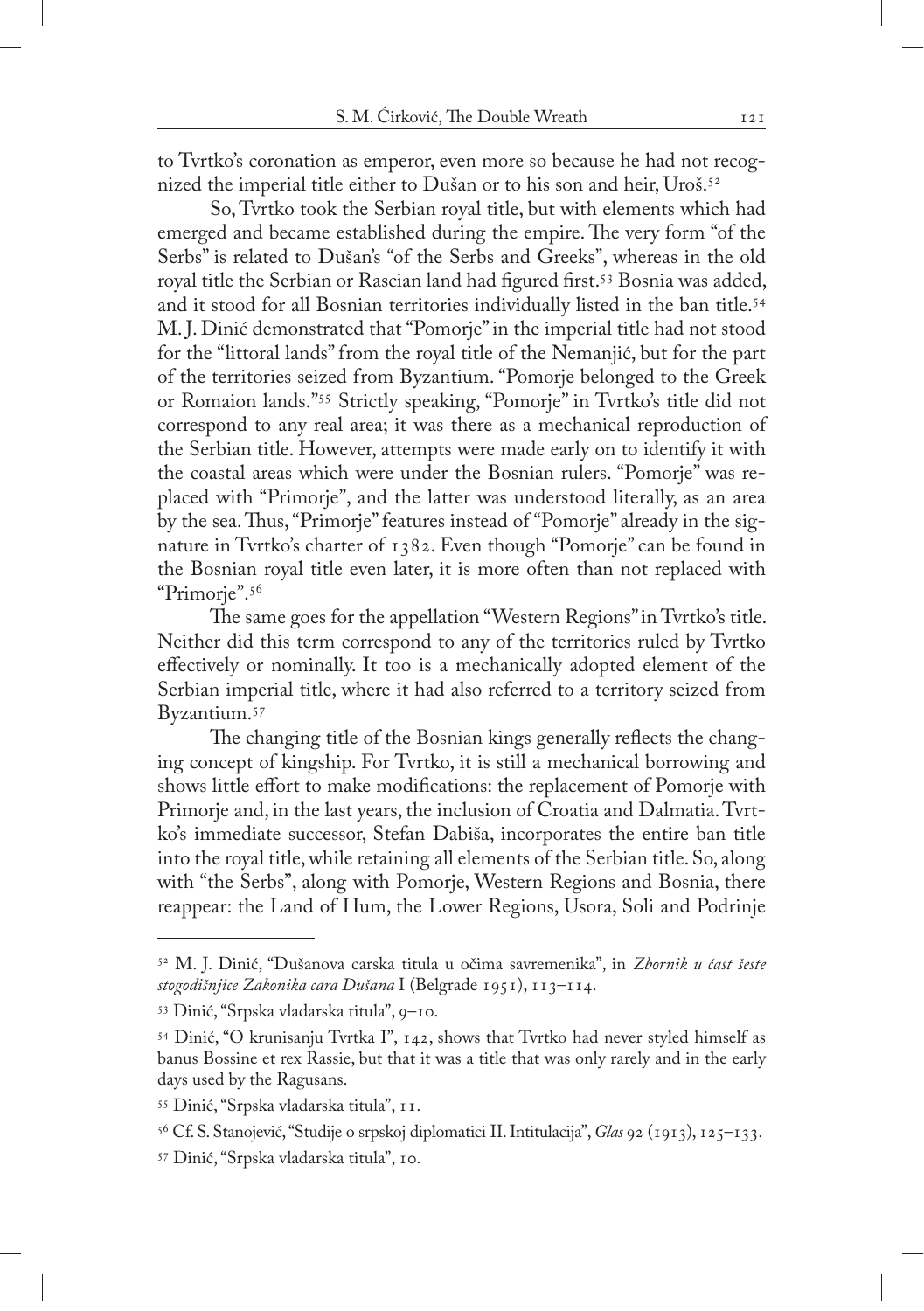[Drina river valley].58 The Western Regions are pulled out of the original sequence and inserted between the Lower Regions, Usora or Podrinje; obviously this term also came to refer to an actual territory, which was ranked among the last. The title of the Bosnian kings becomes fixed in the following form: N. N. "king of the Serbs, Bosnia, Primorje, Land of Hum, Lower Region, Usora, Podrinje, Western Regions etc."59 There is also a shorter version, which is closer to the original Serbian form: N. N. "king of the Serbs, Bosnia and Primorje etc."60

Adopted along with the Serbian title were the formulae, essentially Byzantine: "pious in Christ the God" and "ordained by God", but they were used alternately with "by the grace of God" from the title of ban of Bosnia.

When Tvrtko became king, he also became Stefan. "God does not ordain him only as king but also as Stefan, if one may say so."61 The name Stefan was and remained an integral part of the title of the Bosnian kings and, at the same time, a lasting reminder of the origin of their kingship. The meaning of the name had been symbolic of the state already in Serbia; from Nemanja onwards, Stefan was the name, or part of the name, of every Serbian monarch. A reliable explanation for this has not been offered yet.<sup>62</sup> To Tvrtko, the name Stefan became more important than his first personal name. In the documents issued after the coronation, the name Tvrtko never stands alone, but rather Stefan Tvrtko or, not infrequently, only Stefan.<sup>63</sup>

All Tvrtko's successors on the throne of Bosnia bore the name Stefan: Stefan Dabiša, Stefan Ostoja, Stefan Ostojić, Stefan Tvrtko Tvrtković, Stefan Tomaš and Stefan Stepan Tomašević. The case of the latter is the most

<sup>58</sup> Stanojević, "Studije o srpskoj diplomatici II", 125–126.

<sup>59</sup> Ibid.

<sup>&</sup>lt;sup>60</sup> It is interesting that the Latin version of the Bosnian royal title did not develop in parallel with the Slavic one. In it, "of the Serbs" is always replaced with Rascia; the Western Parts are omitted altogether; and the lands listed in the ban title never occur. The Latin version also occurs in a shorter and a longer form. The normal form would be: N.N. dei gratia rex Rassie, Bosne et Maritime (or partiumque maritimarum or partis maritime). The shorter form, attested for Tvrtko II and Tomaš is: N. N. rex Bosne etc. For only a brief time at the beginning of Tvrtko II's second reign does the quite short form краль Босне н к тому [King of Bosnia etc.] occur in Serbian charters as well. Stojanović, *Povelje i pisma* I, 503, 505, 509 and 510.

<sup>61</sup> M. Dinić, "Veliki bosanski zlatnik", *Istoriski časopis* 3 (1952), 45.

 $62$  The particular meaning of this name has been related to the Greek word "stephanos" (crown) or with St Stephen, the purported patron saint of the Nemanjić dynasty. The claim that the name Stefan was a "taboo" among the medieval Serbs cannot be taken seriously. I. Popović, "Hrišćanska grčka onomastika u Hrvata", *Zbornik radova Vizantološkog instituta* 5 (1958), 93, drawing on T. Vukanović.

<sup>63</sup> Dinić, "Veliki bosanski zlatnik", 45.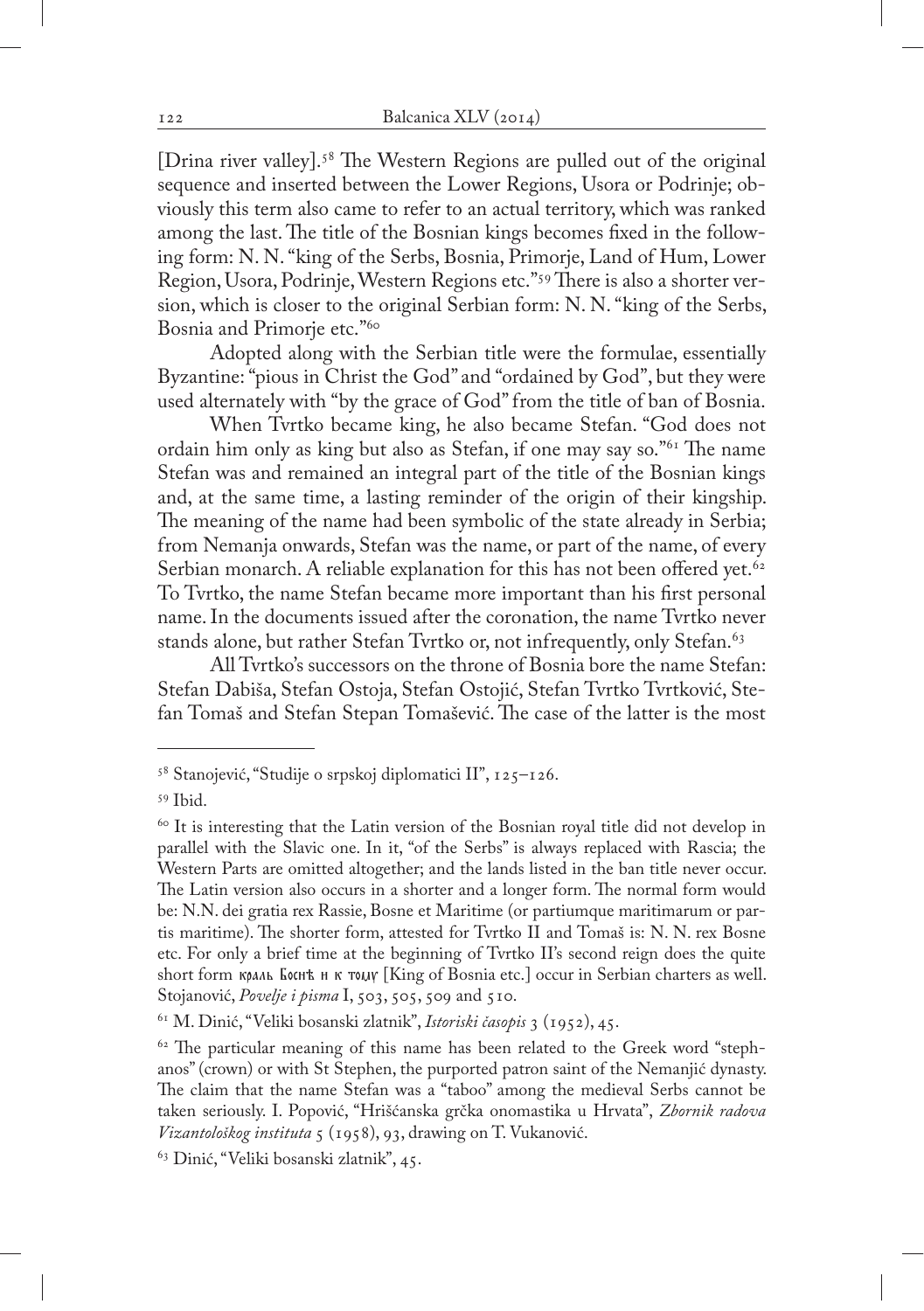illustrative. He was obviously baptized Stepan, but in the official documents another form of the same name was being added to it, to highlight the difference. For some reason the form of the name Štefan (not Stefan) was considered stylish and ceremonial and thus more appropriate for the royal title.<sup>64</sup> This use of the name Stefan did not go unnoticed even beyond Bosnia. Enea Silvio remarks in reference to the Bosnian king: Bosne rex gentis Dispotus Stephanus nomine (sic enim reges suos appellare consuevere)…<sup>65</sup>

Reviving the Serbian kingship, Tvrtko also revived court offices and titles from the period of the Nemanjić kings. He omitted the titles and ranks granted by the emperors, such as *despot* [despotes], *kesar* [kaisar/caesar] and *sevastokrator*, and accepted those from the period of the kingdom: *protovestijar* [protovestiarios], *logotet* [logothete], *stavilac* [domestikos].66

The practices of the Serbian chancery were also adopted: Bosnian charters now contained a proem and, at the same time, the Serbian diplomatic miniscule (which happened to be named "bosančica") came into use.<sup>67</sup> These practices, which were a novelty in Bosnia, were introduced knowledgably and with a sense of finesse. This can best be seen from Tvrtko's charter issued to the Ragusans in 1378. Two lines, Bosnian and Serbian, are clearly distinguished in the text; the king confirms the documents issued by his Bosnian ancestors and by his Serbian forebears. The "Serbian" part contains the characteristic formula "by the grace of my kingship", occurring in the Serbian charters from the thirteenth century onwards, while the "Bosnian" one contains the king's word of honour to the Ragusans. In this way, a single charter continues two traditions of contractual documents.<sup>68</sup>

Tvrtko's coronation entailed heraldic change as well. No direct borrowing was practicable in this case, because Serbia did not know of coats of arms in the strict sense, although there were emblems carrying political symbolism. It appears that the lion, which occurs on the seals of emperor Uroš and on the gold coin of king Tvrtko, was adopted from Serbia. In all

 $64$  Щефань Степань in all of the five surviving charters to the Ragusans. Stojanović, *Povelje i pisma* I, 162–167.

<sup>65</sup> *Aeneae Sylvii de statu Europae*, ed. Freher, Rerum germanicarum scriptores varii (Argentorati 1717), 104.

<sup>66</sup> Jireček, *Istorija Srba* I, 320. On *stavilac*, cf. M. Dinić, "Dukin prevod o boju na Kosovu", *Zbornik radova Vizantološkog instituta* 8, Mélanges G. Ostrogorsky II (1964), 61.

<sup>67</sup> G. Čremošnik, "Die serbische diplomatische Minuskel", in *Studien zur älteren Geschichte Osteuropas* II (Graz–Cologne 1959), 103–115.

<sup>68</sup> For more, see S. Ćirković, Ugovori Dubrovnika sa Srbijom i Bosnom.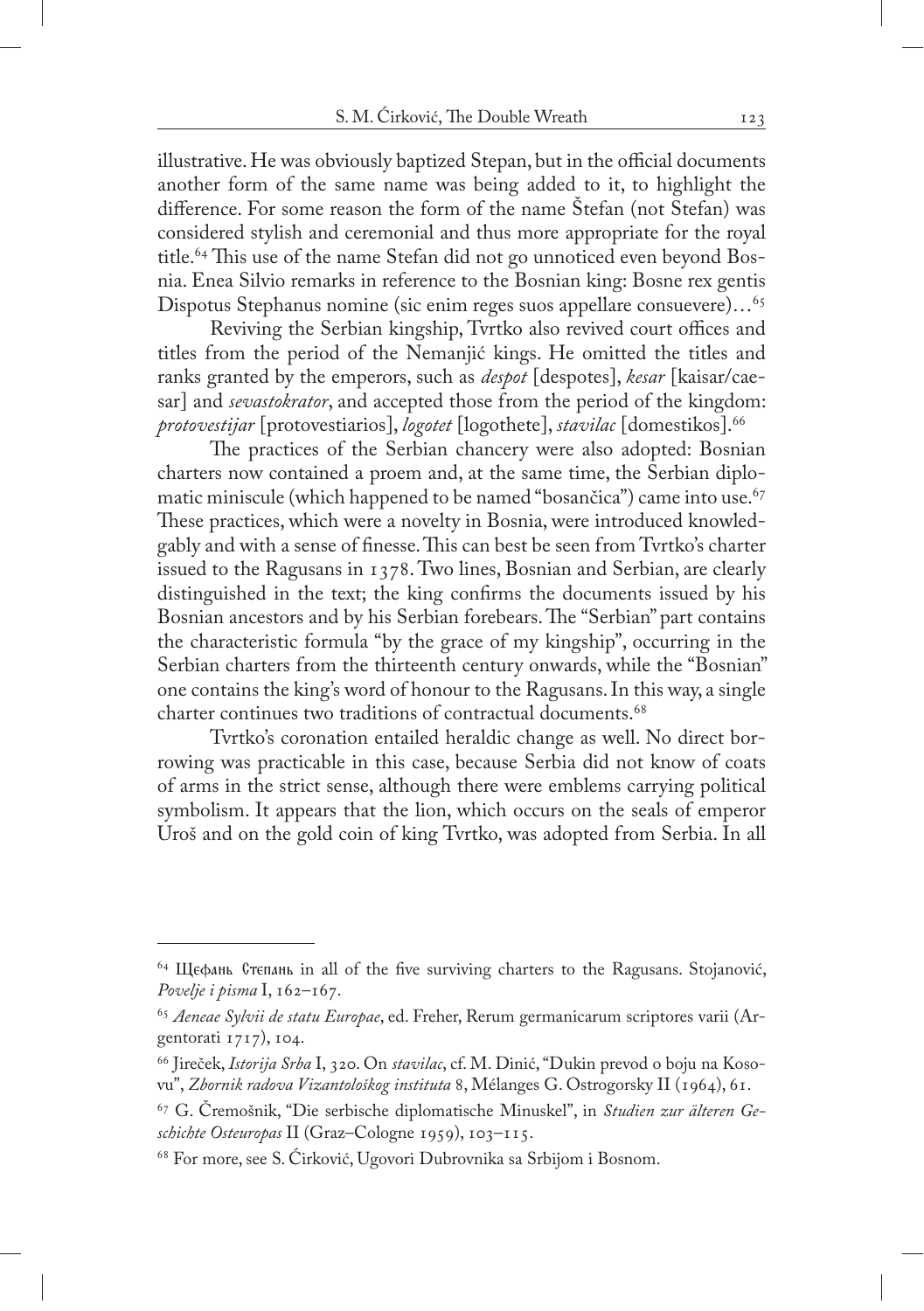probability, the issuance of this large gold coin was also in some connection with Tyrtko's coronation.<sup>69</sup>

#### IV

The question as to how the contemporaries saw Tvrtko's royal title is quite easy to answer. The few surviving documents show that the Bosnian kings' royal rank was recognized. As far as Hungary is concerned, the situation is somewhat more complicated because the kingship issue was intertwined with the issue of relations between Bosnia and Hungary. Particularly interesting for our topic is the question of the extent to which the surrounding world understood and accepted Tvrtko's coronation as the restoration of Serbian kingship.

The Ragusans were the closest to the event. Being best versed in the recent past of the neighbouring lands, they could best grasp its significance and assess how founded the pretensions were. They were able, and had to, weigh how far such pretensions and theories needed to be acknowledged to the best of their own interest. The Ragusan attitude towards Tvrtko's kingship is telling and unambiguous. They acknowledged him as the successor of the Serbian monarchs, agreed to continue paying St. Demetrios' Day tribute to him, submitted to him all earlier charters issued by the Serbian monarchs for confirmation and, of course, recognized his title.

In the Ragusan documents Tvrtko's title is rex Rassie; rex Rassie et Bosne; rex Bosne et Rassie; or rex Bosne.<sup>70</sup> They were careful, especially in the beginning, to acknowledge his Nemanjićian pretensions, but the Bosnian reality soon began to break through. The balance that the "double crown" was supposed to symbolize could not be maintained for long. Already under Dabiša, Tvrtko's immediate successor, Bosnia came to the foreground: in the Ragusan documents Dabiša and all subsequent kings were styled as rex Bosne. Only by exception, when addressing the king directly, was the "of the Serbs" added; this practically amounts to the instances when the official title was reproduced.71

<sup>69</sup> Dinić, "Veliki bosanski zlatnik", 45, and idem, "Oko velikog bosanskog zlatnika", *Istoriski glasnik* 3–4 (1955), 154–155.

<sup>&</sup>lt;sup>70</sup> Closer examination of numerous references to king Tvrtko in Ragusan records shows the absence of any pattern. All four forms occur both at the beginning and at the end of his reign. Cf. *Monumenta Ragusina* IV, and M. Dinić, *Odluke Veća Dubrovačke Republike*  I-II (Belgrade  $1951-54$ ).

<sup>71</sup> In Ragusan records Tvrtko's successors were very rarely styled as kings of Rascia or of Bosnia and Rascia. In the Cyrillic documents where the title was reproduced, they frequently were.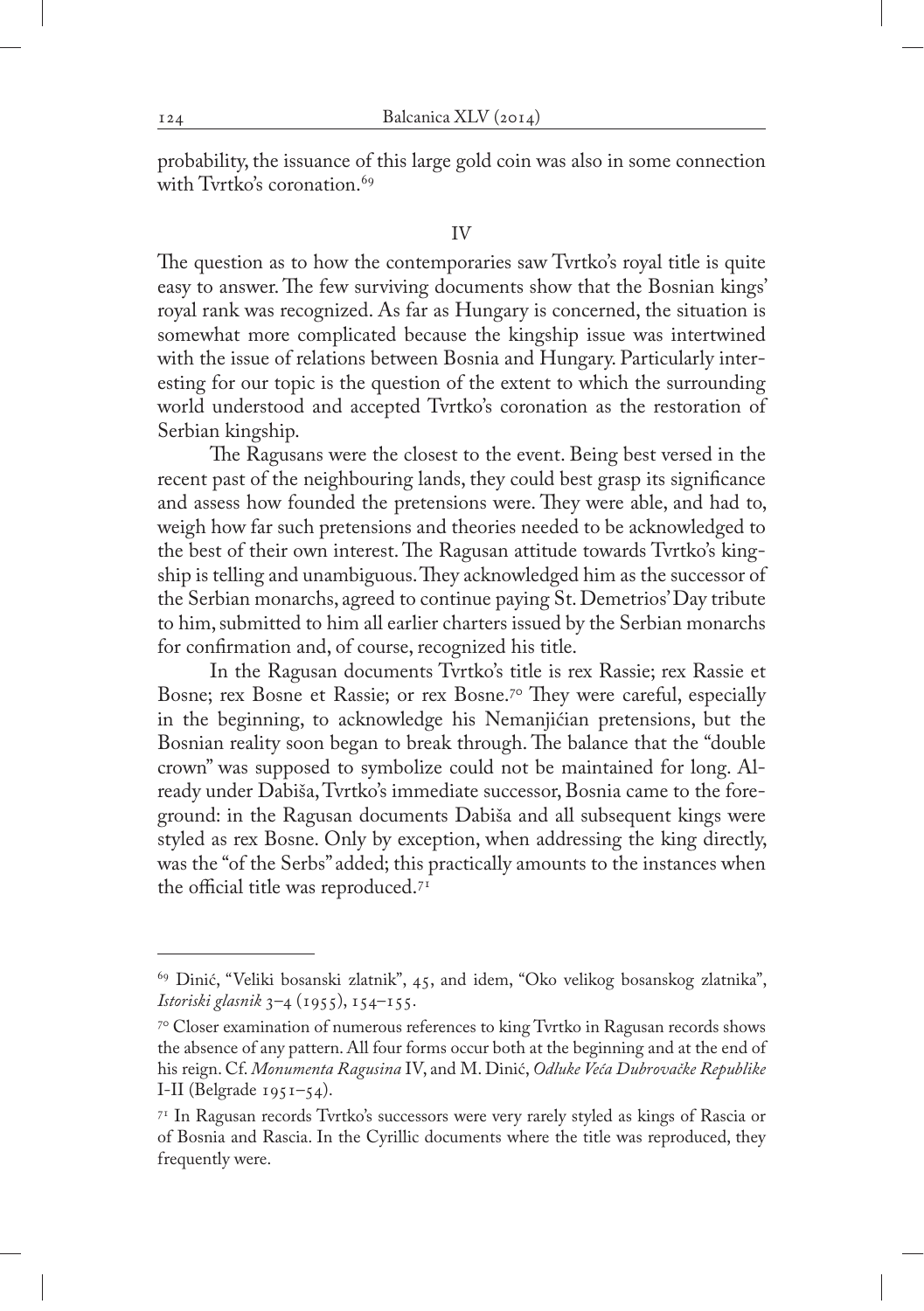Venice was farther afield, but always in touch and always well-informed of Bosnia's policies and political decision makers. The Republic was on friendly terms with Tvrtko, although his ties with the Kingdom of Naples aroused some concern towards the end of his reign. It recognized his royal title, and in the form he insisted upon. For Venice too, Tvrtko officially was rex Rassie et Bosne, but in this case the reality prevailed even sooner.<sup>72</sup> There was no need to change anything in the case of his successors; they all were kings of Bosnia, while Rascia was mentioned only when the official title was reproduced.73

The surviving documents are too few to allow us to learn how Tvrtko's title was received and understood elsewhere. Nothing is known of southern Italy, with which he had already established close contact. Tvrtko's successors were, of course, kings of Bosnia.74 All the more interesting, therefore, is a reference to Bosnia and its ruler in the records of a trial by the Inquisition in Turin, because it reveals the notions of the common people, who had heard of Bosnia because of heretical teachings. According to this document, which has long been attracting the attention of scholars of the Bosnian heretical church, a Jacobus Bech was sent to Sclavonia pro doctrina predicta integraliter addiscenda et perfecte a magistris ibidem commorantibus in loco qui dictur Boxena, qui locus subest cuidam domino, qui vocatur *Albana de Boxena*, et subest dictus dominus *regi Rassene*. 75 This is an obvious contamination: it was known that Bosnia had been ruled by a ban, and it was also heard that now it was ruled by the king of Raška. As people knew nothing of the actual state of affairs, the following combination, which seemed quite natural to the contemporaries, was constructed: the ban of Bosnia is subordinate to the king of Rascia. This is why the document is important evidence of the kingship in Bosnia having been the restored Serbian kingship, and of Tvrtko's concept having been briefly accepted even in places where people had no idea of its true meaning.

The most important of all was the stance of the Hungarian king, lord suzerain of the land. There can be no doubt that king Louis I was fully acquainted with Tvrtko's plan, and that he consented to his coronation and restoration of Serbian kingship. There is reliable evidence that Louis and Tvrtko were in good relations shortly after the coronation. In 1378 the

 $7<sup>2</sup>$  In Venice, Tvrtko I is styled as rex Rassie much more frequently than as rex Rassie et Bosnie. Cf. Ljubić, *Listine* IV, 182, 187, 188, 194, 200, 203, 207, 209, 215, 219, 221, 223, 224, 232 and 248.

<sup>73</sup> For examples, see Ljubić, *Listine* V–IX.

<sup>74</sup> Cf. E. Fermendzin, *Acta Bosnae potissimum ecclesiastica* (Zagreb 1892), 72 and 83.

<sup>75</sup> D. Kniewald, "Vjerodostojnost latinskih izvora o bosanskim krstjanima", *Rad JAZU*  270 (1949), tab. 8.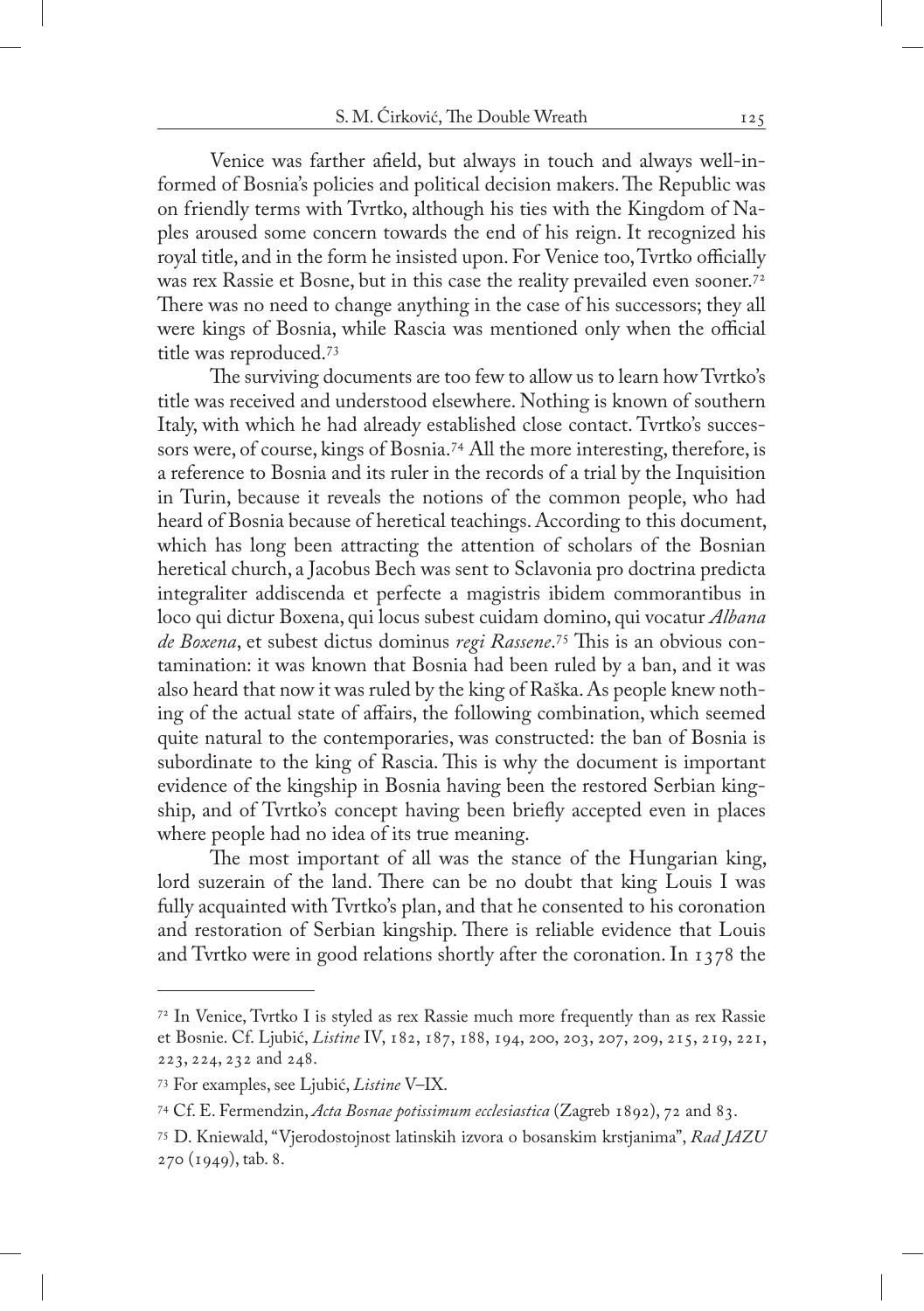Ragusans pleaded with the Hungarian king to intervene with the "king of Rascia", "his relative", to prevent the transport of foods to Kotor lest the latter should become a Venetian bastion.<sup>76</sup> Of course, such a petition would not have been possible had the Angevin not assented to Tvrtko's coronation and recognized his title. The same goes for the abovementioned messages to the effect that Tvrtko now came to be estranged from Ragusa, being preoccupied with his undertaking in the Rascian [Serbian] kingdom.77

The motivation of the Hungarian king can only be surmised. Louis was Tvrtko's overlord and, as far as can be seen from the surviving sources, had maintained unclouded relations with Bosnia since 1366. On the other hand, he considered himself suzerain of Serbia, which had figured in the title of the Hungarian kings from the beginning of the thirteenth century. Louis had no real influence in Serbia until after Dušan's death and the rise of regional lords. During Dušan's reign all Hungarian attacks on Serbia had failed, and it was only the power struggle of regional lords under emperor Uroš V  $[r. 1355 - 1371]$  that opened the way to Hungarian influence. Villani's account of two Raška barons and the fate of Nikola Altomanović provide a glimpse of Louis's skilful use of the internal strife in Serbia to his advantage.78

Tvrtko's coronation changed nothing in the relations with Hungary. From the Angevin's perspective, it was even better to have as Serbian king a direct and loyal vassal than an adamant adversary such as Dušan had been in his time. Even after Louis's death, relations between Tvrtko and the Hungarian queens remained the same for a while. The queens even went a step further in recognizing Tvrtko as Serbian king by ceding Kotor to him. At any rate, Tvrtko believed that Kotor, being a city of his predecessors, was given to him rightfully.79

The situation changed when Tvrtko began to support Croatian barons and to conquer territory in Dalmatia and Croatia on his own. Unfortunately, neither these events nor their legal aspect are sufficiently known, every reconstruction being dependent on just a few documents. It is certain that Sigismund of Luxemburg contested Tvrtko's royal title: in a document from the summer of 1389 he announces a campaign against the Bosnian ban.<sup>80</sup> On the other hand, it is known that Tvrtko, having subjugated Dal-

<sup>76</sup> *Monumenta Ragusina* IV, 178. In the edition of Gelcich, *Diplomatarum Ragusanum*, 701, the words "proximo suo" are omitted.

<sup>77</sup> *Monumenta Ragusina* IV, 177.

<sup>78</sup> Dinić, "Rastislalići", 143; and his *O Nikoli Altomanoviću*.

<sup>79</sup> See n. 30 above.

<sup>&</sup>lt;sup>80</sup> See n. 36 above. While queen Maria refers to Tvrtko as king, in the document of  $1387$ he is "banus". Cf. F. Šišić, *Vojvoda Hrvoje Vukčić Hrvatinić i njegovo doba (1350–1416)* (Zagreb 1902), 255, n. 158.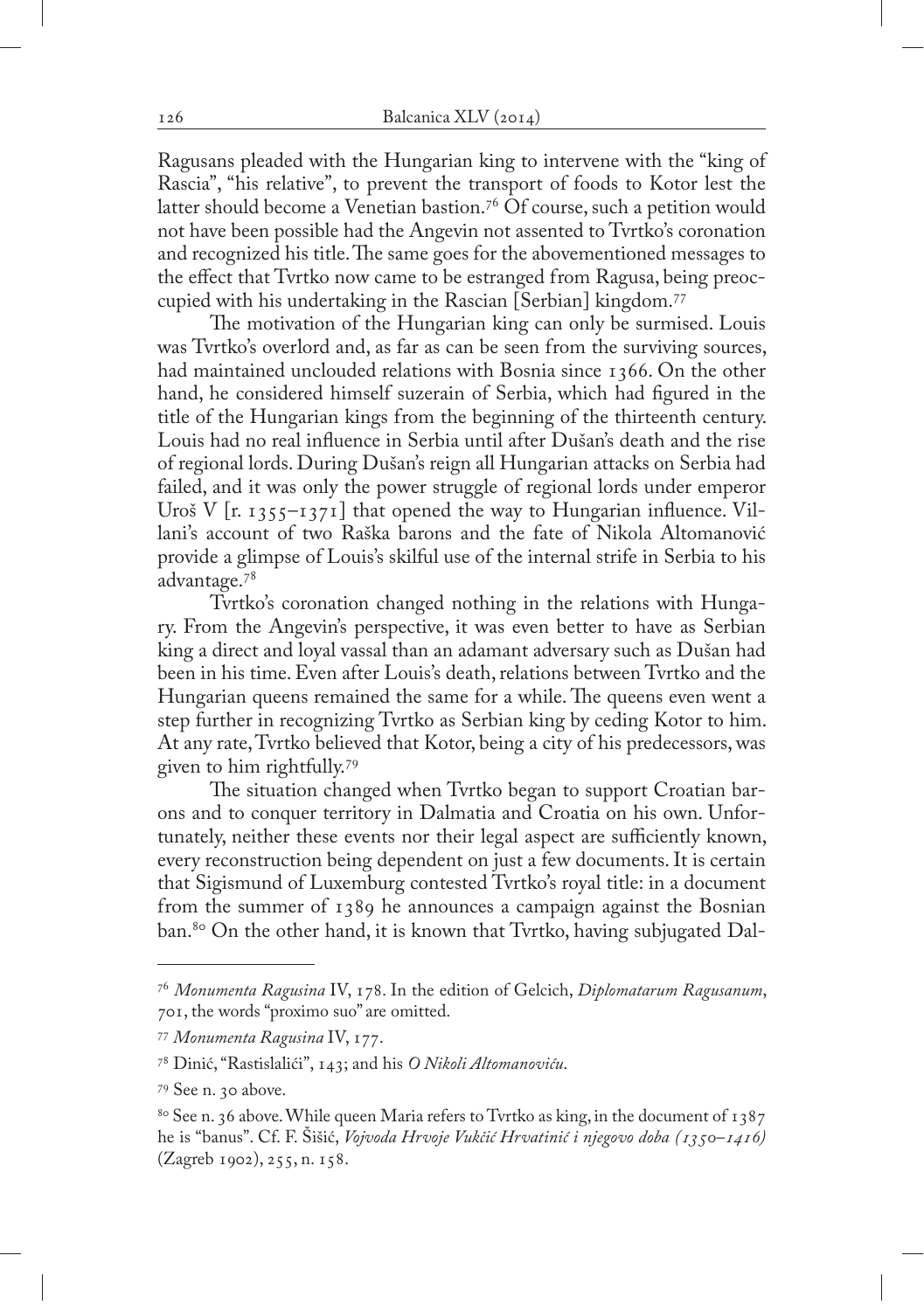matian cities, restyled his title once more towards the end of his reign, this time by including Croatia and Dalmatia.<sup>81</sup> The basis for this ambitious, if short-lived, change in the title was his effective control over large portions of Dalmatia and Croatia. Sigismund of Luxemburg later stated that the Bosnians had conquered regna Dalmatie et Croatie.<sup>82</sup> Shortly before Tvrtko's death, negotiations between Bosnia and Sigismund were launched, but their outcome is not known.83 Nor is it possible to infer what could have been the basis for this rapprochement. At that point Sigismund obviously recognized Tvrtko's title and, a little later, Dabiša's too.<sup>84</sup> Tvrtko's successor was addressed as king of Dalmatia and Croatia.<sup>85</sup>

Sigismund of Luxemburg built his position on Bosnian kingship at the time he crushed his adversaries in Croatia and subjugated king Dabiša. He was willing to accept and recognize it, but sought to transfer it to himself as soon as possible. There were several earlier models for such a solution, above all those used by his Angevin predecessor. The institutions of the nobility as an estate, the abstract notion of the state, the separation of the ruler's transient person from the eternal royal dignity, made it possible for one person to be crowned king in two kingdoms without either of the two losing anything of its political individuality. Sigismund made his crowning as Bosnian king an item of his political agenda. As scant and fragmentary as the surviving evidence is, it still makes it possible to keep track of some phases of his effort, and of compromise solutions he was forced to accept.

The first trace can be found in the charter by which vojvoda Hrvoje acknowledged his alliance with Sigismund in the summer of  $1393$ .<sup>86</sup> At that point, Sigismund managed merely to reserve for himself vojvoda Hrvoje's undivided allegiance and loyal service after Dabiša's death. The following

<sup>81</sup> V. Ćorović, *Kralj Tvrtko I Kotromanić* (Belgrade 1925).

<sup>82</sup> Fejer, *Codex Diplomaticus* X/2, 443.

<sup>83</sup> Reformationes 29, f.76', 26/12/1391: Prima pars est de scribendo et comittendo ser Clementi Mar. de Goçe quod ipse vadat ad dominum regem Bossine pro parte communitatis nostre cum literis credencialibus et congaudeat de adventu ambassiatoris regis Ungarie pro tractatu pacis cum ipso rege et recordari eidem de oblacione ipsi facta de mittendo pro parte communitatis ambassiatores ad expensas communis nostri. The next day the decision was changed in the sense that the king should only be reminded of the offer.

<sup>84</sup> L. Thallóczy and S. Horvath, *Codex Jajcza* MHH DD 40 (Budapest 1915). Cf. Ćirković, "O 'Djakovačkom ugovoru'," 7–8.

<sup>&</sup>lt;sup>85</sup> This may be inferred from the fact that Split and Hvar addressed him as king of Croatia and Dalmatia. Šišić, *Vojvoda Hrvoje*, 257, n. 5, and 259, n. 47. Dabiša's Serbian charters, and even the Latin one of June 1394, contain the ordinary royal title.

<sup>86</sup> Ćirković, "O 'Djakovačkom ugovoru'," 7–8.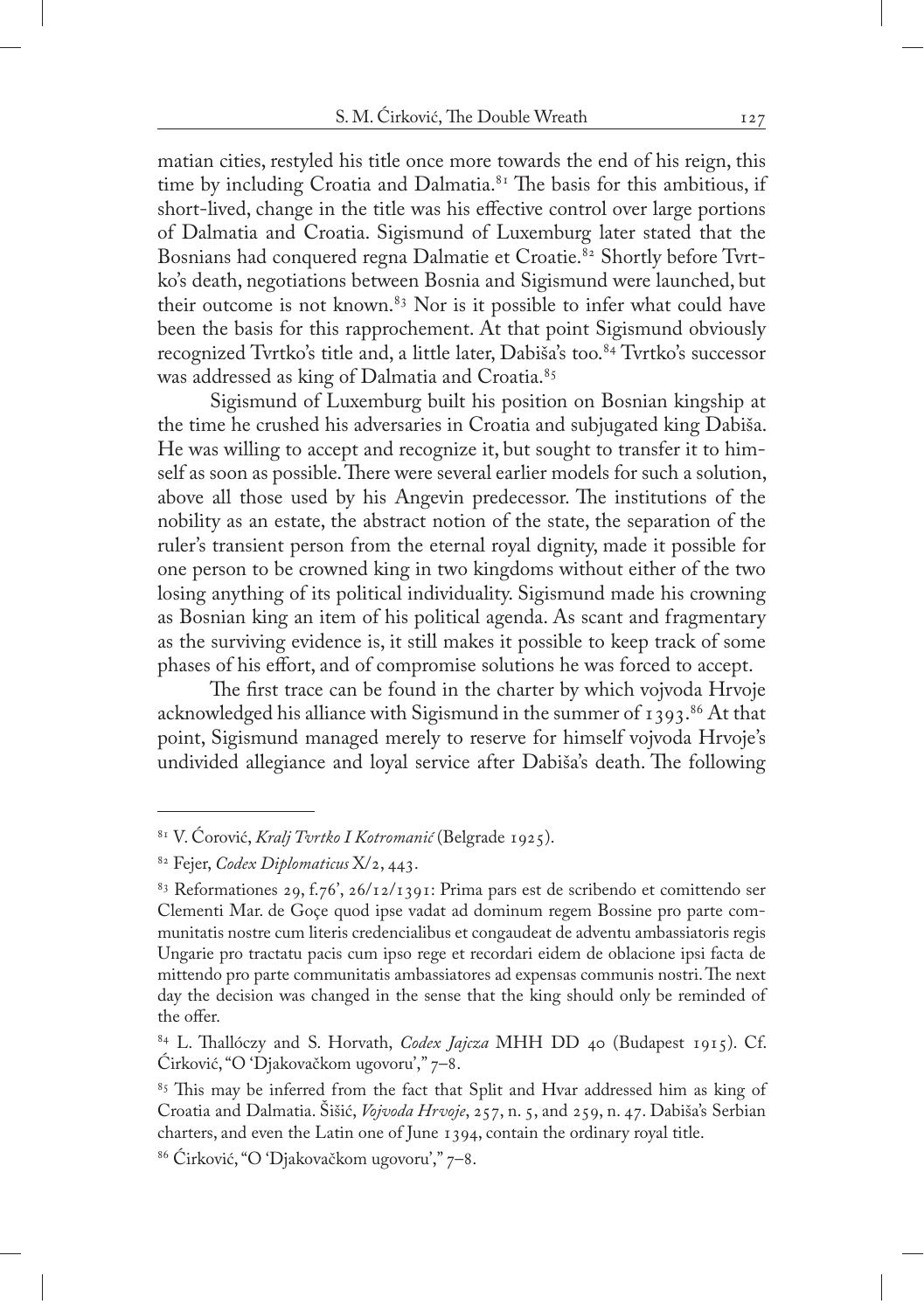year, Sigismund crushed his main opponents, and having subjugated Dabiša himself at Dobor, forced him to cede Dalmatia and Croatia; then he took a step further and imposed upon the Bosnian barons the obligation to recognize him as their king and lord upon Dabiša's death.<sup>87</sup> This had not been forgotten by the autumn of 1395, when Dabiša died. Immediately after Dabiša's death, when the issue of succession to the throne became a hot one, it was known in Hungarian circles that illi de Bossena apetunt regem istum [sc. of Sigismund] in suum regem et dominum.<sup>88</sup> And yet, Sigismund did not achieve his goal, but had to content himself with a compromise, i.e. with Dabiša's widow Helen on the throne, and the issue of Bosnian kingship postponed for some later time once again.

When internal change led to Ostoja's ascension to the throne in 1398 and his coronation as king in early 1399, it became clear that whatever Sigismund had managed to achieve came down to nothing. This was the likely cause of his embittered and persistent struggle with the Bosnians and, on the other hand, Bosnia's unyielding attitude and exclusive allying with the Neapolitan bloc. For the Bosnian king and barons, there was no trouble coming from that side: Ladislas of Naples recognized the Bosnian kingship and its formally retained vassal status. In 1406 he confirmed Bosnia's borders, and those from the time of ban Kulin [r. 1180–1204], which was obviously requested by the Bosnians.<sup>89</sup> Ladislas held Dalmatia and Croatia apart from the rest, and ruled them through his governor, Hrvoje.

It was not until Sigismund caused confusion and fear in the ranks of the Bosnian barons by the massacre at Dobor that he pressed his maximalist demand again.90 It is obvious from the charter issued to Ivaniš Nelipčić — one of those who had submitted themselves to him — that Sigismund demanded, and the Bosnians agreed, to be acknowledged as their king and lord, and crowned the way Tvrtko I had been crowned.<sup>91</sup> It remains unknown how wide the circle of barons who accepted the obligations was, but there is no doubt that Sigismund imposed them even on those who submitted later, in 1409 and 1410. In the spring of 1410 Sigismund was

<sup>87</sup> Fejer, *Codex diplomaticus* X/2, 178. On the date cf. Ćirković, "O 'Djakovačkom ugovoru'."

<sup>88</sup> L. Thallóczy, "Mantovai követjárás Budán 1395", *Ertekezések a történelmi tudomány köréböl* 20/4 (1905), 110.

<sup>89</sup> J. Lucius, *De regno Dalmatiae et Croatiae libri VI* (Amstelodasi 1666), 428.

<sup>90</sup> When king Ostoja allied with Sigismund in 1404, the Hungarian king contented himself with a compromise according to which Bosnia remained a vassal state under the terms set at the time of king Louis. Lett. di Lev. IV, fol. 61, 19/12/1403.

<sup>91</sup> Šišić, "Nekoliko isprava", 313.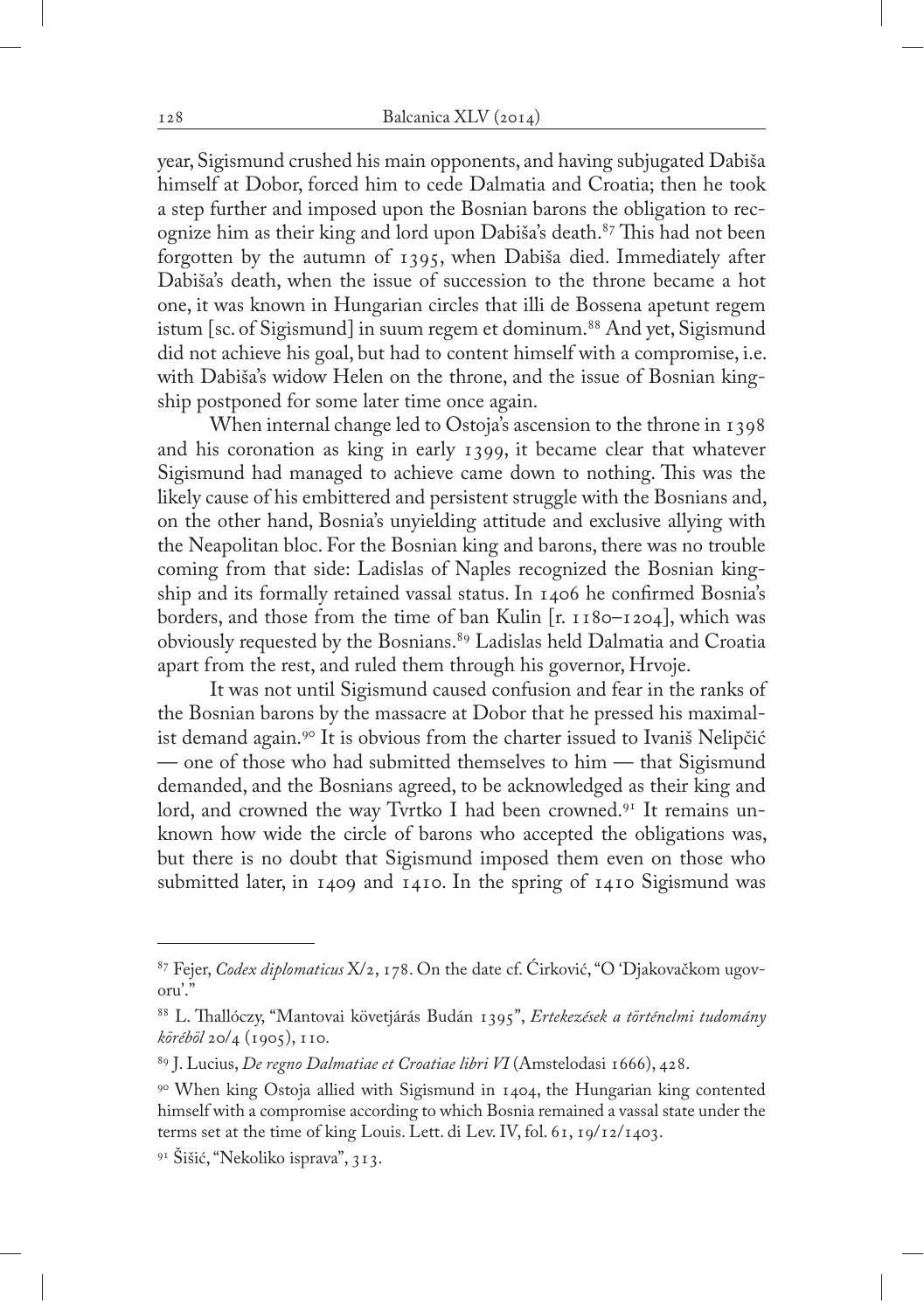ready to come to Bosnia from Serbia to be crowned as Bosnian king,<sup>92</sup> but nothing happened this time either. By the beginning of 1410 he had worked out a provisional solution: he appointed herzeg Hrvoje, until recently his bitter enemy who had changed sides at the right time, as viceroy of Bosnia. Sigismund was a little closer to being crowned in the autumn of 1410. The Ragusans had already had gifts and charters for confirmation prepared, but the whole business failed once again.93

Sigismund then abandoned his project for a while, and put aside his maximalist demand. This was probably due to his preoccupations in the West: he was elected Holy Roman emperor, which promised a much larger field for his ambitions. As far as Bosnian kingship is concerned, he appears to have returned to the compromise formula of 1404: he accepted Ostoja as his vassal with traditional obligations. This was formalized in 1415, when Sigismund stamped the imperial seal to reconfirm the charters for the towns, fortresses, estates and rights that Ostoja had been granted by the Hungarian king. The relationship was defined in a typically feudal manner: all was confirmed tamquam regni nostri Hungarie feodali et subdito.94

As a result of the growing Ottoman pressure and Sigismund's involvement elsewhere, Hungary intervened in Bosnian affairs less than before. It was not until Tvrtko II re-established closer ties with Hungary during his second reign that Sigismund of Luxemburg was given another chance to make decisions concerning Bosnian kingship. He persuaded Tvrtko II to draw up a charter passing Bosnian kingship to his relative, Hermann of Cilli, in case he should die without a lawful heir.95 Even though the whole idea had little prospect of ever being realized, it did not go without some consequences. After Tvrtko II's death, Ulrich of Cilli put forth his claim to the throne, and obstructed the confirmation by the Hungarian court of Stefan Tomaš, who had been made king in early December 1443, shortly after Tvrtko's death.96 After months of haggling, the affair ended in Tomaš's favour. Janos Hunyadi had been so instrumental in achieving such an outcome that the new Bosnian king promised him an annual tribute.<sup>97</sup> Tomas's case reveals how the actual relationship between the Hungarian and Bosnian kingships was veiled behind fictions and legal constructions. Ragusan

<sup>92</sup> *Codex epistolaris Vitoldi*, Monumenta Poloniae historica VI (Krakow 1896), 171– 172.

<sup>93</sup> Gelcich, *Diplomatarium Ragusanum*, 198.

<sup>94</sup> Thallóczy, *Studien*, 353.

<sup>95</sup> Fejer, *Codex diplomaticus* X/6, 900–901.

<sup>96</sup> Cf. S. Ćirković, *Herceg Stefan Vukčić Kosača i njegovo doba* (Belgrade: SASA spec. eds. CCCLXXVI, 1964), 72, n. 7.

<sup>97</sup> Thallóczy, *Studien*, 366–368.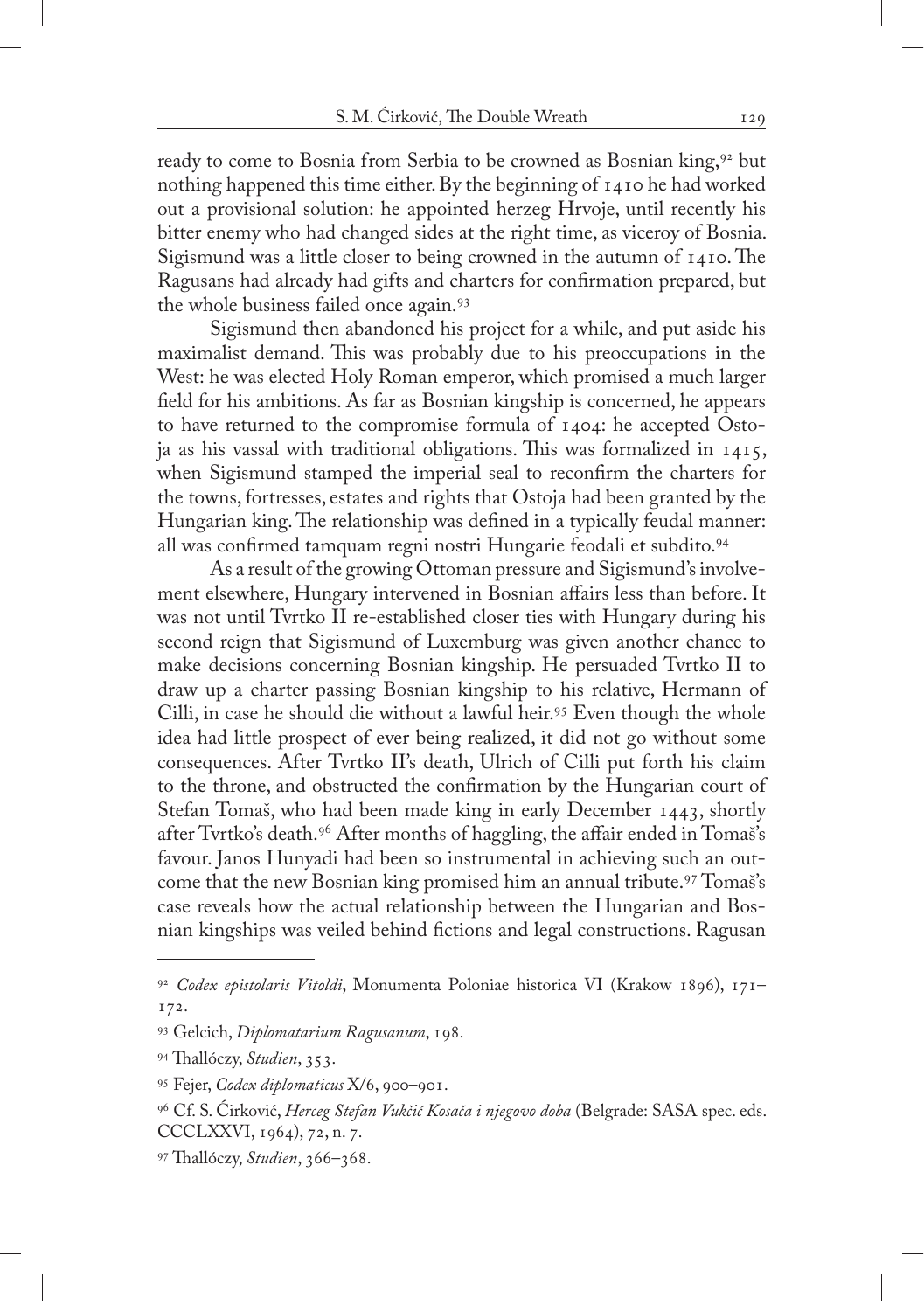documents show that Tomaš had effective power from the very beginning, that he had already been deep in battles, and not without success; in his own charter for Hunyadi, however, the way things are presented makes it seem as if he had not become king until he was confirmed by the Hungarian king Wladislas: nobisque post ipsius [sc. of Tvrtko II] decessum et eiusdem disposition in dominio castrorum et tenutarum corone ipsius regni remanentibus, serenissimus princeps et dominus noster gratiosus, dominus Vladislaus dei gratia Hungarie et Polonie etc. rex, de speciali consilio et bona volontate ac dispositione magnifici et potentis viri … nos in regem dicti Bosne solemniter instituit et confirmavit.98

During Tomaš's long reign there was no strong central authority in Hungary and, therefore, there were no attempts to redefine the relationship between Bosnia and Hungary. It is even observable that Tomaš tried to exploit the situation to strengthen the position of Bosnian kingship. In two surviving charters, Dalmatia and Croatia (1446 and 1458) figure in the royal title, which is a sure indication of a return to the pretensions of Tvrtko I and Ostoja.99 Nor was Tomaš always loyal to Hungary in practical politics either.<sup>100</sup> He requested the crown from the pope, which, as can be seen from the subsequent developments, was in part against Hungary's interest. Therefore, tensions were sure to ensue after Matthias Corvinus's accession. The issue was eventually resolved in the traditional manner: Matthias recognized the Bosnian king, whom he saw as his vassal.

Following in his father's footsteps, Stefan Tomašević, in a melodramatic message to the pope Pius II, requested the crown and bishops for his realm. The pope granted both requests, whereby the issue of Bosnian kingship and its relationship to Hungary was reopened. Matthias's reaction to the news of the pope's granting absolution to the Bosnian king, of the coronation performed by the papal legate, and of the bishops sent to Bosnia, was sharp and indignant. He reminded the pope of the Bosnian king's conduct before the Ottomans, above all of the shameful surrender of Smederevo. The Bosnian king was hardly deserving of absolution, and yet he was granted one: a sede apostolica … speciales ad se legatos mitti, et se per eos non sine gravi et evidenti regum Hungarie preiudicio coronari et ita in regno confirmari...<sup>101</sup> The crown granted by Rome and the coronation at the hands of the papal legate violated the prerogatives of the Hungarian kings. There was quite a difference between the confirmation of Tomaš and

<sup>98</sup> Ibid.

<sup>99</sup> Stanojević, "Studije o srpskoj diplomatici II", 131.

<sup>100</sup> Ćirković, *Herceg Stefan*, 231 and 234.

<sup>101</sup> *Monumenta Vaticana historiam Hungariae sacram illustrantia*, 1st ser., vol. VI (Budapest 1889), 17–19.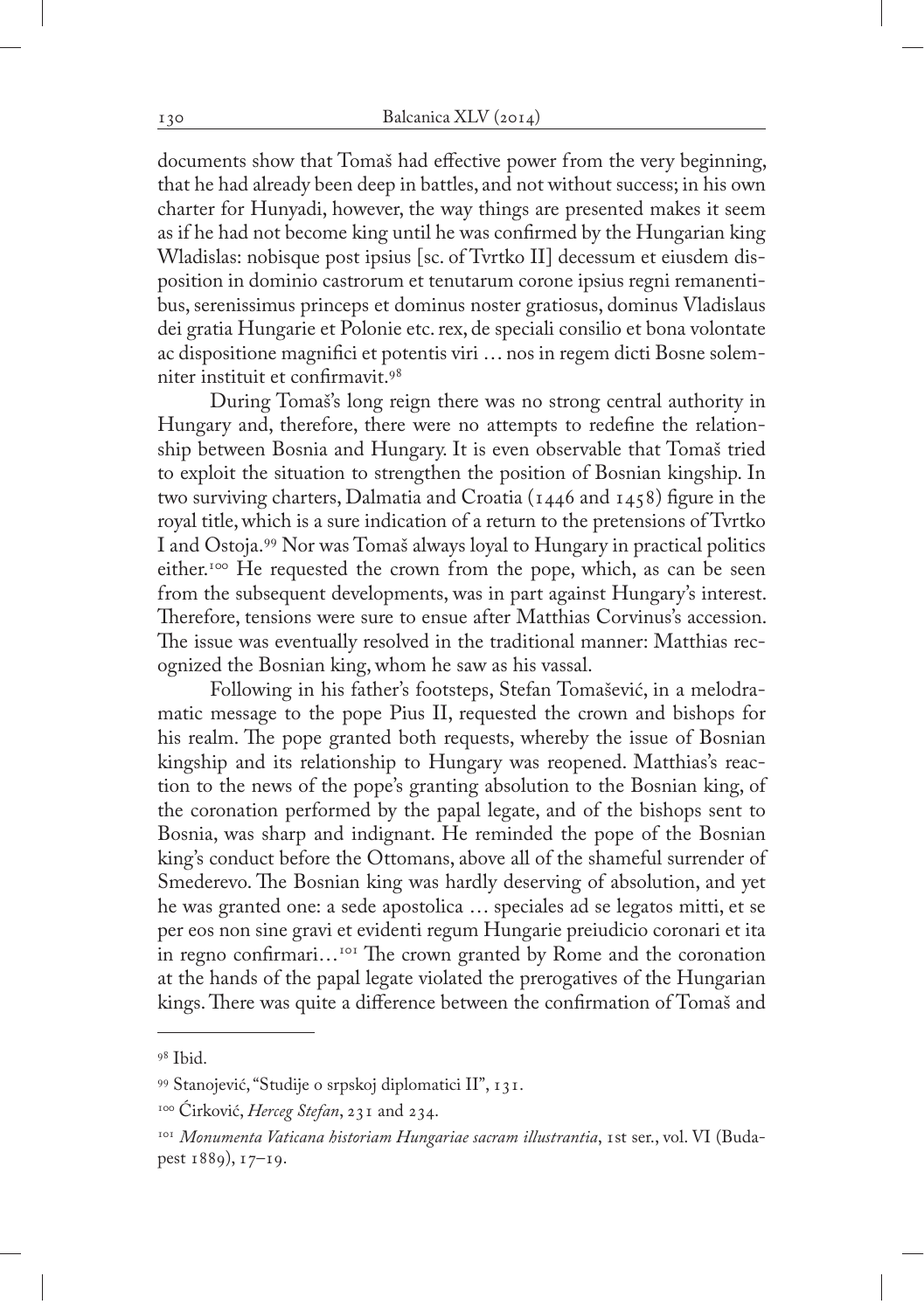that of his son: Tomaš himself had held that he did not become king until he was confirmed by king Wladislas Jagellon, whereas Stefan Tomašević bypassed the Hungarian king completely. By receiving the crown from a universal authority such as the papacy, Stefan Tomašević became equal to the Hungarian king and formally terminated his subordinate status. The question, however, arises as to whether that was what he actually wanted at all. It follows from the letter of king Matthias that at the time of coronation Stefan Tomašević was amidst negotiations and willing to accept the Hungarian quite difficult conditions, such as, for instance, to cede some towns in the borderland with the Ottoman Empire. On the other hand, the pope must have been prepared for Matthias's protests, because the latter had already protested in 1460 at the false news that king Tomaš was seeking the crown from the pope. The pope had reassured the Hungarian king: tenemus quoque memoria hanc ipsam coronam fuisse a nostris predecessoribus sepius postulatam, neque tamen unquam obtentam; quam si ulla ratione fuissemus daturi, non sine honore et beneplacito tuo, *qui ius ad illam pretendas* dandam censuissemus.102 There is a reason, then, to believe that neither the pope nor Stefan Tomašević sought deliberately to change the relationship between Bosnia and Hungary. King Matthias, for his part, saw everything in the blackest light; it seemed to him that Stefan was trying to break away, and rebuked the pope for encouraging him inadvertently.<sup>103</sup> As is well known, this dispute too was settled by negotiations, ending in an agreement which left the things as they had been. The relationship of vassalage was confirmed and, to Matthias Corvinus, Stefan Tomašević remained a fidelis noster despite his pope-granted crown.<sup>104</sup> Upon the death of the Bosnian king, Matthias laid claim to his possessions in Ragusa.<sup>105</sup>

Contrary to the widespread perception of Stefan Tomašević as the last Bosnian king, Bosnian kingship did not become extinct in 1463. It even had two sequels, one under Ottoman, the other under Hungarian suzerainty.106 In the eyes of the contemporaries, Bosnian kingship was independent both of the Bosnian ruling family and of any particular territory. When in 1490 arrangements were being made for Matthias's son, herzog John Corvinus, to be made king of Bosnia, only an insignificant portion of the former

<sup>&</sup>lt;sup>102</sup> Ibid. 14.

<sup>103</sup> The instructions to the Hungarian envoys to the pope quoted in Klaić, *Poviest Bosne do propasti kraljevstva* (Zagreb 1882), 329, n. 12.

<sup>104</sup> Fermandzin, *Acta Bosnae*, 250; Klaić, *Poviest Bosne*, 329

<sup>105</sup> Gelcich, *Diplomatarium Ragusanum* 762, 763

<sup>106</sup> S. M. Ćirković, "Vlastela i kraljevi u Bosni posle 1463. godine", *Istoriski glasnik* 3 (1954), 123–131; A. Kubinyi, "Die Frage des bosnischen Königtums von N. Ujlaky", *Studia slavica Academiae scientiarum Hungaricae* 4 (1958), 373–384.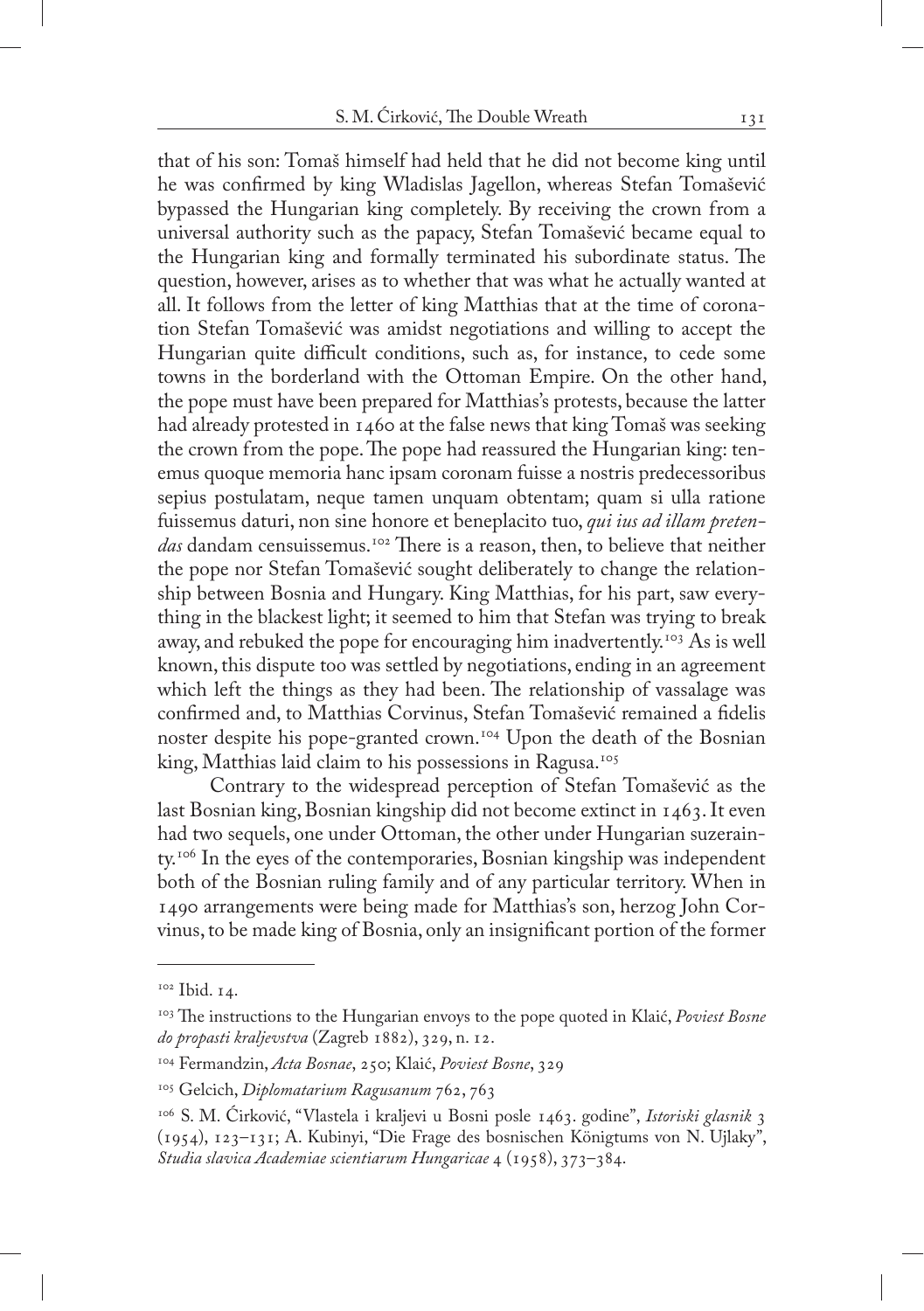Bosnian state territory was not under Ottoman rule. This was the last time that Bosnian kingship was reckoned with in practical politics.

# V

There have been two hypotheses about the actual crown Tvrtko was crowned with in 1377. Jireček believed it likely that the "old crown of Stefan the First-Crowned was placed on his head". Ćorović disagreed and was instead inclined to believe that some new crown served the purpose. Dinić, however, showed how weak arguments for both hypotheses were.<sup>107</sup> The visual sources, which had meanwhile received more attention, are not of much help in drawing more reliable inferences either.<sup>108</sup> Nothing is heard of a crown in Dabiša's reign either. Elizabeth certainly was not crowned after her husband's death. We know that Ostoja was crowned in early 1399, i.e. almost a year after he had actually acceded to power.<sup>109</sup> An interesting piece of information comes from the time of a Bosnian-Hungarian war in the early fifteenth century. In a charter issued to Ivan Morović, ban of Mačva, king Sigismund mentions the capture of Bobovac, a town ubi *corona* ipsius regni Bosne conservatur.<sup>110</sup>

This information is worthy of particular attention because it shows that there was in Bosnia a concrete crown, which then must have been de rigueur in the coronation ceremony. Such crowns were usually claimed to be of great antiquity and to have belonged to one of the most ancient and most famous rulers: e.g. in Hungary to St. Stephen, in Poland to Boleslaw the Brave, in France to Charlemagne. Such a crown did not move around with the king or about his residences, but was kept in one place like a sacred relic. It would have played an important role in power struggles, because only the crowning with such a crown could be legitimate. Suffice it to remember the exciting story of the Hungarian crown. The reference to Bobovac as the place where the crown of the kingdom was kept also suggests that the way the crown was handled was inspired by the Hungarian example. It is well known that the crown of St. Stephen was kept at Visegrad. All this speaks in favour of Jireček's hypothesis.111 In the early fifteenth century there was *one* crown of the kingdom, which was treated with reverence (it was the crown that, as we have seen, Sigismund of Luxemburg wished to be crowned with)

<sup>107</sup> Dinić, "O krunisanju Tvrtka I", 142.

<sup>108</sup> J. Kovačević, *Srednjovekovna nosnja balkanskih Slovena* (Belgrade: SAN spec. ed. CCXV, 1953), 245.

<sup>109</sup> Dinić, *Državni sabor srednjovekovne Bosne* (Belgrade 1955), 34, n. 4.

<sup>110</sup> Šišić, "Nekoliko isprava", 261.

<sup>111</sup> Jireček, *Istorija Srba* I, 320; II, 341.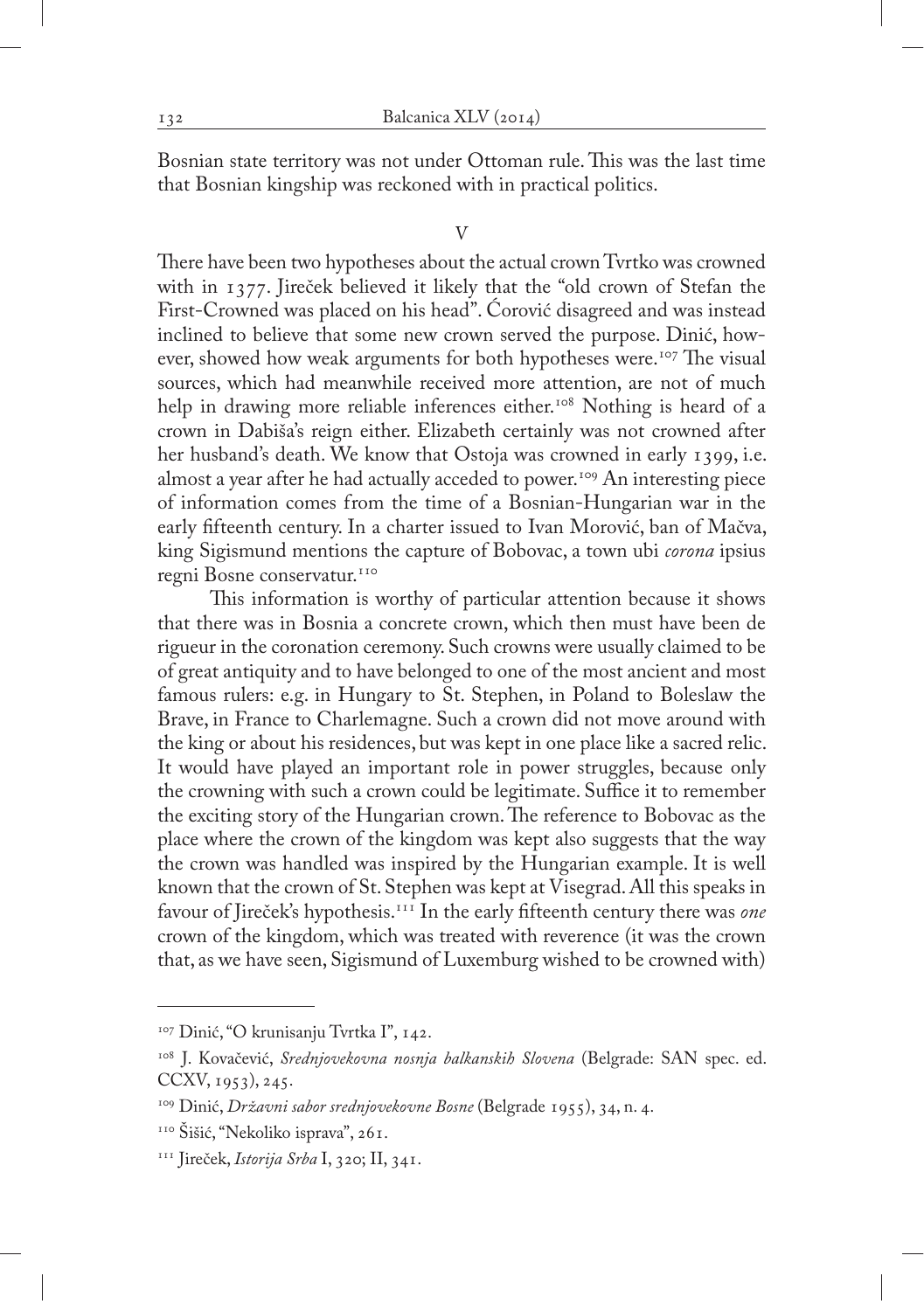and carefully guarded. It is hard to believe that it was not an old and prestigious crown, and such a crown could only have come from Serbia.

Examining the role of the Bosnian assembly in the coronation of a ruler, Dinić discovered an important fact; namely, that the deposed Bosnian kings who regained power were crowned anew. In August 1421 the Ragusans made a decision to present gifts to king Tvrtko II in hac sua coronatione.112 The need to perform a second coronation indirectly shows that the crown and the coronation ceremony enjoyed exceptional prestige. What lies behind is the notion that, by being deposed from the throne and separated from the crown, the ruler loses all grace conferred upon him by the act of coronation and, also, the notion that every reign must be rendered legitimate by the act of coronation. Particular reverence for a crown is not surprising, but the rite of coronation, and especially the question of its sacral nature, poses much difficulty.

Tvrtko's coronation was seen as the "benchmark" even as late as 1408, but this fact is of little help because we know nothing of this first rite of coronation. It is not until the coronation of Tomaš that we have some information; we know that it was performed at Mile in central Bosnia. Who performed the coronation, however, is completely obscure. There were no Roman Catholic dignitaries yet, and by being moved to central Bosnia, the rite was also moved away from the Orthodox ecclesiastical see. Judging by what is known of the "Bosnian Church", it is unlikely that it would have taken any part in a rite so remote from its teachings and worship practices. The sacral aspect of the coronation remains in complete darkness, and it would be only natural to assume that it did not matter much.<sup>113</sup> This, however, is not consistent with the practice of re-crowning, or with king Tvrtko II's reference, in a charter for the Venetians, to his "sacred coronation" (sacra coronatione).114

The whole issue becomes complicated insofar as we can see that towards the mid-fifteenth century, when king Tomaš took a turn towards Catholicism, something defective becomes observable in the manner of coronation as it had been practised until then. Namely, Tomaš requested the crown from the pope. On the one hand, it was an indication of his tying more closely to Catholicism and Catholic states. Hence his act was directed against the interests of the non-Catholics in Bosnia. The granting of the

<sup>112</sup> Dinić, *Državni sabor*, 35.

<sup>&</sup>lt;sup>113</sup> From the thirteenth century a certain decline of the coronation and anointment rite becomes observable in western Europe as well. It may be ascribed to the strengthening of hereditary and dynastic elements. Cf. E. H. Kantorowitz, *The King's Two Bodies. A Study in Medieval Political Theology* (Princeton, NJ 1957), 327–332.

<sup>114</sup> Ljubić, *Listine* VIII, 202.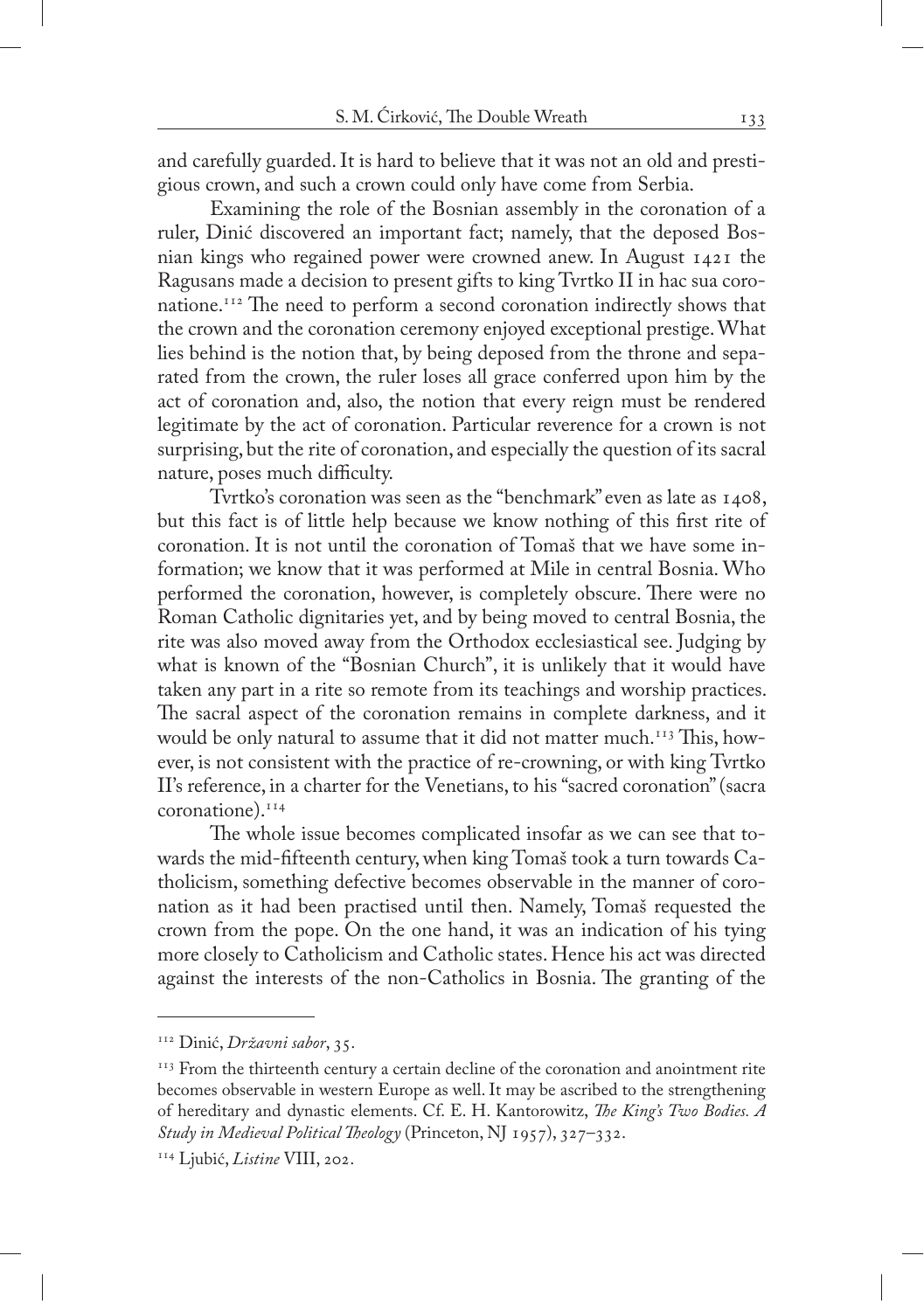crown by a universal authority had, however, another side to it, directed against Hungarian and Ottoman suzerainty over Bosnia. Stefan Tomašević later cited the fear of the Ottomans as his father's motive for giving up the idea of being crowned with a crown sent by the pope.115 As for the Hungarian position, one should remember the reaction of king Matthias at the time of Stefan Tomašević's coronation.116 One cannot fail to notice that Tomaš had put forth his request at a time when Hungary was practically without a king, its affairs being run by the "governor of the kingdom", Janos Hunyadi, and that it was then that he reintroduced Dalmatia and Croatia in his Bosnian title.

Pope Eugene IV had sent a crown to Tomaš, but the crown was sent back to Rome. Dinić called attention to a piece of information from Split, which shows that the papal legate Tommasini, bishop of Hvar (Lesina), took from the treasury of the cathedral of St. Domnius: unam coronam auream fulcitam perlis et lapidibus preciosis… dandam et referendam serenissimo regi Bosne ut dicebatur.117 When Tomaš's successor requested a crown from Rome again, he reminded of that episode: "Your predecessor Eugene offered my father a crown and wished to establish episcopal sees in Bosnia. Father rejected it back then so as not to bring Ottoman hatred on himself, because he was newly a Christian and had not yet expulsed heretics and Manicheans from his kingdom."118 From a statement of the pope Pius II it appears that Tomaš requested a crown more than once.<sup>119</sup>

At any rate, in May 1466 Tomaš and his wife Catherine, daughter of Stefan Vukčić Kosača, were expected to be crowned at Mile, and in July the same year the legate Tommasini issued a note confirming the receipt of the crown which had not been used. It follows from this that an old crown served the purpose, but we still remain in the dark about the real reasons for this change of heart. Tomaš's position in Bosnia prior to the coronation was strong; he had reconciled and established marital ties with Stefan Vukčić Kosača, the most powerful figure in Bosnia, until then his opponent. It is

<sup>115</sup> Dinić, *Državni sabor*, 36.

<sup>&</sup>lt;sup>116</sup> See p. 131 herein.

<sup>117</sup> Dinić, *Državni sabor*, 36, n. 11.

<sup>&</sup>lt;sup>118</sup> See n. 115.

<sup>&</sup>lt;sup>119</sup> Timere celsitudo tua videtur per litteras, quas proxime accepimus, ne propter adventum oratorum Bosnensium ad concedendos illi regno episcopos, dandamque Thome regi coronam faciles aures prebeamus… Tenemus quoque memoria hanc ipsam coronam fuisse a nostris predecessoribus sepius postulatam, neque tamen unquam obtentam; quam si ulla ratione fuissemus daturi, non sine honore et beneplacito tuo, qui ius ad illam pretendas (sic), dandam censuissemus. Pope Pius II to king Matthias Corvinus on 7 June 1460, *Monumenta Vaticana historiam Hungariae* VI, 14.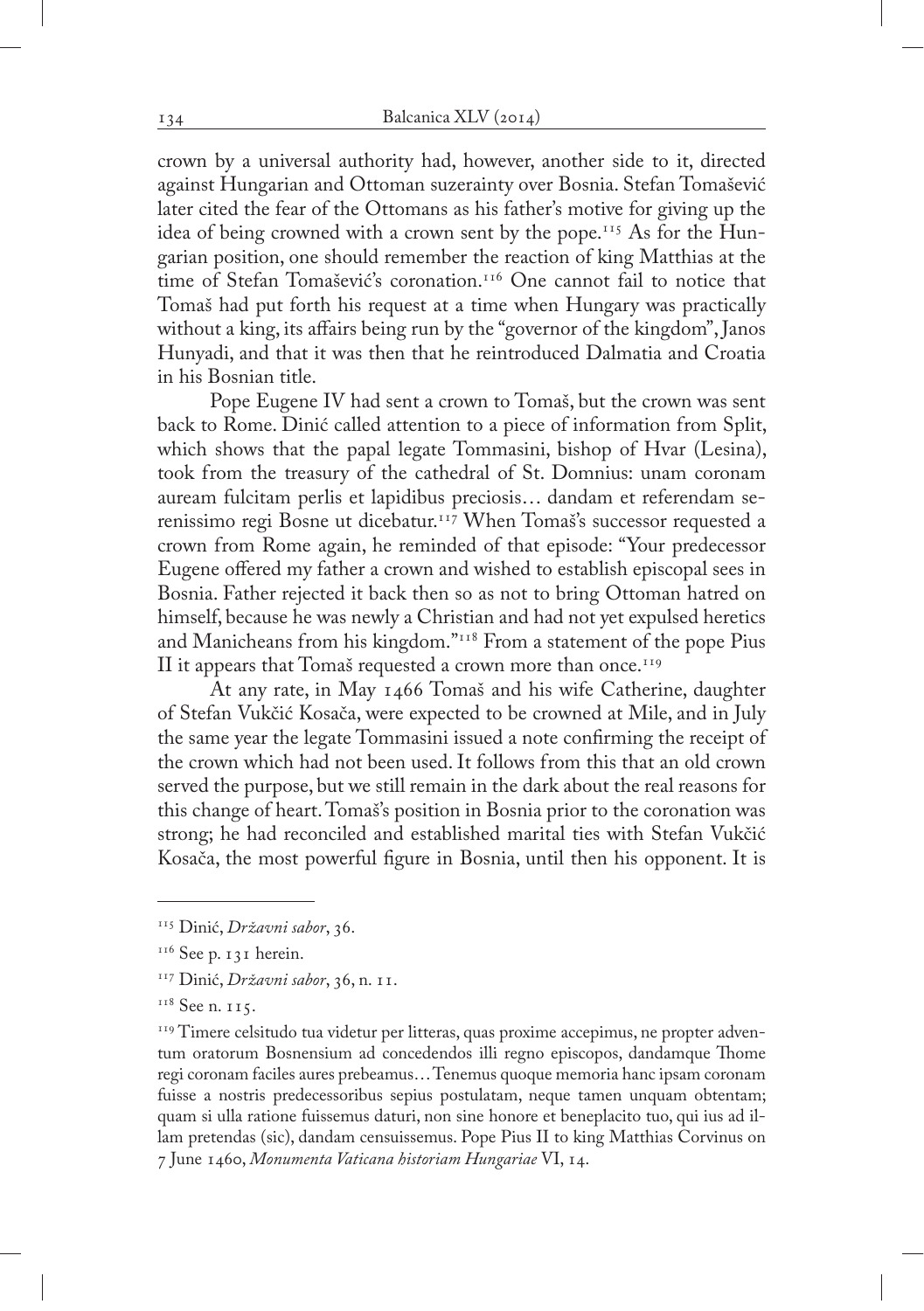true that the stance of his allies Ivaniš Pavlović and Petar Vojsalić was not quite clear, but Tomaš paid little heed to them anyway.120 He must have been anxious about the Bosnian Church. Perhaps his giving up the popegranted crown was the price he had to pay for Kosača's friendship, or perhaps, as Stefan Tomašević later claimed, the fear of the Ottomans was the decisive factor. At any rate, in 1446 nothing essentially changed with regard to the crown and crowning.

When Stefan Tomašević acceded to the throne, he too asked the pope for a crown and bishops. Pius II granted his request, and papal legates, with full approval from the Bosnian barons assembled at Jajce, crowned Stefan Tomašević, by all accounts on 17 November 1461, the feast day of St. Gregory the Miracle-Worker.<sup>121</sup> This time opposition came from Hungary. The sacral aspect of the coronation found its full expression, but sadly no details of the event have come down to us. The "ordines" must have been changed and Catholic rites observed. But none of it bore any fruit: the monarch's position did not change, and neither did the conception of crown and state. It all took place too late. The taking of a crown granted by the pope symbolized merely a resolute political orientation, and it was supposed to tie Bosnia to the Christian world more firmly.

Very little is known about the actual coronation ceremony and the crown as an insignia, as can be clearly seen from the text above. Yet, some rough outlines can be drawn, and they are consistent with the other elements examined here. It all began with an Orthodox coronation in the Nemanjić tradition, in accordance with Tvrtko's notion of kingship, and then Hungarian models began to enter the picture. Even so, Tvrtko's coronation remained the standard model as late as the beginning of the fifteenth century. Around the middle of the century there prevailed the desire to abandon the crown and the style of coronation hitherto observed, and in 1461 a Catholic coronation with a crown bestowed by the pope was performed.

## VI

Of the impression that Tvrtko's coronation made in the country, nothing can be learned before the tardy narrative of Mauro Orbini: dopo questo [coronation] regnaua in gran pace et prosperita et ciascuno delli suoi baroni et gentilhuomini gli prestava grande vbidenza; ne osaua in cosa alcuna contradirgli. Onde ci faceua in Bosna tutto quello voleua, senza emmetter al consiglio alcun signore. Il che era del tutto contra gl'instituti et vsanze di

<sup>120</sup> Ćirković, *Herceg Stefan*, 93.

<sup>121</sup> Dinić, *Državni sabor*, 37.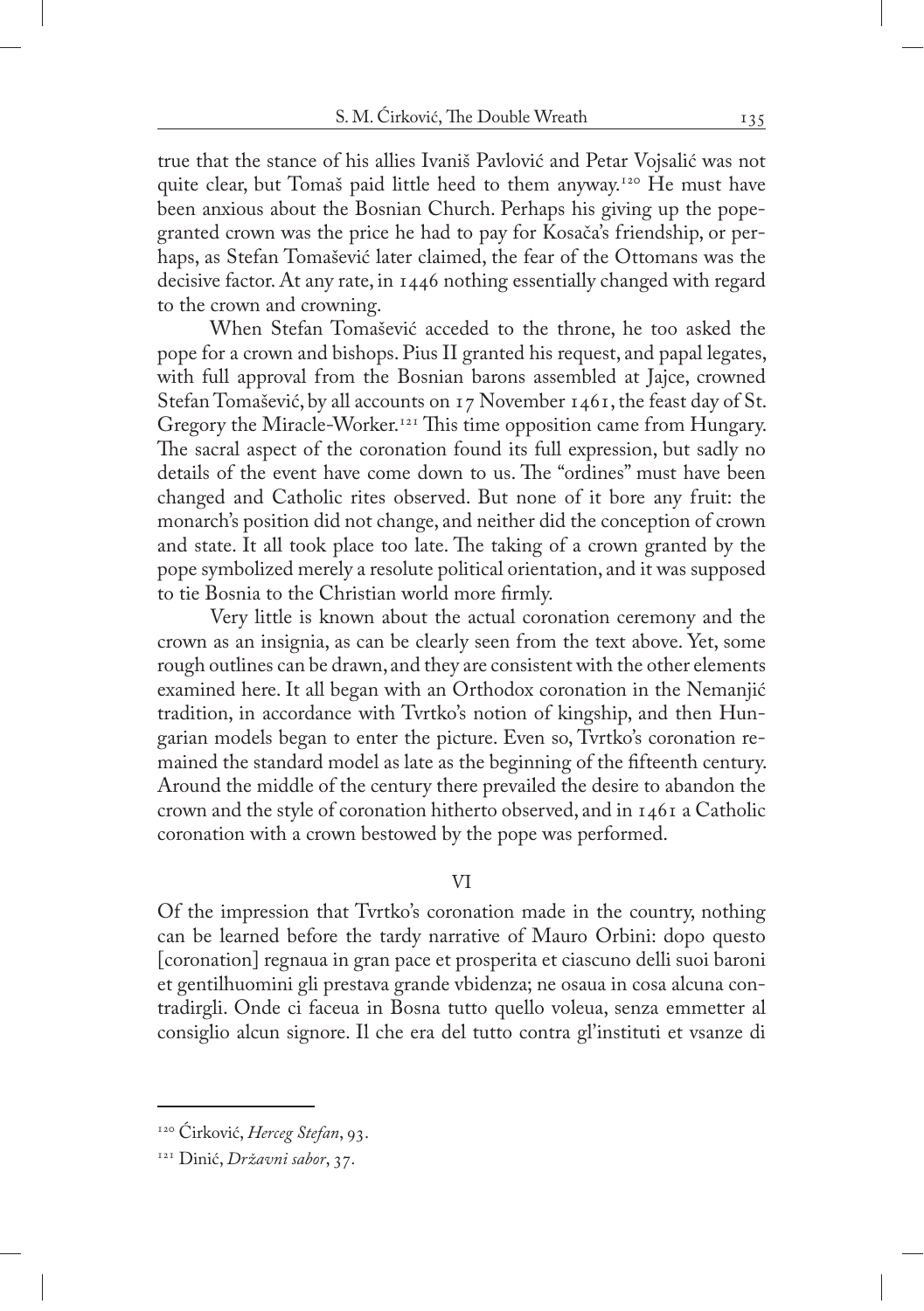Bosna et della sua libertà.<sup>122</sup> It would be exceptionally important to be able to know how the learned Benedictine arrived at this conclusion. Did he pick it up from the sources which he no doubt drew on in this part of his book? Did he merely "intuit it from his sources" or did he draw the conclusion himself? Be that as it may, it seems quite likely that Tvrtko sought to model his relations with the nobility on the Nemanjić example, which would have necessarily meant at the expense of the "liberties" of the Bosnian nobility. But, with only one charter to the nobility surviving from Tvrtko's reign, there are no reliable sources to draw conclusions from.

It is certain that the crown guaranteed to the subsequent kings neither unlimited power nor an exalted status comparable to that of the Serbian kings or the Byzantine emperors. In the early fifteenth century, barons deposed and installed kings, competed with them as governors of foreign monarchs, imposed their will on them; and yet, Tvrtko's introduction of kingship and coronation cannot be said to have been entirely fruitless. On the contrary, however strange it may sound, the whole history of Bosnia until 1463, even a little longer, is overshadowed by Tvrtko's coronation.

The coronation played a role in the construction of a new notion of the state, completely different from the one from the times of bans. The difference is neither easy nor simple to describe, it is true, but a glimpse of it can be caught from the surviving documents. In the times of bans, Bosnia, as a territory and a political entity, was inseparable from the person of the ruler. The state was the ban's "lordship". Under ban Kulin Bosnia is "my lordship", and under Ninoslav "my lordship and my sons'" [владанне цое нн  $\mu$ <sub>0</sub> HH<sub>N</sub> cHHH<sub>b</sub>].<sup>123</sup> There was nothing in that period that would highlight a distinction between the ban's power over Bosnia and any other power over land and people such as, for instance, the power of a feudal lord over his peasants. To the contemporaries, there was not yet a palpable distinction between public and private power. The participation of the ban's family members in important state affairs highlights patrimonial<sup>124</sup> features in Bosnian state life even more than the person of the ban. In granting and confirming hereditary possessions, in pledging and confirming the oath of fealty, there figure alongside the ruler members of his family, in a way quite comparable to the barons where decisions concerning their hereditary possessions were made only with the consent of all family members.

<sup>122</sup> Orbini, *Il regno degli Slavi*, 358.

<sup>123</sup> Stojanović, *Povelje i pisma* I, 2, 8, 9 and 44.

<sup>&</sup>lt;sup>124</sup> The term "patrimonial" is not used here in the sense in which it was used in the earlier legal historical literature. It is not used to discuss the origin and nature of the medieval state, but to describe the difference between two stages in the evolution of the medieval state.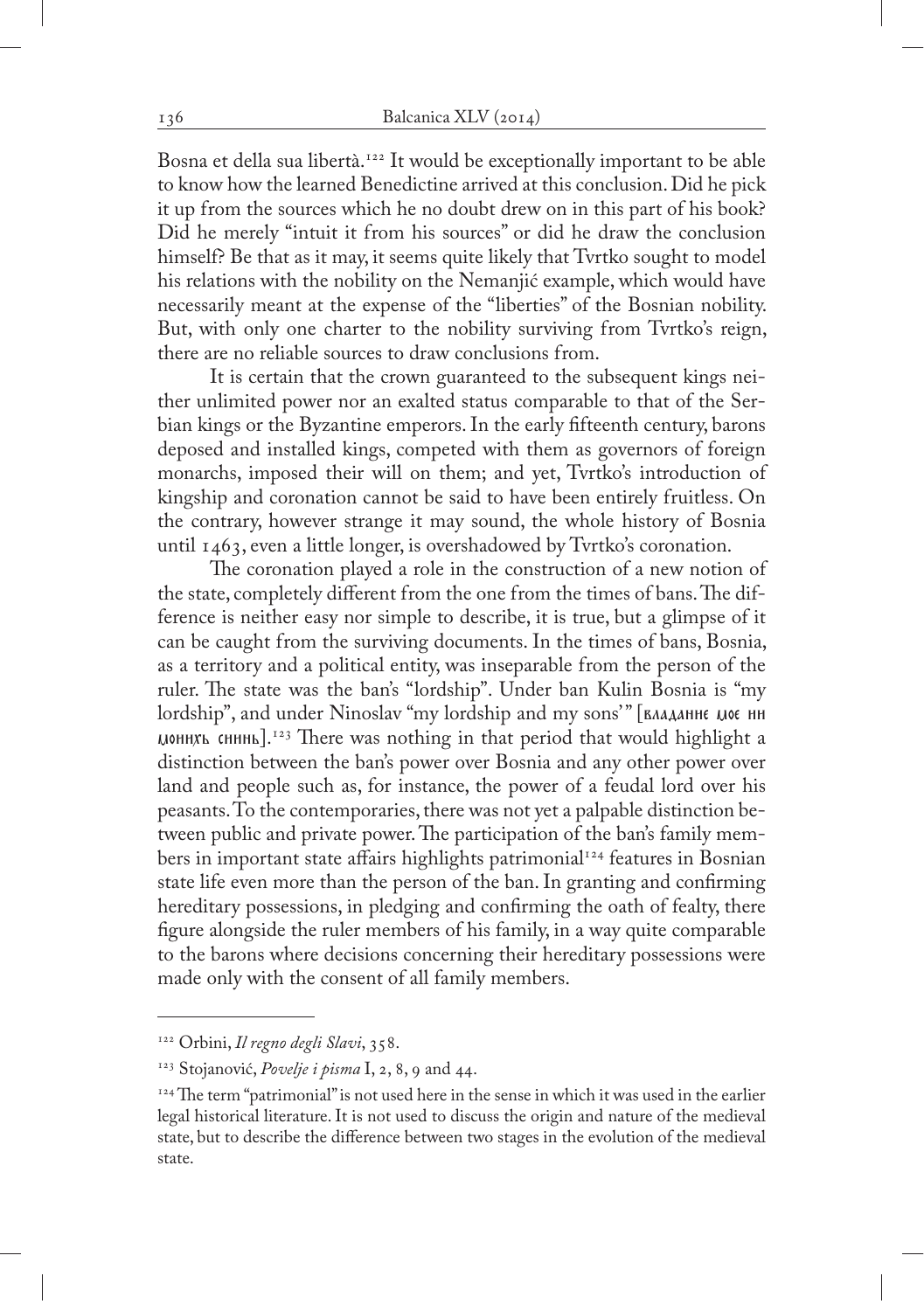The Bosnian state retained patrimonial features for too long; they were there even when they had become outdated in its neighbourhood. This inevitably led to the rivalry between different concepts, even to conflicts. Vukić's accusations against his brother, Tvrtko, for having deprived him of his inheritance<sup>125</sup> can only be understood as a defence of the traditional rights of the ruling family members at a time the principle of indivisibility began to predominate. The form of address used for Vuk, "junior ban", $126$  is probably also the result of adjusting Bosnian concepts. The form of power sharing known from the times of ban Stjepan II and his brother Vladislav now became wrapped in a new form, after the model of Hungary and Serbia, where there were "junior kings".

After the coronation the term for the state that begins to be used is "kingship". Already in the charter of 1382 we can read:  $\mu$  последую житню ихь H KEDE H ΠΟΑΒΗΛΟΙΛΕ ΠΑΟΕCKHIΛΕ Η ΒΩΑ ΗΕΔΟCTCTETHALA HCΠΟΑΒΛΙΑΚ ΒΕ ΖΕΙΛΛΙΑΧ ΕΟΓΟΔΑΟΟ- $\mu$ инного ми крал $\kappa$ выства... [and I follow their life and faith and regal regulations and set to right all that is improper in the lands of my God-granted kingship].<sup>127</sup> Later on there also appears "Bosnian kingship".<sup>128</sup> In one place, the Ragusans state that they are committed "to the honour and glory of the Bosnian kingship".129 Here the kingship is obviously the Bosnian state, but from other contexts in which the term occurs, it may be inferred that it was also used in a narrower sense where the king remains at its core, e.g. "of the kingship and magnates of the Bosnian assembly".130 Kingship was not synonymous with the state, just as the king was no longer seen as the only essential element of the state.

The term that was more important and more frequently used was "rusag"; it first appeared in a document of queen Elizabeth dating from 1397.<sup>131</sup> Undoubtedly Hungarian in origin, it is attested as early as the thirteenth century, though in an older form: *uruzag*, which is a translation of the Latin *regnum*. 132 The Bosnian *rusag* or the *rusag* of the Bosnian kingship is the Bosnian state;<sup>133</sup> but the term also denotes, already from the beginning

<sup>125</sup> Klaić, *Poviest Bosne*, 150–151.

<sup>126</sup> In the papal letter quoted in Klaić, ibid*.*

<sup>127</sup> Stojanović, *Povelje i pisma* I, 84.

<sup>&</sup>lt;sup>128</sup> Ibid. 451 and 498.

<sup>&</sup>lt;sup>129</sup> Ibid. 45 I.

<sup>&</sup>lt;sup>130</sup> Ibid. 503.

<sup>&</sup>lt;sup>131</sup> Solovjev, "Pojam države", 87–89.

<sup>132</sup> S. Endlicher, *Rerum Hungaricum monumenta Arpadiana*, 2nd ed. (Leipzig 1931), 746.

<sup>133</sup> Stojanović, *Povelje i pisma* I, 269, 438, 440 and 498.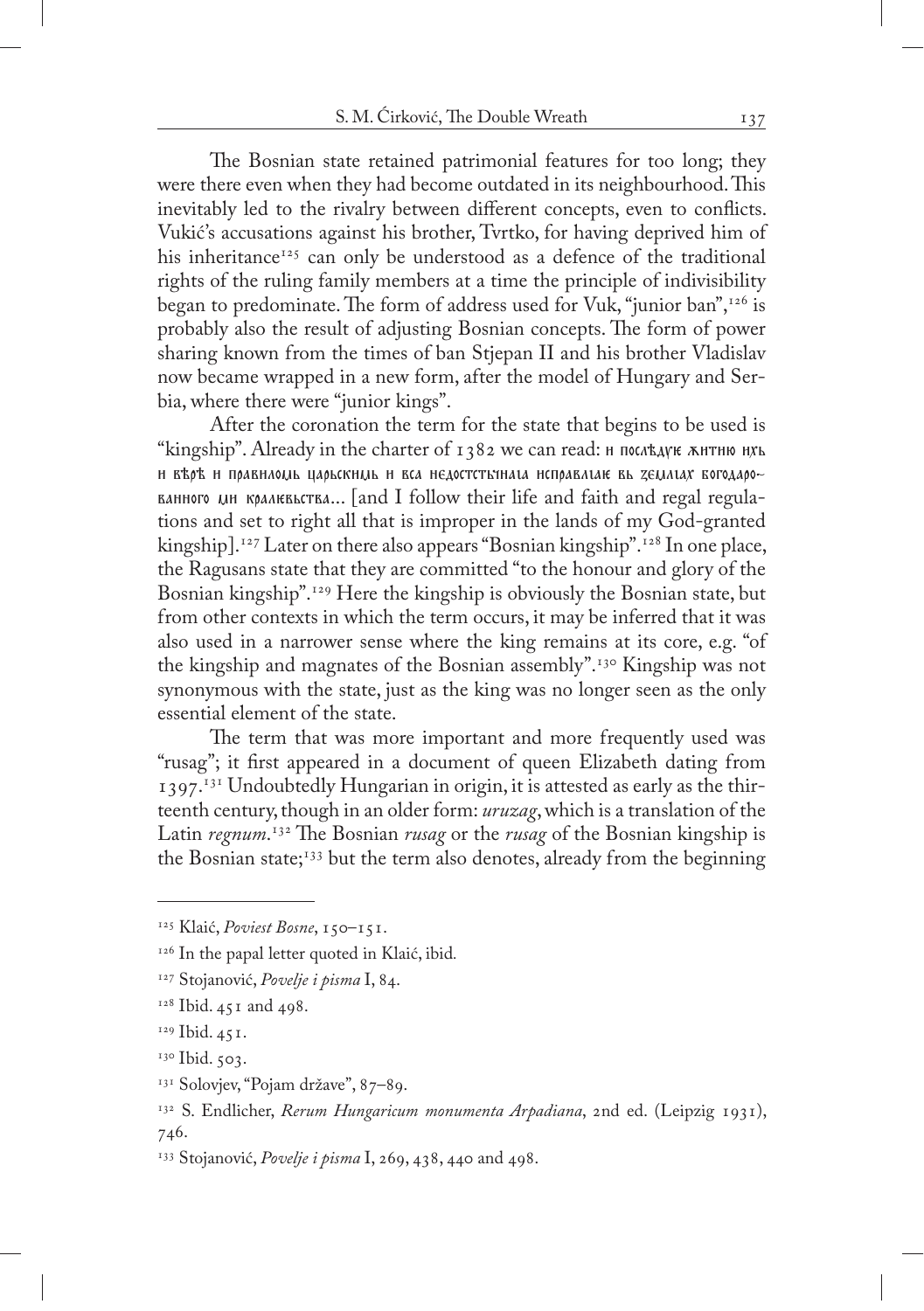of the fifteenth century, the Bosnian state assembly.<sup>134</sup> What lay behind this shift in meaning was no doubt the notion that the barons gathered into the assembly constituted an essential element of the state. Thus estates elements in the Bosnian state development became clearly manifest once more.

Concurrently, the person of the individual king became overshadowed by the abstract concept of kingship. The ideas which had come with the double crown fell on fertile ground and gave an impetus to taking an important step in the evolution of political thought, the one that is reflected in distinguishing, even dissociating the person of the king, transient, frail and vulnerable to human weaknesses, from his intransient office. In time, the "wreath" gave way to the crown, the "honourable Bosnian crown", $135$ the term seldom used in the documents in our language. Only the Ragusan documents, especially those containing instructions for envoys, reveal that it was used quite frequently. As early as 1403, Ragusan envoys are explaining to vojvoda Sandalj: che questa cita di Ragusa e francha et non se impaca dele guerre dei reali de Hongria che hanno cum quilli de Bosna, saluo pagano uno piccolo tributo a Hungaria et uno asay mazor tributo ala *corona*  di Bosna.136 It seems clear from this statement that both sides must have found it quite normal that the true "owner" of the tribute was not any one king in particular, but some more permanent and more abstract community embodied in the crown.<sup>137</sup>

It is to the crown that are tied not only tributes but also the towns and estates which are under the king's obedience. The document has already been mentioned in which king Tomaš speaks of his accession to the throne: nobisque post ipsius decessum et eiusdem dispositione in dominio castrorum et tenutarum *corone* ipsius regni remanentibus.<sup>138</sup> So, a Bosnian king claims that the towns and estates belong to the crown. All that belongs to the crown is indivisible and is transferred to the next bearer of the crown.

<sup>134</sup> Dinić, *Državni sabor*, 4–5.

<sup>135</sup> Stojanović, *Povelje i pisma* I, 417.

 $136$  Lettere di Levante 4, f. 29, 29/1/1432 mentions ce lo tribute, lo qual e dovuto ogni anno all corona sua, Lett. di Lev. 11, f. 64'.

<sup>&</sup>lt;sup>137</sup> It is interesting that a few years later the Ragusans used a different figure to say the same thing: а сьди za доходьк што пншете дн сло кдноль столу кралквьства босансьскога дльж HH HHUL H UHCAHUO TA AATH [and as for the tribute about which you wrote that we owe it solely to the throne of the Bosnian книгскип, we intend to give it thither]. Stojanović, *Povelje i pisma* I, 437. Here the throne of Bosnian kingship is used as a transpersonal symbol. The construction of this symbol probably ran in parallel with the wreath. It would be rewarding to examine all references to the throne from the *Genealogy of Bar* to the fifteenth-century charters.

<sup>138</sup> Thallóczy, *Studien*, 366.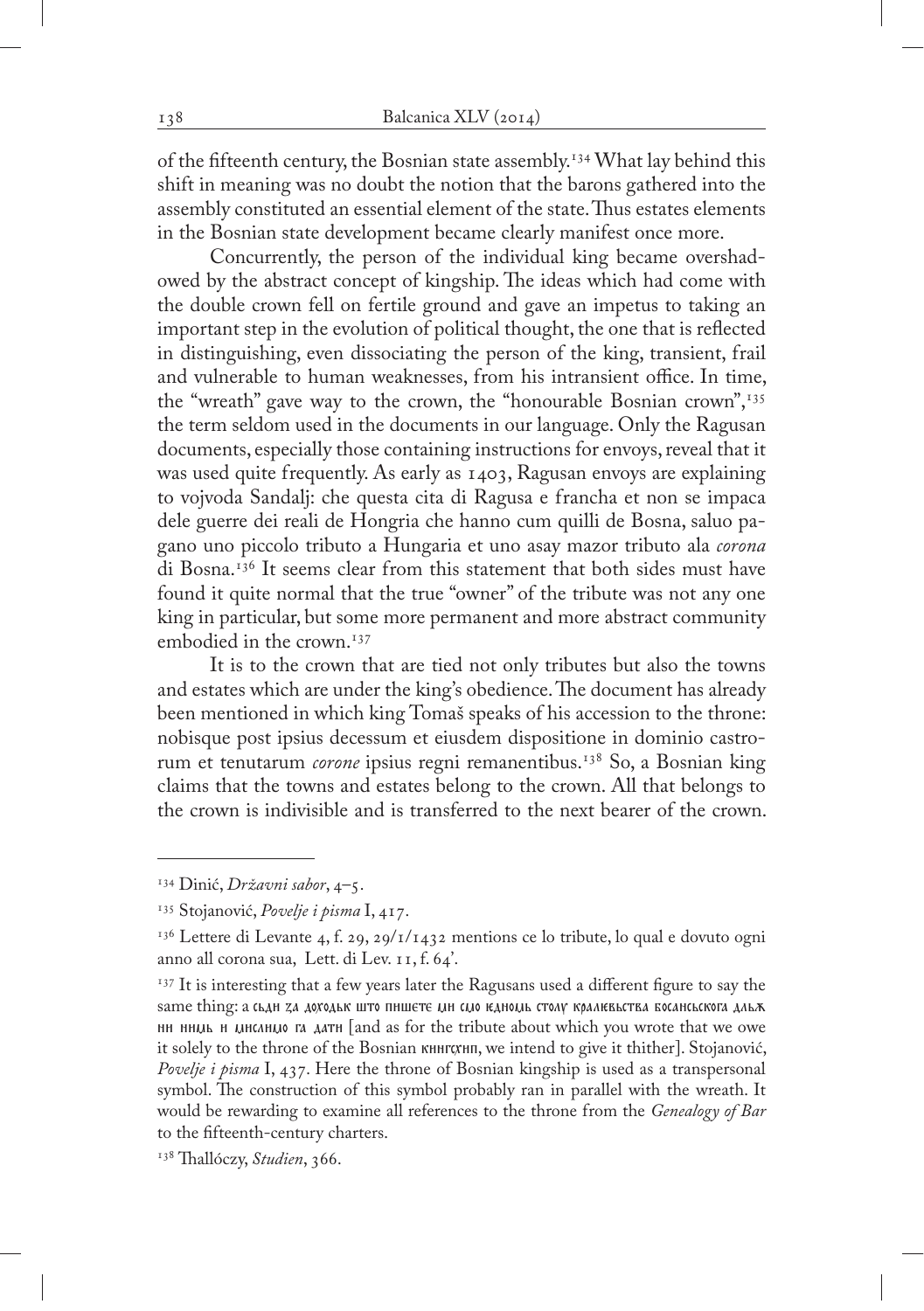From the time of Tvrtko's coronation onwards there is no trace of anything even remotely resembling co-rulership, nor is there any case of any power struggle leading to a compromise based on division. Claimants to the throne in Bosnia fight for the crown, the crown is indivisible and so is all that belongs to it. This may be seen from the way the Ragusans handled the land and house that they presented as a gift to king Ostoja in 1399 after he had sold them the Slano coast. Their charter to the king specifies that the king will hold the house and land in hereditary tenure:  $\gamma$  ваштину  $\gamma$  племенито  $\gamma$ вике викома нему и неговем синовом и негову унучю и праунучю од данашнега дне напреда да вольтань господннь краль  $G$ стота и негови синове и негово унучи речену полачу даревати, продати и фставити za душу, учинити што им буде на волю и како HIJL APAITO KAKO CRE WA CROFEX EALLTHING [as his noble inheritance to him and his sons and grandchildren and great-grandchildren for ever and ever from this day on, and that the lord King Ostoja and his sons and his grandchildren are free to give away, sell or bequeath the aforesaid palace for the soul, to do as they will and please like with any other inheritance].<sup>139</sup> For all these pompous formulas and "forever-and-ever" promises, the Ragusans, after a war with Ostoja, transferred the house and land to the new king, Tvrtko II. They acknowledged him, too, as their nobleman and councillor, and their  $charter<sup>140</sup>$  speaks of the hereditary right to the Ragusan title of nobility without saying a word about the mode of inheriting the house and land. The property went with the crown and was transferred to the subsequent kings: Ostoja, Tvrtko II, Tomaš, and Stefan Tomašević. The contemporaries themselves were aware that property could be inherited in various ways and that some could belong to the crown. When Tvrtko II deposited, in Ragusa, an amount of silver, which was converted into ducats, the Ragusans took the obligation, at the king's request, that: внше речену поставу ни на мане донести za ничнюрь волю ни по круни, ни по ближичту (ближишаству), ни до дилошти, ни za страх, ни za рать, ни za ниєдно пръдуожьк сеган свиета ко бии се могло пръгодити [the aforesaid deposit shall not be diminished at anyone's request, neither on account of the crown, nor of proximity of kin, nor out of affection, nor out of fear, nor for war, nor for any reason in the world that may arise].<sup>141</sup>

The notion that it is the crown and not any one king that has towns, estates, incomes, rights etc., and that all of it indivisibly passes from one bearer of the crown to another by a law that is different from the one that governs the relationships between private persons, becomes particularly noticeable in comparison with the lands and rights of territorial lords. There, everything is still governed by old patrimonial traditions. Members of a

<sup>139</sup> Stojanović, *Povelje i pisma* I, 428.

 $140$  Ibid. 495–497.

 $141$  Ibid. 517 and 518.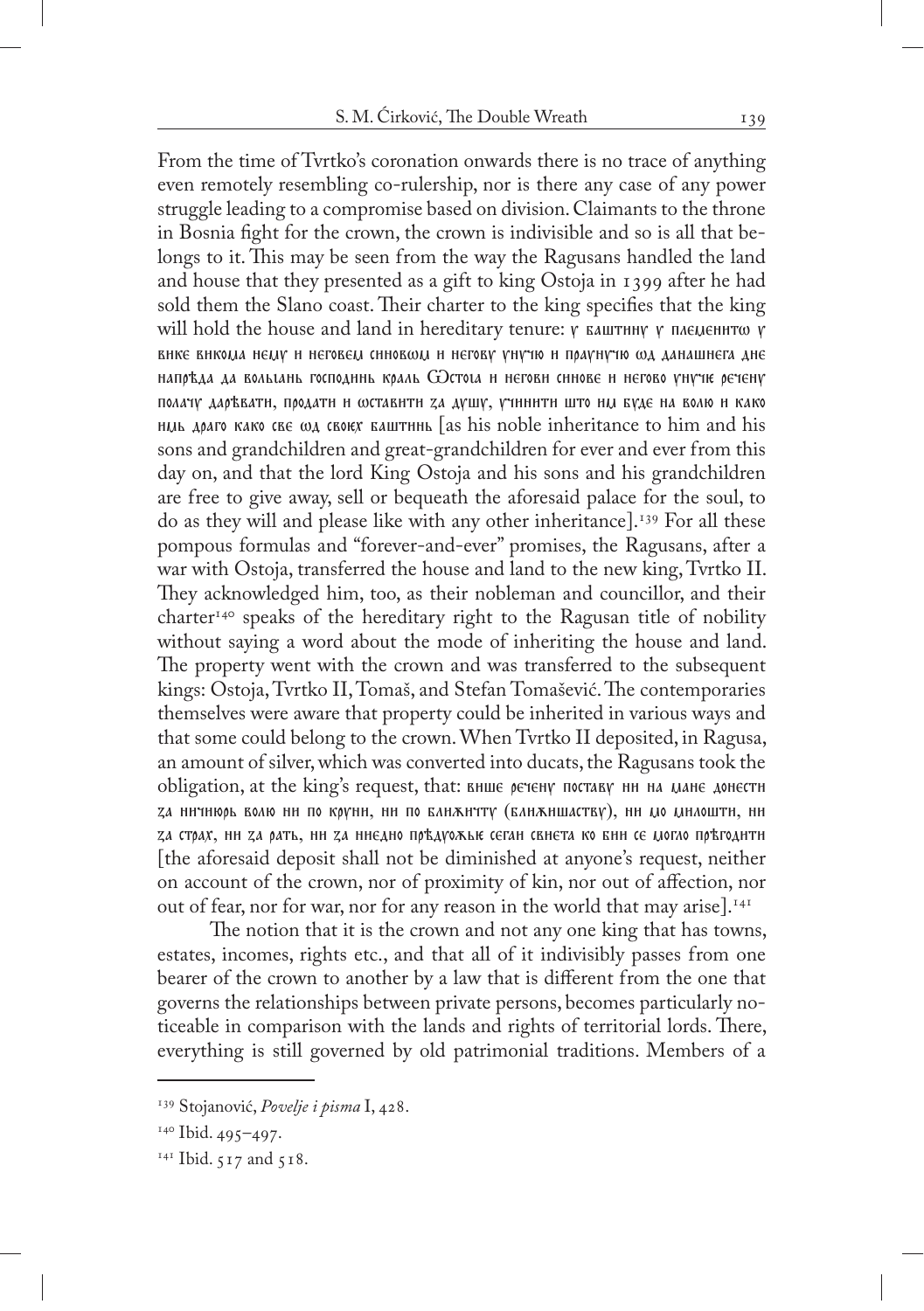territorial lord's family together dispose of property and share in his main acts, especially as regards the alienation of any portion of land. An illustrative example may be Sandalj's conduct at the time of the sale of one half of Konavli area and the documents of the last of the Pavlović family. The territory was inherited according to private law, as clearly shown by the history of the Pavlović family: the territory passed from father to son, from brother to brother by the right of seniority. The land of a territorial lord was liable to division, as evidenced by the tragic history of herzog Stefan and his sons. The incomes, land and houses that the Bosnian lords were presented with by Ragusa were inherited as private assets, "po bližičastvu" [by the right of kinship], to use the term from a contemporary charter. Hrvoje's house and land passed on (not quite smoothly though) $142$  to his grandchildren, and from them to their offspring, so that the income from these properties continued to be paid to distant descendants as late as the early sixteenth century. The rights of Sandalj's descendants continued to be inherited even longer than that.<sup>143</sup>

With all the above in mind, it does not come as a surprise that our sources contain places which reveal the notion that it was to the crown that the officials owed obedience and the subjects loyalty. In a charter to the Venetians, preserved in Italian translation, king Tvrtko II promises to ensure safety and protection for Venetian merchants: che nui provedremo e si fattamente comandremo a tutti nostri baroni, conti, rectori, castelani, zuppani, ziudexi et a tutti altri officiali a la nostra *sacra corona* e comandamento sotoposti.<sup>144</sup> Much later, the Ragusans commend the Vlatković family of Hum to king Tomaš in the following way: consideramus eos esse subiectos *corone bosnensis*. 145 Obviously, in this sphere too the crown replaced the king as representative of the royal office and dignity.

This ever-stronger emphasis on the crown at the expense of individual kings did not weaken royal position. On the contrary, the kings prof-

<sup>&</sup>lt;sup>142</sup> Hrvoje bequeathed his property in Ragusa to his wife Jelena (Helen), who later remarried king Ostoja. This gave grounds to Stefan Ostojić to lay the claim to the ownership of the income from the house and land. His advisor, the Ragusan renegade Mihailo Kabužić (Caboga), sought to prove that all of this was bona regalia. After the accession of Tvrtko II, Hrvoje's granddaughters laid claims, with the king's recommendations: Katarina, wife of Tvrtko Borovinić, and Doroteja, wife of one of the princes of Blagaj. Cf. Stojanović, *Povelje i pisma* I, 549–550 and 510–511.

<sup>143</sup> Dinić,"Dubrovački tributi", 241–247.

<sup>144</sup> Ljubić, *Listine* VIII, 204.

<sup>145</sup> Lett. di Lev. 16, f. 161–161'.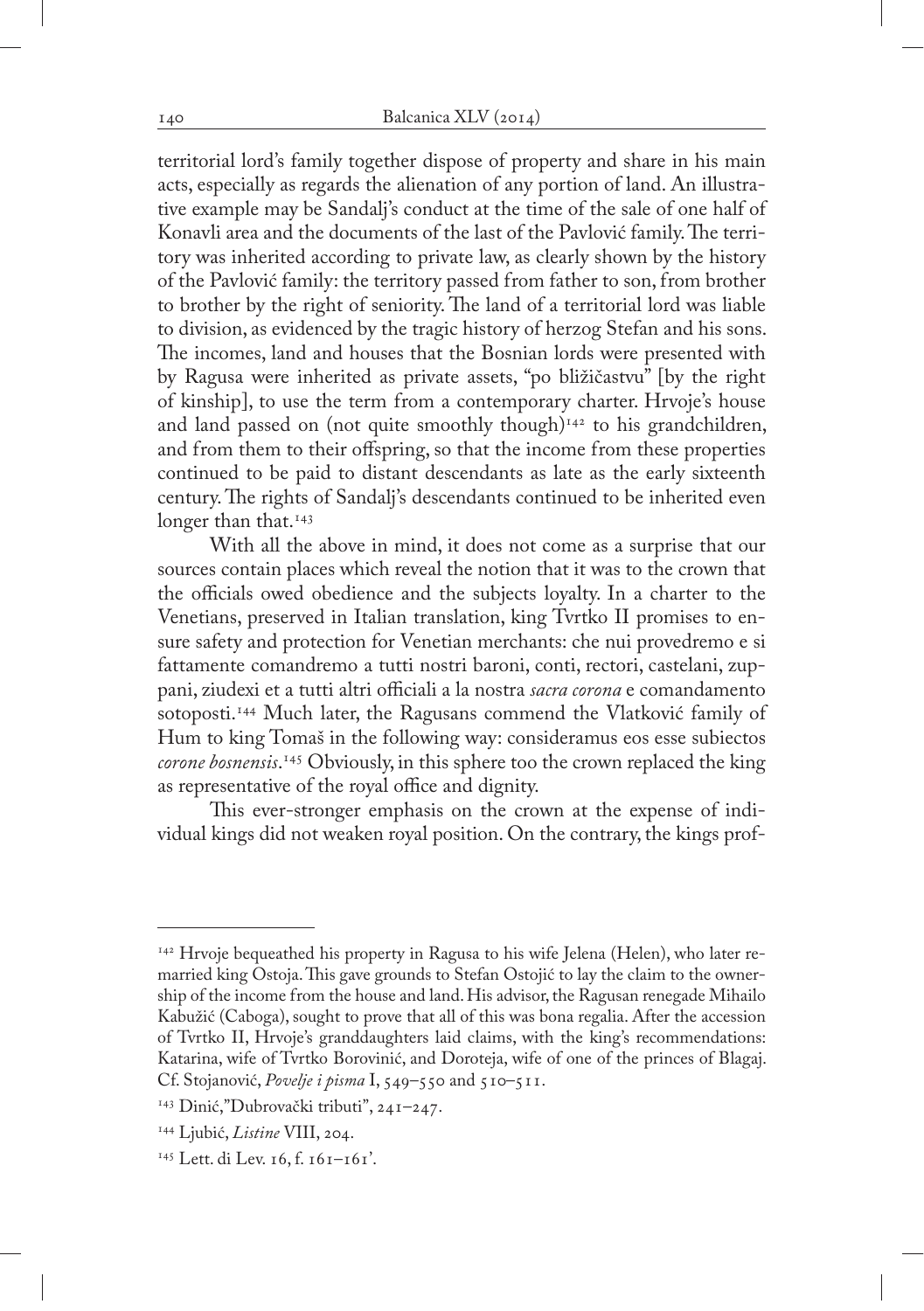ited from the authority enjoyed by the intransient and timeless crown.<sup>146</sup> The crown as a symbol and embodiment of kingship helped to restore the balance of power in the Bosnian state. It stood as a counterweight to the *stanak*, the assembly of barons, a body which considered itself as being the "rusag" and "all of Bosnia". Both the crown and the *stanak* were important for the survival of Bosnia as one political entity. A role in the preservation of Bosnia as a state despite its factual fragmentedness and many internal wars was played by the double wreath.

> *UDC 94(497.6)"13" 929.731Tvrtko I*

## **Bibliography and sources**

- *Aeneae Sylvii de statu Europae*, ed. Freher, Rerum germanicarum scriptores varii. Argentorati 1717.
- Ćirković, S. M. "O 'Djakovačkom ugovoru'." *Istorijski glasnik* 1–4 (1962).
- *Herceg Stefan Vukčić Kosača i njegovo doba*. Belgrade: Srpska akademija nauka i umetnosti, 1964.
- "Vlastela i kraljevi u Bosni posle 1463. godine". *Istoriski glasnik* 3 (1954), 123–131.
- Ugovori Dubrovnika sa Srbijom i Bosnom.
- *Codex epistolaris Vitoldi*. Monumenta Poloniae historica VI. Krakow 1896.
- *Corona regni. Studien über die Krone als Symbol des Staates im späteren Mittelalter*, ed. Manfred Hellmann. Weimar 1961.
- Ćorović, V. *Kralj Tvrtko I Kotromanić*. Belgrade 1925.
- "Pitanje o poreklu Kotromanića". *Prilozi KJIF* 15 (1925), 15–20.
- Čremošnik, G. "Die serbische diplomatische Minuskel". In *Studien zur älteren Geschichte Osteuropas* II, 103–115. Graz–Cologne 1959.

Dinić, M. J. *O Nikoli Altomanoviću*. Belgrade: Srpska kraljevska akademija, 1931.

- "O krunisanju Tvrtka I za kralja". *Glas* 147 (1932).
- "Dubrovački tributi. Mogoriš, Svetodmitarski i Konavaoski dohodak, Provizun braće Vlatkovića". *Glas* 168 (1935).
- *Odluke Veća Dubrovačke Republike* I. Belgrade 1951.
- "Dušanova carska titula u očima savremenika". In *Zbornik u čast šeste stogodišnjice Zakonika cara Dušana*. Belgrade 1951.
- "Veliki bosanski zlatnik". *Istoriski časopis* 3 (1952).
- "Rastislalići. Prilog istoriji raspadanja srpskog carstva". *Zbornik radova Vizantološkog instituta* 2 (1953), 139–144.
- *Državni sabor srednjovekovne Bosne*. Belgrade 1955.
- "Oko velikog bosanskog zlatnika". *Istoriski glasnik* 3–4 (1955).

 $146$  It is observable from the Ragusan instructions to the envoys to Tvrtko II during his second reign that they identify the king with the crown, and so "corona vostra" is used there where "maiesta vostra" would normally stand, Lett. di Lev. 11, f. 140, 93', 69, 68.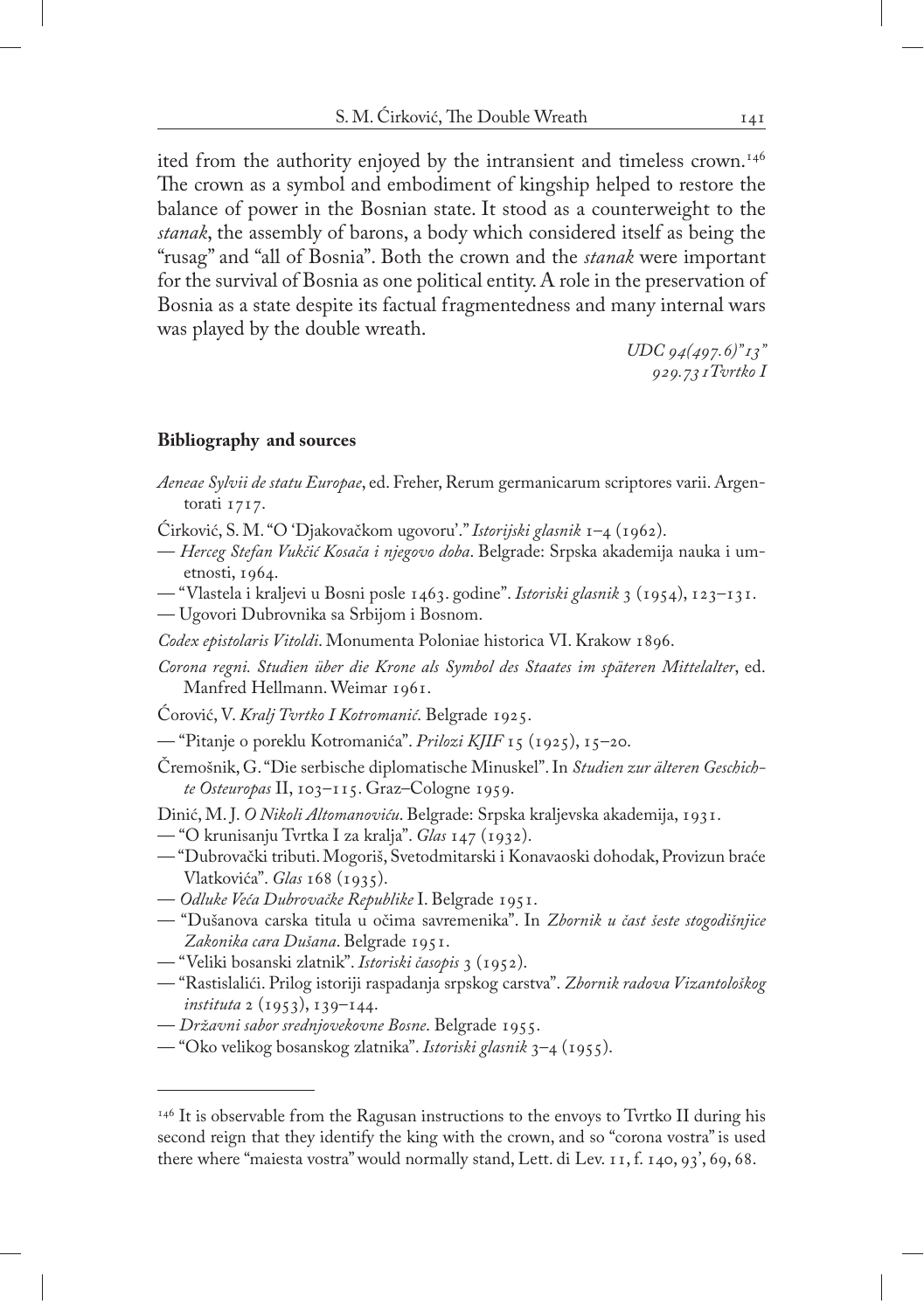- "Srpska vladarska titula u vreme carstva". *Zbornik radova Vizantološkog instituta* 5  $(1958).$
- "Dukin prevod o boju na Kosovu". *Zbornik radova Vizantološkog instituta* 8, Mélanges G. Ostrogorsky II (1964).
- Domentijan. *Život svetoga Simeuna i svetoga Save*, ed. Dj. Daničić. Belgrade 1865.
- Endlicher, S. *Rerum Hungaricum monumenta Arpadiana*, 2nd ed. Leipzig 1931.
- Fejer, G. *Codex diplomaticus regni Hungariae ecclesiasticus ac civilis* X/2. Buda 1834.
- Fermendzin, E. *Acta Bosnae potissimum ecclesiastica*. Zagreb 1892.
- Gelchic, J. *Diplomatarium relationum Reipublicae Ragusanae cum regno Hungariae*. Budapest 1887.
- Lettere di Levante IV. Državni arhiv u Dubrovniku. Reformationes consiliorum civitatis ragusii.
- Jireček, K. *Istorija Srba*, 2 vols. 2nd. ed. Belgrade 1952.
- Kantorowitz, E. H. *The King's Two Bodies. A Study in Medieval Political Theology*. Princeton, NJ 1957.
- Klaić, V. *Poviest Bosne do propasti kraljevstva*. Zagreb 1882.
- Kniewald, D. "Vjerodostojnost latinskih izvora o bosanskim krstjanima". *Rad JAZU*  270 (1949).
- Kovačević, J. *Srednjovekovna nošnja balkanskih Slovena*. Belgrade: SAN, 1953.
- Kubinyi, A."Die Frage des bosnischen Königtums von N. Ujlaky". *Studia slavica Academiae scientiarum Hungaricae* 4 (1958), 373–384.
- Ljubić, Š. *Listine od odnošajih izmedju južnoga slavenstva i Mletačke republike*, 10 vols. Zagreb: JAZU, 1868–1891.
- Lucius, J. *De regno Dalmatiae et Croatiae libri VI*. Amstelodasi 1666.
- Makushev, V. *Istoricheskie pamiatniki Iuzhnikh Slaviani i sosednikh im narodov*. Warsaw 1875.
- Miklosich, F. *Monumenta Serbica*. Vindobonae 1858.
- Mirković, L. "Šta znači mramorni stub podignut na mestu kosovske bitke i šta kaže natpis na ovom stubu?". *Zbornik Matice srpske za književnost i jezik* 9–10 (1961–62).
- *Monumenta Ragusina: libri reformationum*. Vol. IV: Ann. 1364–1396. Zagreb: Jugoslavenska akademija znanosti i umjetnosti, 1896.
- *Monumenta Vaticana historiam Hungariae sacram illustrantia*, 1st ser., vol. VI. Budapest 1889.
- Mošin, V. "Sankcija u vizantijskoj i u južnoslovenskoj ćirilskoj diplomatici". *Anali Historijskog instituta u Dubrovniku* 3 (1954).
- Novaković, S. "Въньц і дніадниа u srpskim krunidbenim ceremonijama". *Rad JAZU* 43 (1878), 189–195.
- *Zakonski spomenici srpskih država srednjeg veka*. Belgrade 1912.
- S. *Srbi i Turci u XIV i XV veku*, 2nd. ed. Belgrade 1960.
- Orbini, M. *Il regno degli Slavi*. Pesaro 1601.
- Popović, I. "Hrišćanska grčka onomastika u Hrvata". *Zbornik radova Vizantološkog instituta* 5 (1958).